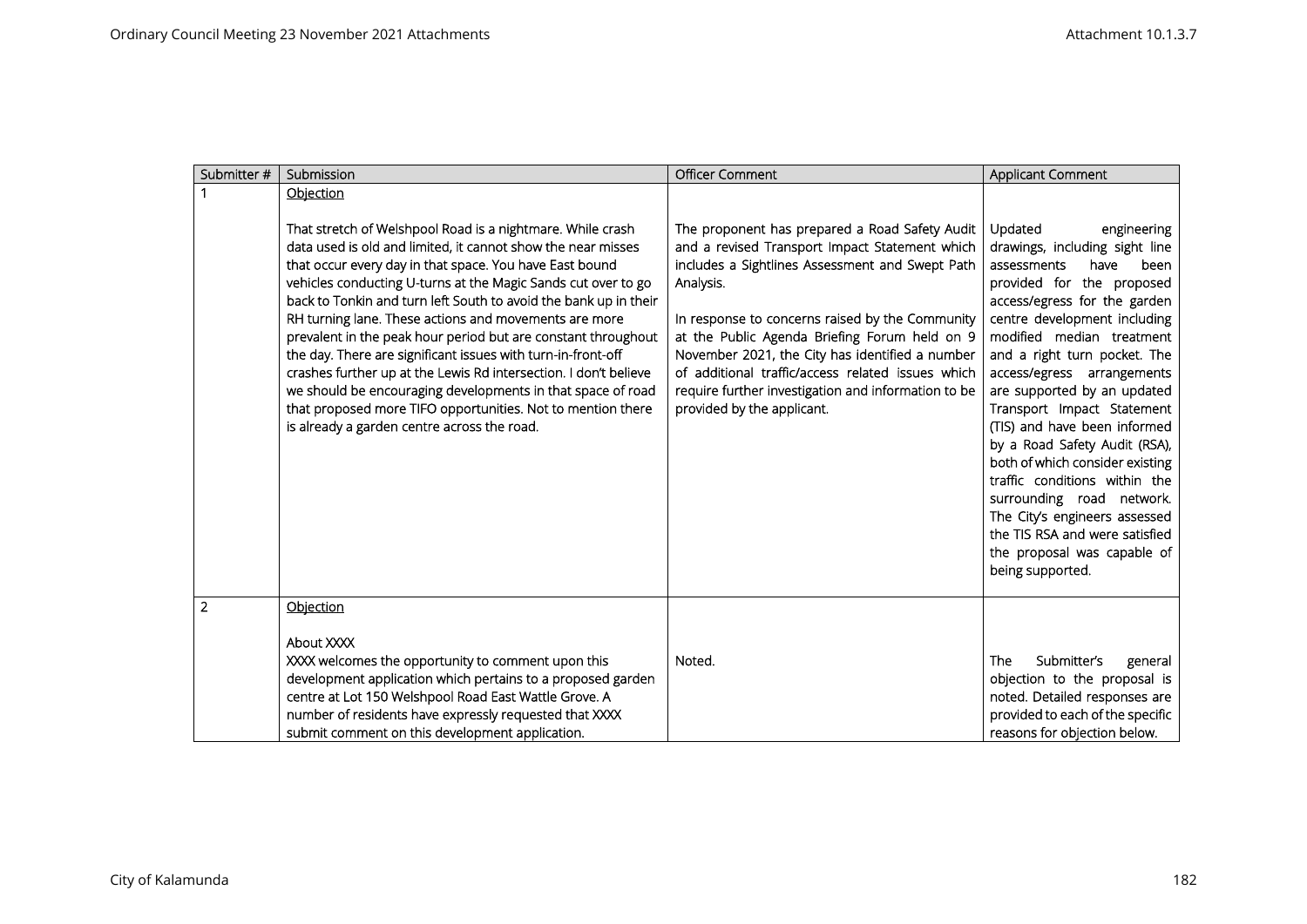| XXXX is a registered Town Team within the City of Kalamunda.<br>The group evolved from a community campaign to resist<br>industrialising up to 310 hectares of foothills Wattle Grove.<br>Many residents who supported the campaign have since<br>aligned themselves with the environmental values and<br>direction of XXXX.                                                 | Noted.                                                                                                                                                                                                                                                                                                                 |  |
|------------------------------------------------------------------------------------------------------------------------------------------------------------------------------------------------------------------------------------------------------------------------------------------------------------------------------------------------------------------------------|------------------------------------------------------------------------------------------------------------------------------------------------------------------------------------------------------------------------------------------------------------------------------------------------------------------------|--|
| This resident group seeks to enhance and protect the known<br>biodiversity of foothills Wattle Grove and will always seek to<br>prioritise community benefit and environmental sustainability<br>over the short-term economic benefit for a few.                                                                                                                             | Noted.                                                                                                                                                                                                                                                                                                                 |  |
| Objection to development application                                                                                                                                                                                                                                                                                                                                         |                                                                                                                                                                                                                                                                                                                        |  |
| Unfortunately, commercial-based development activity - and<br>anticipated commercial-based activity with respect to Lot 150<br>(720) Welshpool Road East - has resulted in the almost total<br>degradation of known wetlands and native vegetation in<br>significant parts of foothills Wattle Grove and in the area of<br>Welshpool Road East/Brentwood Road in particular. | Noted.                                                                                                                                                                                                                                                                                                                 |  |
| Natural habitats and the green canopy that previously<br>characterised this area has been lost and the visual impact of<br>this foothills entry to the City of Kalamunda is devastating.                                                                                                                                                                                     | Noted.                                                                                                                                                                                                                                                                                                                 |  |
| XXXX objects to this development application for 5 valid<br>reasons as follows:<br>It is contrary to the Regulatory Planning Framework.<br>$1_{\cdot}$<br>It will create foreseeable and significant risk to<br>2.<br>vehicle users of Welshpool Road East.                                                                                                                  | Noted. The site is zoned 'Rural Composite' Under<br>Local Planning Scheme No.3 The objectives of the<br>Rural Composite zone allow for a limited range of<br>rural and low scale commercial uses in a manner<br>that will not adversely affect the landscape and<br>environmental qualities of the land appropriate to |  |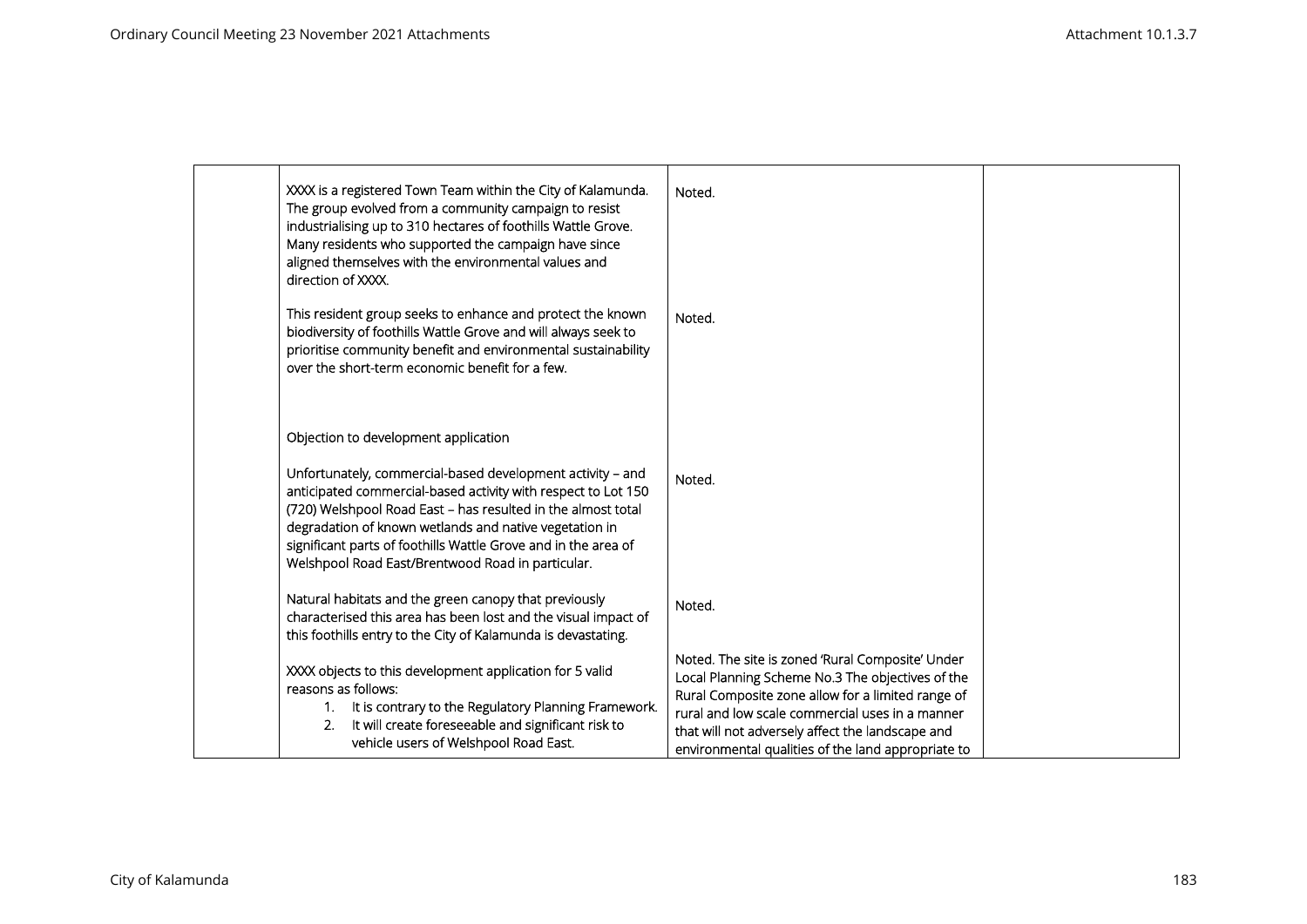| 3.              | It has the potential for impact on water and                    | the area. The proposed uses are compatible and             |                                    |
|-----------------|-----------------------------------------------------------------|------------------------------------------------------------|------------------------------------|
|                 | environmental values and management.                            | consistent with the objectives of the zone.                |                                    |
| 4.              | It duplicates the commercial services of an existing            | Notwithstanding a minor net lettable area (NLA)            |                                    |
|                 | and long-established garden centre within 100                   | variation, the proposal is fully compliant with all        |                                    |
|                 | metres of the property subject to the development               | relevant planning framework. The NLA variation is          |                                    |
|                 | application.                                                    | to allow for additional display and storage space          |                                    |
| 5.              | It is contrary to the majority resident view which              | for plants, pots fertilizers etc.                          |                                    |
|                 | opposes expansion of industrial/commercial activity             |                                                            |                                    |
|                 | in this foothills suburb.                                       |                                                            |                                    |
|                 |                                                                 |                                                            | Consistency with the Planning      |
|                 | 1. Development application contrary to the Regulatory           | The use 'Garden Centre' is an 'A' use under LPS3           | Framework                          |
|                 | Planning Framework:                                             | which means the use is not permitted unless the            |                                    |
|                 |                                                                 | local government has exercised discretion to               | Notwithstanding<br>the             |
|                 | The Perth and Peel @ 3.5 Million North East Sub-Regional        | approve the use.                                           | submitters reference to the        |
|                 | Planning Framework ('the Framework'), published in March        |                                                            | identification of the subject site |
|                 | 2018, provides strategic guidance to local governments          |                                                            | as rural land under the North      |
|                 |                                                                 | The use 'Caretakers Dwelling' is a 'D' discretionary       |                                    |
|                 | regarding land-use planning                                     | land use under LPS 3 meaning it is not permitted           | East Sub-Regional Planning         |
|                 | The City of Kalamunda must ensure that its Local Planning       | unless the local government has exercised                  | Framework, it is more relevant     |
|                 | Scheme (LPS) is consistent with the broad land uses assigned    | discretion by granting approval for the use.               | to note that firstly, the land is  |
|                 | under the Framework known as the Metropolitan Regional          |                                                            | zoned Rural under the MRS          |
| Scheme (MRS).   |                                                                 | The proponent provided the following technical             | and secondly, the subject site     |
|                 | The extract from the Framework in Figure 2 below identifies     | documentation:                                             | is zoned 'Rural Composite'         |
|                 | that the relevant property is zoned rural. The Framework        |                                                            | under the City of Kalamunda        |
|                 | defines rural land as land that provides for the maintenance or | Transport Impact Assessment (including a<br>$\mathbf{1}$ . | Local Planning Scheme No. 3        |
|                 | enhancement of specific local rural character and which limits  | sightlines assessment                                      | (LPS 3). The Rural Composite       |
|                 | the introduction of sensitive and/or incompatible land uses in  |                                                            | zone is one of the various         |
| the rural zone. |                                                                 | Road Safety Audit<br>2.                                    | 'Rural' zones in the City of       |
|                 |                                                                 |                                                            | Kalamunda.                         |
|                 |                                                                 | Bushfire Management Plan<br>3.                             |                                    |
|                 |                                                                 |                                                            | The proposed use of the site       |
|                 |                                                                 | Stormwater Management Plan<br>4.                           | for a garden centre is provided    |
|                 |                                                                 |                                                            | for under the Rural Composite      |
|                 |                                                                 | 5. Acoustic Assessment                                     | zone as an 'A' use on the basis    |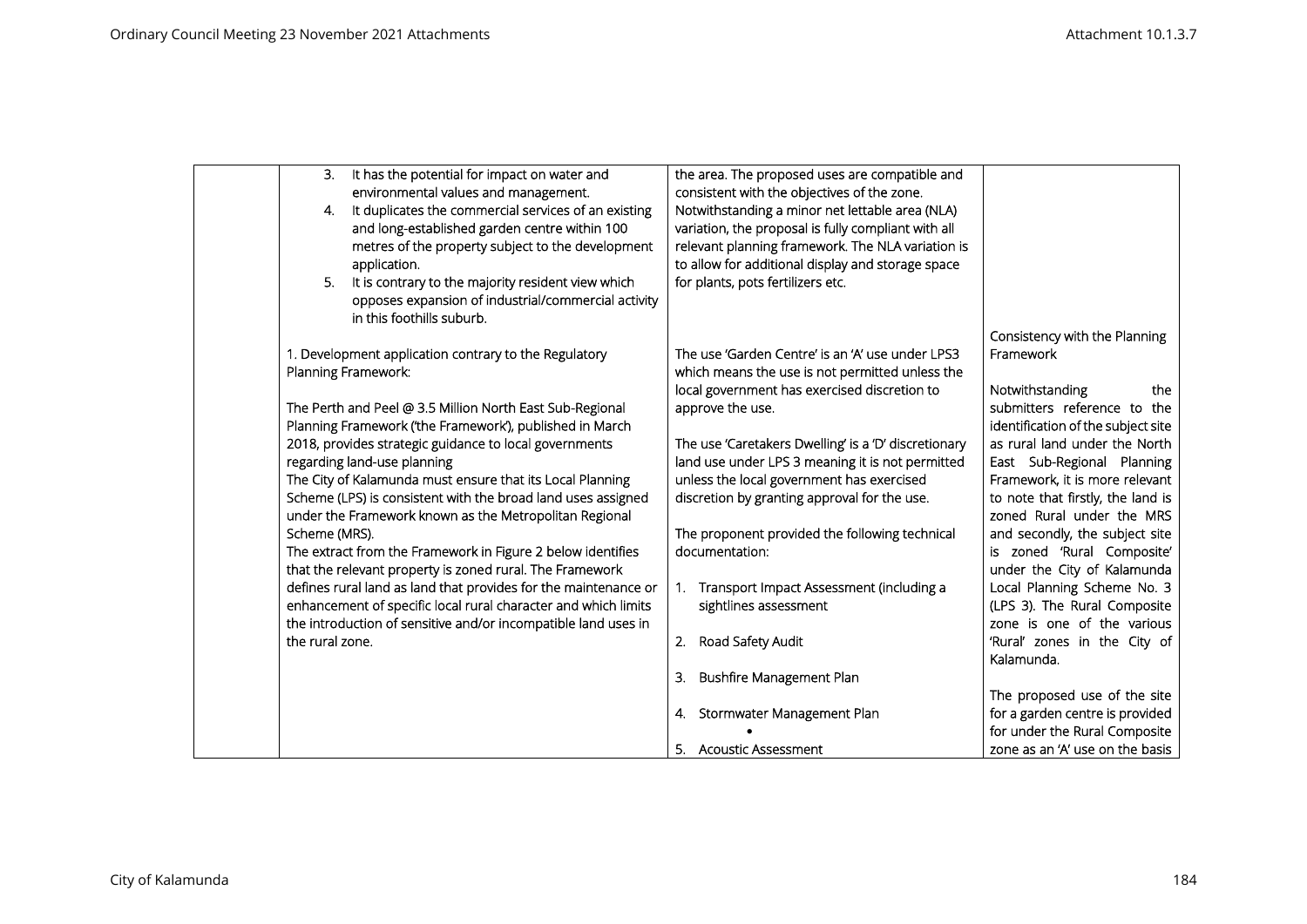| Figure 2 Broad land zoning in NE Sub-Regional Planning<br>Framework                                                                                                                                                                                                                   | An application can be made allowing the proposal<br>to be taken on its merits. The City was ultimately<br>satisfied the proposal can be supported. | this use class is capable of<br>satisfying the objectives of the<br>Rural Composite zone and<br>therefore may be appropriate<br>in this zone. Similarly, the use                                                                   |
|---------------------------------------------------------------------------------------------------------------------------------------------------------------------------------------------------------------------------------------------------------------------------------------|----------------------------------------------------------------------------------------------------------------------------------------------------|------------------------------------------------------------------------------------------------------------------------------------------------------------------------------------------------------------------------------------|
| <b>Forrestfield</b><br>Swan Valley Plannis<br>tamework land uses<br>Wattle<br>Urban                                                                                                                                                                                                   |                                                                                                                                                    | class is consistent with the<br>rural zoning of the land under<br>the MRS.                                                                                                                                                         |
| Grove<br>Urban deferred<br>South<br>Urban expansion<br>Urban investigation                                                                                                                                                                                                            |                                                                                                                                                    | With regard to the submitter's<br>reference to the site being<br>'landscape protected' it is<br>noted the subject site is not<br>'Rural<br>Landscape<br>zoned<br>Interest' which places a greater                                  |
| The rural area on both sides of Welshpool Road East (depicted<br>as remaining Rural in the Framework) has an interesting<br>history.                                                                                                                                                  | Noted.                                                                                                                                             | emphasis on preserving the<br>landscape qualities of that<br>particular zone.                                                                                                                                                      |
| In finalising the Framework, the Department of Planning<br>expressly rejected the submission of the City of Kalamunda to<br>change the zonings of all Rural and Special Rural land in<br>foothills Wattle Grove, including the zoning affecting this<br>property, to Urban Expansion. | Noted.                                                                                                                                             | The fact that the Yule Brook<br>traverses part of the site does<br>not bring about the need for<br>the EPA to assess the proposal.<br>It is noted, however, that<br>revegetation along the portion<br>of Yule Brook located within |
| The authors of this document asked the Department of<br>Planning why they had decided not to accede to the City's<br>request and received the response presented in full in                                                                                                           | Noted.                                                                                                                                             | the site is proposed.<br>It is also incorrect to assert that                                                                                                                                                                       |
| Appendix 1. In part, the department stated:                                                                                                                                                                                                                                           |                                                                                                                                                    | the notification on title which<br>references the Environmental                                                                                                                                                                    |
| The land use proposals contained in the Perth and Peel<br>@ 3.5 Million North East Sub-Regional Planning                                                                                                                                                                              |                                                                                                                                                    | Protection Act in any way<br>requires mandatory referral of                                                                                                                                                                        |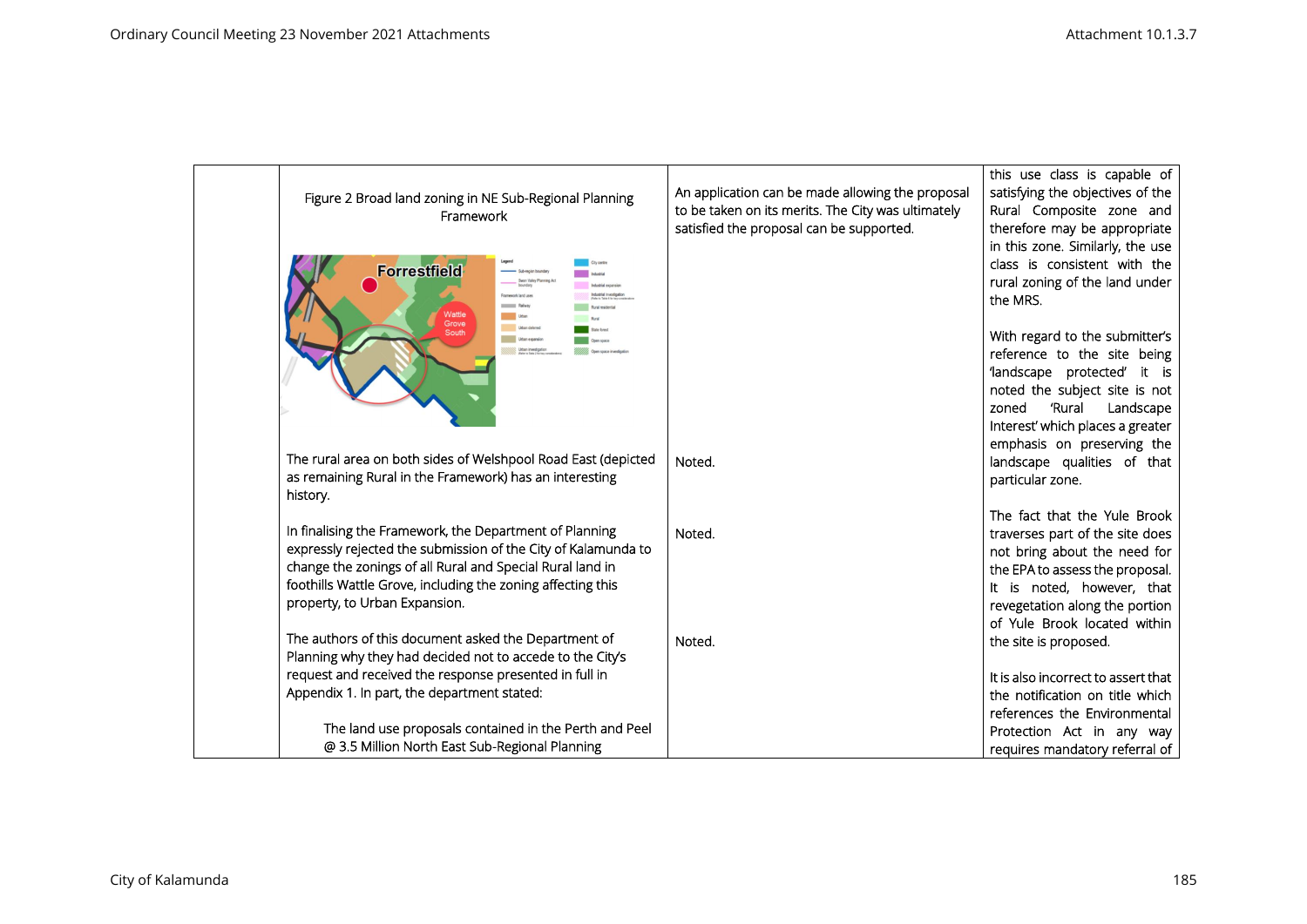| Framework are based on a number of key principles and<br>objectives including balancing economic, social and<br>environmental considerations, applying a strategic<br>planning approach across Perth and Peel. Environmental<br>considerations include preservation and enhancement<br>of areas of landscape character and interest in<br>appropriate areas.                                                                                                                                         | Noted. | development applications over<br>the subject land to the EPA for<br>assessment. |
|------------------------------------------------------------------------------------------------------------------------------------------------------------------------------------------------------------------------------------------------------------------------------------------------------------------------------------------------------------------------------------------------------------------------------------------------------------------------------------------------------|--------|---------------------------------------------------------------------------------|
| The Rural areas either side of Welshpool Rd East form<br>part of the broader Foothills Rural area which has, since<br>1992, been protected from more intensive development<br>as reflected by the 'Landscape Protection' classification<br>for the Foothills rural land in the Foothills Structure Plan.<br>(emphasis ours)                                                                                                                                                                          | Noted. |                                                                                 |
| The intent is that retention of the 'Rural' areas either side<br>of Welshpool Rd East, which is a key regional access road<br>between the Perth Hills and the Swan Coastal Plain, will<br>preserve an effective Rural landscape buffer along this<br>road and screen future Urban development in Wattle<br>Grove South.                                                                                                                                                                              | Noted. |                                                                                 |
| The Rural land abutting the north side of Welshpool Rd<br>East also contains some environmental values, including<br>some EPA Biodiversity 3 vegetation (between 10% and<br>30% remaining) and a water course which represent<br>constraints to potential urban development.<br>The City's submission requested, among other things,<br>that the remaining Rural Residential and General Rural<br>land in the foothills be classified for potential future<br>Urban land use in the final Framework. | Noted. |                                                                                 |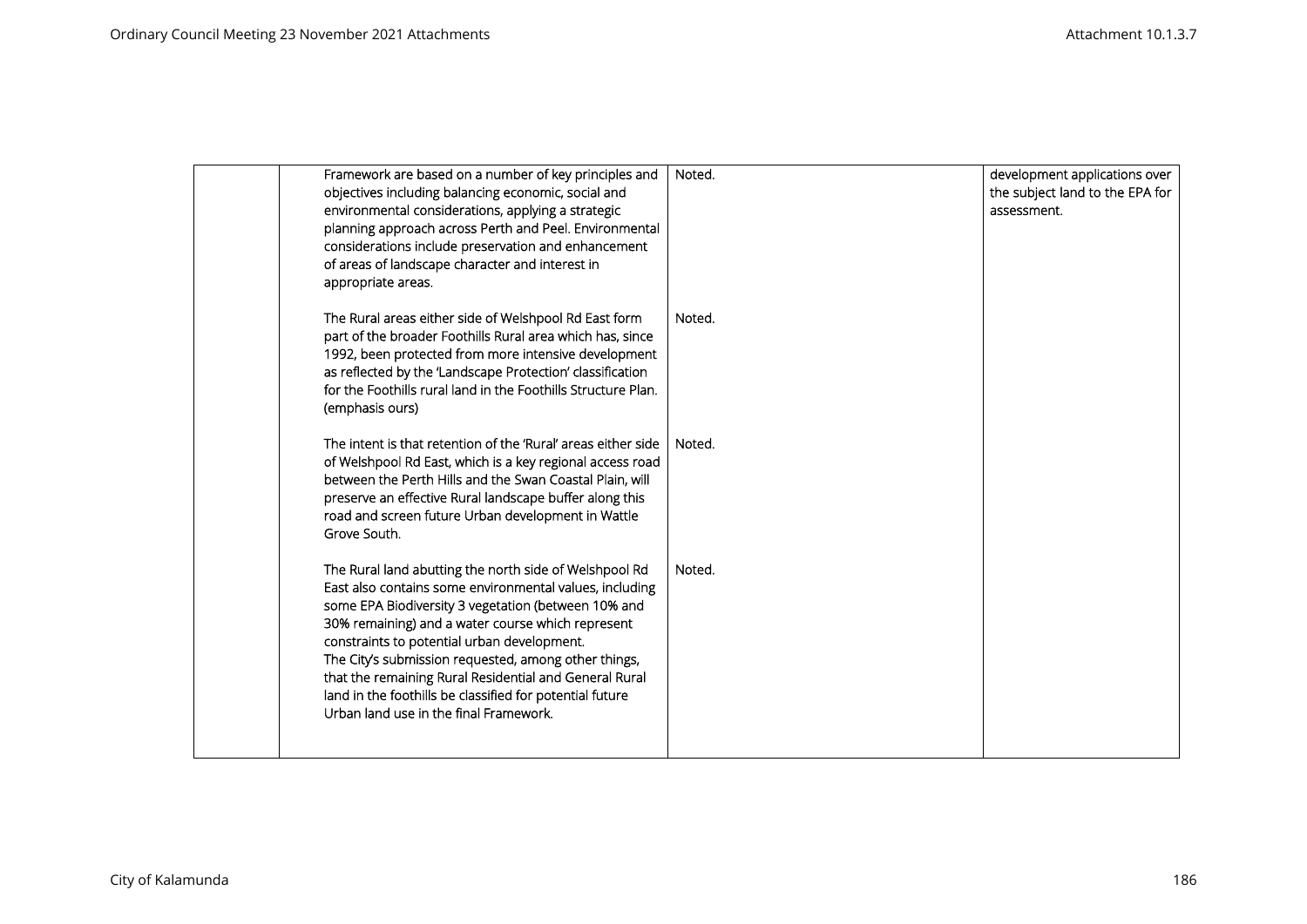| The WAPC heard a deputation from the City in August                                                                   | Noted.                                                                                               |  |
|-----------------------------------------------------------------------------------------------------------------------|------------------------------------------------------------------------------------------------------|--|
| 2016 and considered the City's request in December                                                                    |                                                                                                      |  |
| 2016. Although the WAPC resolved to extend future                                                                     |                                                                                                      |  |
| Urban areas in Maida Vale and Wattle Grove South, it did                                                              |                                                                                                      |  |
| not reclassify the Rural areas either side of Welshpool                                                               |                                                                                                      |  |
| Road.                                                                                                                 |                                                                                                      |  |
|                                                                                                                       |                                                                                                      |  |
| The WAPC clearly regards this property as being 'landscape                                                            | Noted.                                                                                               |  |
| protected' and as such there is an obligation on the city to (1)                                                      |                                                                                                      |  |
| exercise development controls over land use and development                                                           |                                                                                                      |  |
| that could adversely impact on the landscape, and (2) ensure                                                          |                                                                                                      |  |
| that any new development complements and enhances the                                                                 |                                                                                                      |  |
| rural landscape.                                                                                                      |                                                                                                      |  |
|                                                                                                                       |                                                                                                      |  |
| The fact that the property has already been divested of much                                                          | Noted.                                                                                               |  |
| of its environmental value through indiscriminate clearing is no                                                      |                                                                                                      |  |
| reason why the owner should not be required to rehabilitate                                                           |                                                                                                      |  |
| the site. Many mining sites have been successfully revegetated                                                        |                                                                                                      |  |
| and restored.                                                                                                         |                                                                                                      |  |
|                                                                                                                       |                                                                                                      |  |
| As this property abuts Yule Brook, a significant waterway in the                                                      | The proposal does not directly impact on the Yule                                                    |  |
| Perth catchment area, the development application ought to                                                            | Book, in the event the development application is                                                    |  |
| be referred to the EPA for assessment.                                                                                | approved, the City will impose a condition                                                           |  |
|                                                                                                                       | requiring the rear portion of the site abutting the                                                  |  |
| It is interesting to note that the title document attached to the<br>development application (LIMITATIONS, INTERESTS, | Yule Brook to be revegetated and rehabilitated.<br>The condition will require a plan to be submitted |  |
| ENCUMBRANCES AND NOTIFICATIONS) states- as shown                                                                      | to and approved by the City in consultation with                                                     |  |
| below- that the property is subject to an EPA notification. This                                                      | Department of Water and Environmental                                                                |  |
| would seem to indicate that referral is mandatory.                                                                    | Regulation (DWER) and Department of Planning                                                         |  |
|                                                                                                                       | Lands and Heritage (DPLH).                                                                           |  |
| (SECOND SCHEDULE)                                                                                                     |                                                                                                      |  |
| 1. N230934 MORTGAGE TO WESTPAC BANKING                                                                                |                                                                                                      |  |
| CORPORATION REGISTERED 20/1/2016.                                                                                     |                                                                                                      |  |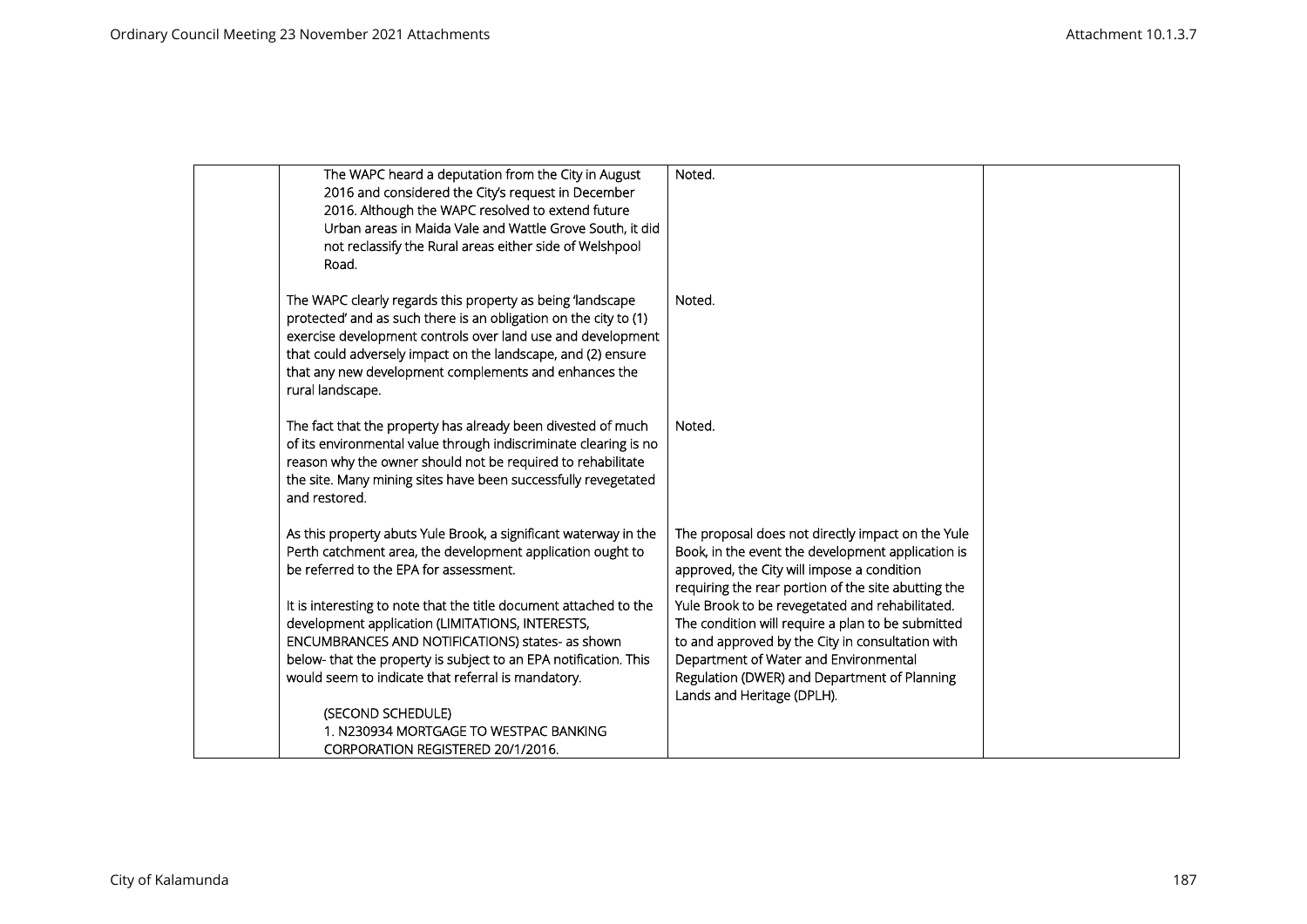| 2. *N232616 CAVEAT BY KALGOORLIE MINE<br>MANAGEMENT PTY LTD LODGED 21/1/2016.<br>3. *N382396 NOTIFICATION. ENVIRONMENTAL<br>PROTECTION ACT 1986. REGISTERED 13/7/2016.                                                                                                                                                                                                                                                                                                                                                                               |                                                                 |                                                                                                                                                                                                                                                                                                                                                                                                                     |
|------------------------------------------------------------------------------------------------------------------------------------------------------------------------------------------------------------------------------------------------------------------------------------------------------------------------------------------------------------------------------------------------------------------------------------------------------------------------------------------------------------------------------------------------------|-----------------------------------------------------------------|---------------------------------------------------------------------------------------------------------------------------------------------------------------------------------------------------------------------------------------------------------------------------------------------------------------------------------------------------------------------------------------------------------------------|
| 2. Development Application will create foreseeable and<br>significant risk to vehicle users of Welshpool Road East<br>Lot 150 (720) Welshpool Road East is within trigger distance of<br>major transport corridors.<br>In 2020, the Department of Main Roads wrote to the City of<br>Kalamunda reaffirming the critical need to protect the safe and<br>efficient operation of the regional road network into the future<br>in respect of land-use planning in foothills Wattle Grove.                                                               | Noted. Please refer to the traffic comments in<br>submission 1. |                                                                                                                                                                                                                                                                                                                                                                                                                     |
| In this correspondence, Main Roads informed the city of the<br>following:                                                                                                                                                                                                                                                                                                                                                                                                                                                                            |                                                                 | <b>Traffic Considerations</b>                                                                                                                                                                                                                                                                                                                                                                                       |
| Welshpool Road East is an important regional<br>road that is planned to become a high<br>speed/expressway network link in the near<br>future.<br>Welshpool Road East is identified as a future<br>$\bullet$<br>state-administered road.<br>Welshpool Road East is an important heavy<br>vehicle freight link between Perth and the<br>Brookton Highway servicing the wheatbelt and<br>other destinations east of the Perth<br>metropolitan area.<br>Any development along Welshpool Road East<br>$\bullet$<br>must be done in a manner that will not |                                                                 | Refer<br>to<br>response<br>to<br>submission 1 above in relation<br>traffic<br>and<br>to.<br>access<br>considerations. The updated<br>engineering drawings and TIS<br>have been prepared having<br>regard to the matters raised by<br>Main Roads WA.<br>It is further noted Welshpool<br>Road East is an 'Other Regional<br>Road' where it abuts the<br>subject site and as such is not<br>under the control of Main |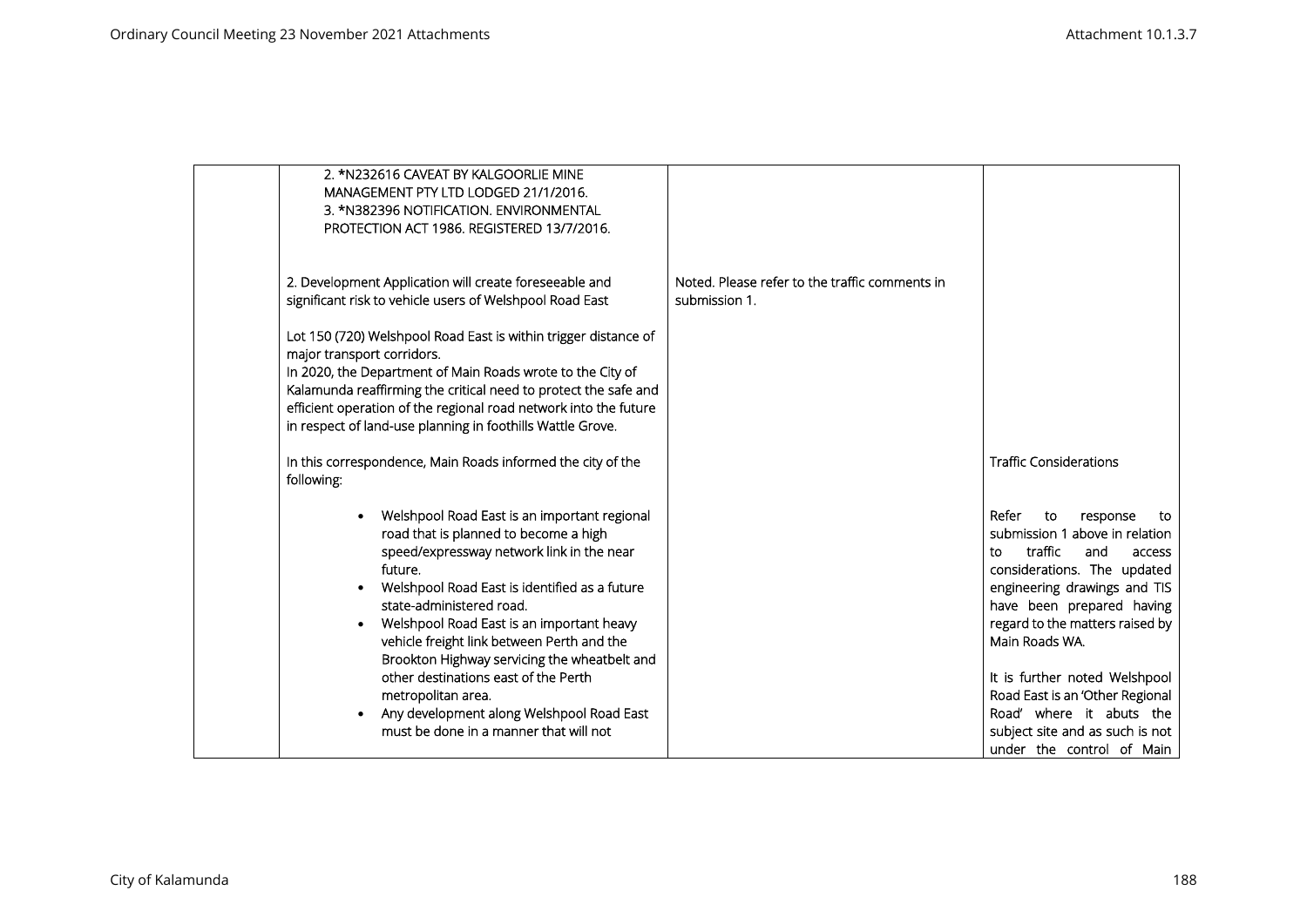| negatively impact on the safety or function of<br>this regional road.<br>Any new road connections to Welshpool Road<br>East which would lead to a sizeable increase in<br>traffic should be completely avoided as distinct<br>from 'limited'.<br>Any additional vehicle access<br>points/intersections on Welshpool Road East<br>are 'undesirable'.                                                                                                                                                                                                                                                     | Roads WA. The<br>(former)<br>Department<br>of<br>Planning<br>previously advised it has no<br>objection to the proposal on<br>regional transport grounds<br>provided the development is<br>serviced via a single crossover<br>to Welshpool Road East only.                                                                                                 |
|---------------------------------------------------------------------------------------------------------------------------------------------------------------------------------------------------------------------------------------------------------------------------------------------------------------------------------------------------------------------------------------------------------------------------------------------------------------------------------------------------------------------------------------------------------------------------------------------------------|-----------------------------------------------------------------------------------------------------------------------------------------------------------------------------------------------------------------------------------------------------------------------------------------------------------------------------------------------------------|
| The proposed crossover in the development application -<br>close to a curve in the alignment of Welshpool Road East and<br>close to a bus stop - will almost certainly create a potentially<br>unsafe road environment. As the traffic audit in the<br>development application points out, the presence of buses will<br>restrict the view of nearby drivers. Further, given that the<br>speed limit is 80 km/h, the combination of the shared slip road<br>into the property and the bus stop may potentially increase the<br>chance of rear-end collision.                                            | With regard to safety concerns<br>raised by the submitter<br>associated with the bus stop,<br>the application was referred to<br>the PTA for comment and the<br>PTA has advised it does not<br>object to the proposal. Whilst<br>the RSA noted the presence of<br>a bus in the bus stop may<br>restrict the view of incoming                              |
| The development application anticipates 100 vehicles per day<br>entering and leaving this property in addition to 35 large<br>trucks, some articulated and up to 23 metres in length.<br>The widening of the median strip opening to potentially allow<br>west-bound exit from the property would not prevent this<br>exiting arrangement from becoming an extremely dangerous<br>proposition with respect to vehicular movement on both sides<br>of Welshpool Road East. For the most parts trucks would not<br>be able to safely exit the property westbound even if the<br>median strip was widened. | traffic from the west, the TIS<br>addresses this issue. A review<br>of the timetable for Stop No:<br>13682 (located immediately<br>of the<br>west<br>proposed<br>development crossover on<br>Welshpool Road East) indicates<br>the frequency of buses<br>stopping at this crossover is<br>low. These buses would stop<br>for only a short period of time, |
| The nearby Tonkin Highway/Welshpool Road intersection,<br>which is governed by traffic lights, is already a source of                                                                                                                                                                                                                                                                                                                                                                                                                                                                                   | stopping at all,<br>and<br>considering the<br>low trip                                                                                                                                                                                                                                                                                                    |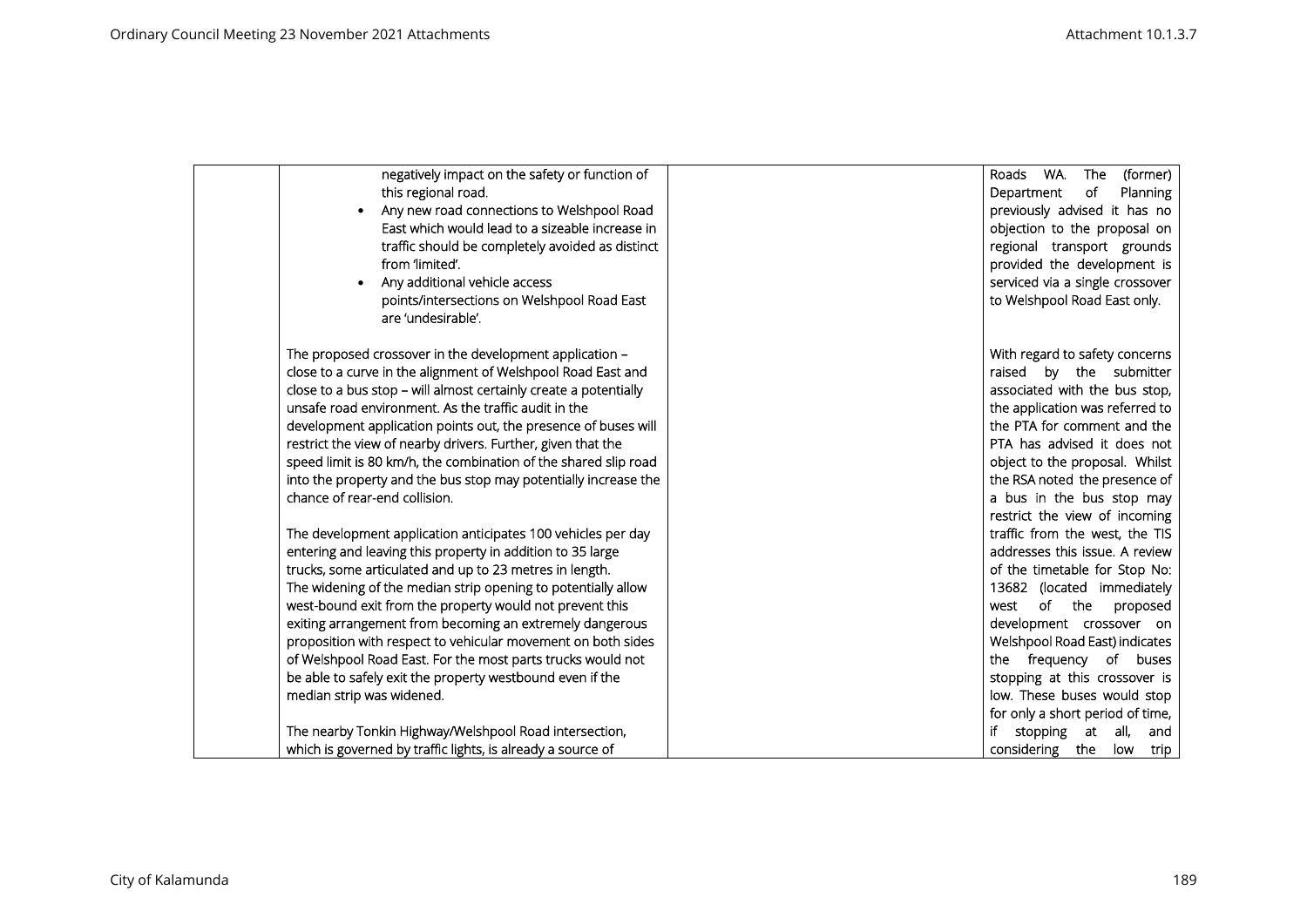| significant traffic congestion at certain times of the day. At     | generation of the proposed       |
|--------------------------------------------------------------------|----------------------------------|
| times, west-bound lanes on Welshpool Road East are backed          | development, the risk of         |
| up by the traffic lights to beyond the Crystal Brook Road          | impact on sight lines of         |
| intersection.                                                      | vehicles by the buses is very    |
|                                                                    | low. Further, whilst the RSA     |
| Such is the level of congestion at such times, road users in the   | previously advised the left turn |
| stream of traffic would consciously need to allow a vehicle to     | deceleration lane may present    |
| exit from the median strip. This kind of congestion may also       | the risk of rear end crashes,    |
| result in drivers seeking to force entry, a potentially dangerous  | the revised design proposes to   |
| situation.                                                         | increase the length of the       |
| Similarly, exiting the property to the east with the view to doing | deceleration lane in order to    |
| a U-turn at the veterinarian's exit or, further up Welshpool       | satisfy the required design      |
| Road East, would also be extremely dangerous. This is              | criteria.                        |
| especially so given that the proposed crossover is shared by an    |                                  |
| adjourning neighbour whose views of oncoming traffic may be        |                                  |
| obscured by trucks exiting either west or east.                    |                                  |
|                                                                    |                                  |
| Because of the inherent foreseeable danger in turning west         |                                  |
| from this property, many trucks are likely to use Lewis Road or    |                                  |
| Crystal Brook Road as a 'rat run' back to Tonkin Highway           |                                  |
| thereby increasing truck activity through the quiet suburban       |                                  |
| streets of Forrestfield and Wattle Grove.                          |                                  |
|                                                                    |                                  |
| The City of Kalamunda is also aware from its own research that     |                                  |
| generating additional traffic in the Welshpool Road East area      |                                  |
| has already been identified as 'highly inappropriate'. This was    |                                  |
| the finding of an Infrastructure Servicing Report prepared by      |                                  |
| KCTT (trading as Traffic and Transport Pty Ltd) that was           |                                  |
| provided to the city in April 2018.                                |                                  |
| The report stated that the proximity of Crystal Brook              |                                  |
| Road/Brentwood Road [was]                                          |                                  |
|                                                                    |                                  |
|                                                                    |                                  |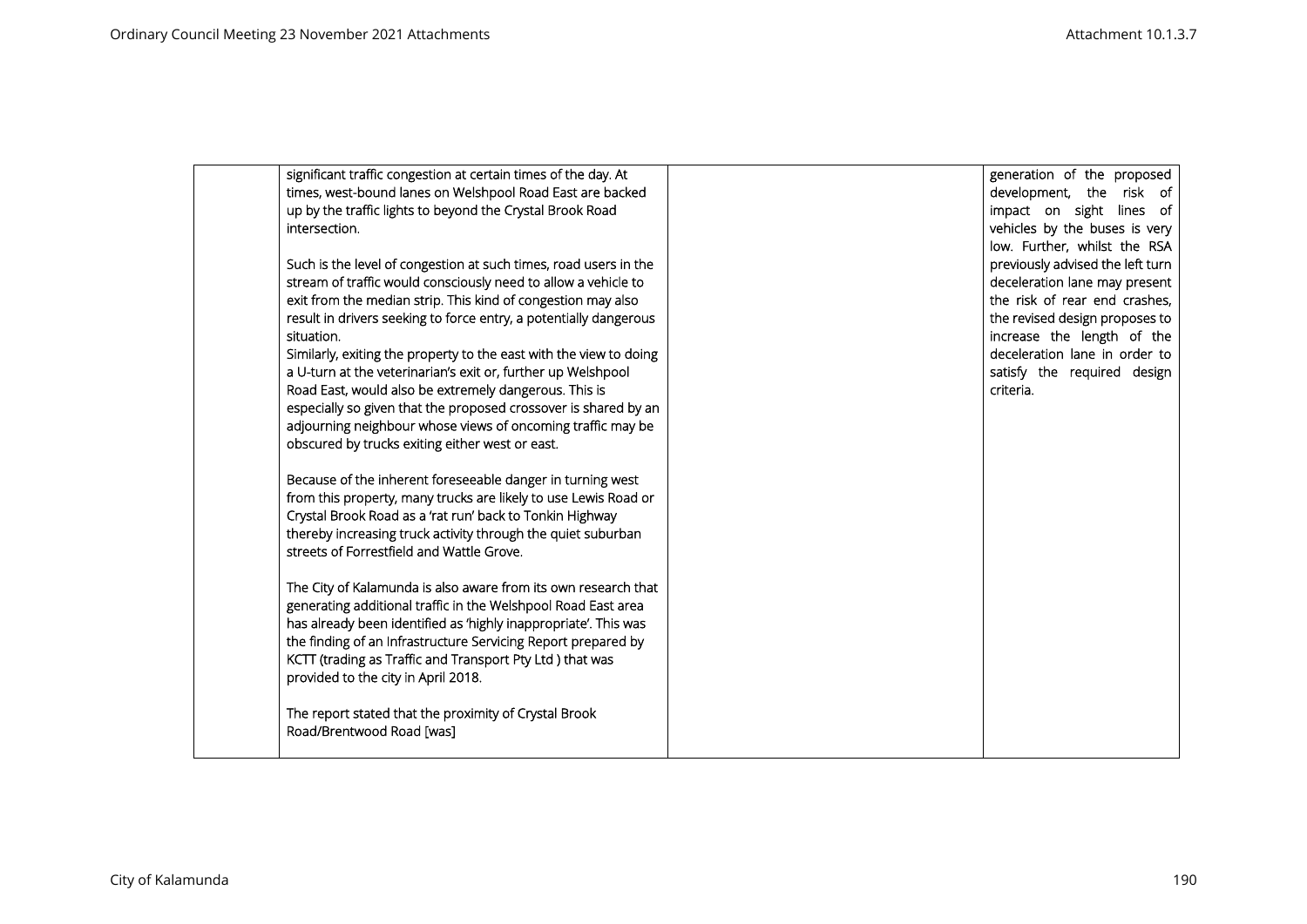| 'highly inappropriate for any additional traffic loading or<br>industrial traffic of any size or<br>type'. Further, the report concluded that the existing road<br>design of Welshpool Road<br>East near the intersections of Crystal Brook Road and Kelvin<br>Road were 'inappropriate for increased vehicular volumes and<br>for industrial traffic'. |                                                                                                                                       |                                                                                                                                                                                          |
|---------------------------------------------------------------------------------------------------------------------------------------------------------------------------------------------------------------------------------------------------------------------------------------------------------------------------------------------------------|---------------------------------------------------------------------------------------------------------------------------------------|------------------------------------------------------------------------------------------------------------------------------------------------------------------------------------------|
| Lot 150 (720) Welshpool Road East is less than 100 metres                                                                                                                                                                                                                                                                                               |                                                                                                                                       |                                                                                                                                                                                          |
| from the Crystal Brook /Welshpool Road East intersection.<br>It is quite clear that due to the foreseeable risk to road users<br>that this development application poses, Main Roads ought to<br>be expressly consulted before the city considers granting<br>approval.                                                                                 |                                                                                                                                       | As referenced above, the<br>development application has<br>been referred to Main Roads<br>for comment. Any comments<br>provided will be given due<br>regard by the City of<br>Kalamunda. |
| 3. Development Application will have an adverse impact on<br>water management                                                                                                                                                                                                                                                                           | Noted. The proponent has submitted a<br>stormwater management plan that has been<br>assessed by the City's engineers. The proposal is | <b>Groundwater Considerations</b><br>This submission misrepresents                                                                                                                       |
| The development application states that the property owner                                                                                                                                                                                                                                                                                              | setback far enough from the Yule Brook                                                                                                | the details included in the                                                                                                                                                              |
| intends to use bore water to mitigate the significant dust                                                                                                                                                                                                                                                                                              | watercourse that it will not negatively impact on                                                                                     | application regarding dust                                                                                                                                                               |
| impact that will be generated by the dumping and loading of                                                                                                                                                                                                                                                                                             | the creek. In addition to this the City advertised                                                                                    | management.                                                                                                                                                                              |
| garden construction material across the 3.9 hectare site.                                                                                                                                                                                                                                                                                               | the application to the DWER who provided a non-<br>objection to the proposal.                                                         | The landowner has recently                                                                                                                                                               |
| There is currently limited groundwater available for licensing in                                                                                                                                                                                                                                                                                       |                                                                                                                                       | been granted a groundwater                                                                                                                                                               |
| this area. Although the property owner has a current water                                                                                                                                                                                                                                                                                              |                                                                                                                                       | licence<br>allocation                                                                                                                                                                    |
| licence, it is unclear as to any conditions which may apply or                                                                                                                                                                                                                                                                                          |                                                                                                                                       | (GWL205226-1) of 16187KL                                                                                                                                                                 |
| whether water usage is required to be metered.                                                                                                                                                                                                                                                                                                          |                                                                                                                                       | per annum (expiring on<br>8/12/2030) which expressly                                                                                                                                     |
| Notwithstanding licensing considerations, Lot 150 (720)                                                                                                                                                                                                                                                                                                 |                                                                                                                                       | provides for the taking of water                                                                                                                                                         |
| Welshpool Road East falls within the Yule Brook Drainage                                                                                                                                                                                                                                                                                                |                                                                                                                                       | for dust suppression for                                                                                                                                                                 |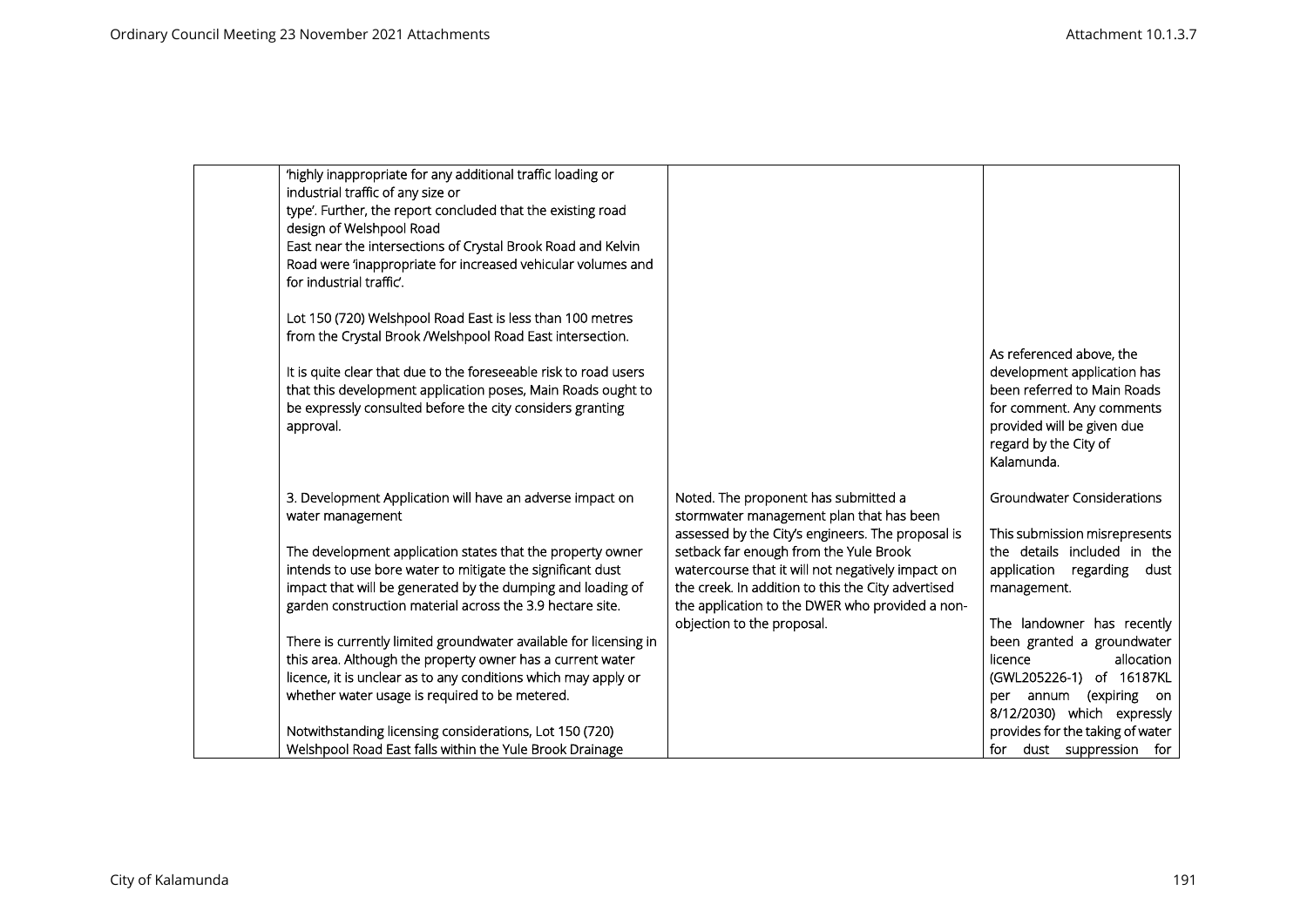| Catchment. Given that the Yule Brook runs part way through<br>this property, it is not unreasonable to assume that the impact<br>of water withdrawal due to bore activity on a property of this<br>size would be significant and unacceptable. Not only will it<br>affect the capacity and flow of Yule Brook, but it will almost<br>certainly result in the dewatering of the Brixton Street wetlands                                                                                                                                                                                                                                                                                                                                                                                                                                                                                                                                                                                                                                                                                                                          |                                                                                                                                                                                                                                                                                                               | 'industrial purposes' as well as<br>for irrigation of a plant nursery<br>(and<br>other<br>uses).<br>This<br>than<br>allocation is<br>more<br>sufficient to cater for<br>the<br>requirements of the garden                                                                                                                                                                                                                                                                                                                                                                                                                                     |
|---------------------------------------------------------------------------------------------------------------------------------------------------------------------------------------------------------------------------------------------------------------------------------------------------------------------------------------------------------------------------------------------------------------------------------------------------------------------------------------------------------------------------------------------------------------------------------------------------------------------------------------------------------------------------------------------------------------------------------------------------------------------------------------------------------------------------------------------------------------------------------------------------------------------------------------------------------------------------------------------------------------------------------------------------------------------------------------------------------------------------------|---------------------------------------------------------------------------------------------------------------------------------------------------------------------------------------------------------------------------------------------------------------------------------------------------------------|-----------------------------------------------------------------------------------------------------------------------------------------------------------------------------------------------------------------------------------------------------------------------------------------------------------------------------------------------------------------------------------------------------------------------------------------------------------------------------------------------------------------------------------------------------------------------------------------------------------------------------------------------|
| further downstream, a known conservation area.<br>The development application also states that a drainage area<br>will be located close to Welshpool Road East which, given the<br>low-lying nature of the property has the potential to cause<br>periodic flooding over Welshpool Road East, further increasing<br>road risk.<br>4. Development Application duplicates commercial services of<br>an existing, well established garden centre within 100m of Lot<br>150 (720) Welshpool Road East<br>Located at 721 Welshpool Road East is a large, popular, family-<br>owned garden centre known as Magic Garden Supplies, which<br>has operated from this site for over 20 years.<br>There is absolutely no need or demand for another large<br>garden centre within 100 metres of this operating family<br>concern, especially one that is accompanied by so many<br>environmental and operating constraints.<br>In considering development applications of this kind, the city<br>simply cannot ignore the commercial reality that many existing<br>commercial areas in the City of Kalamunda are struggling to<br>survive. | Noted, the zone allows for the proposed uses to<br>be considered and the application to be taken on<br>its merits and is assessed against the relevant<br>statutory planning framework. As part of the<br>assessment process, proximity to a similar land<br>use it is not a relevant planning consideration. | centre.<br>considering<br>the<br>In.<br>groundwater<br>licence<br>application and issuing the<br>groundwater licence, DWER<br>would have had due regard to<br>any potential impacts on Yule<br>Brook and any dependent<br>wetlands in the locality. In<br>granted the licence, it is<br>DWER held<br>apparent<br>no<br>relation<br>in.<br>concerns<br>to<br>groundwater<br>and<br>wetland<br>impacts resulting from the<br>proposal.<br>The Applicant has submitted a<br>drainage<br>stormwater<br>management plan, which has<br>been accepted by the City's<br>engineering services.<br>Existing Garden Centre at 721<br>Welshpool Road East |
|                                                                                                                                                                                                                                                                                                                                                                                                                                                                                                                                                                                                                                                                                                                                                                                                                                                                                                                                                                                                                                                                                                                                 |                                                                                                                                                                                                                                                                                                               |                                                                                                                                                                                                                                                                                                                                                                                                                                                                                                                                                                                                                                               |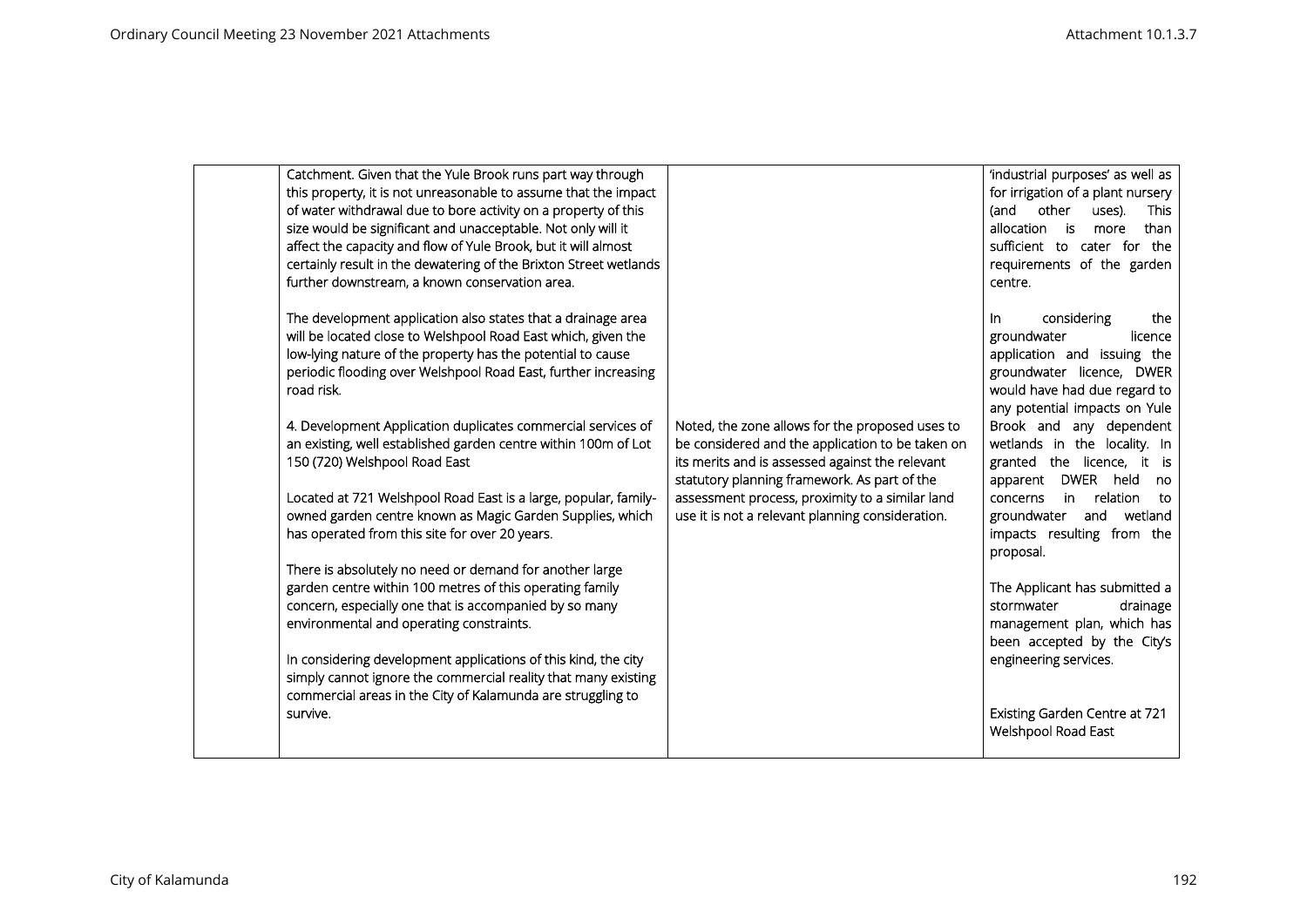| An additional garden centre would cannibalise the trade of       |                                                       | The fact that there is an         |
|------------------------------------------------------------------|-------------------------------------------------------|-----------------------------------|
| Magic Garden Supplies and militate against the 'orderly and      |                                                       | existing garden centre located    |
| proper' planning for retail/commercial areas across the city as  |                                                       | within 100m of the subject site   |
| a whole.                                                         |                                                       | does not bring about any valid    |
|                                                                  |                                                       | planning grounds for a new        |
| The Local Planning Scheme states that with respect to rural      |                                                       | garden centre not to be           |
| and semi-rural settings 'commercial land uses will only be       |                                                       | approved. In this regard,         |
| considered for approval when it has been demonstrated that       |                                                       | Schedule 2, Part 9, Clause 67     |
| the use is appropriate to the area and that the commercial       |                                                       | - Consideration<br>of<br>(2)      |
| activity will not have a detrimental impact on the surrounding   |                                                       | application<br>by<br>local        |
| area'.                                                           |                                                       | makes<br>the<br>government        |
|                                                                  |                                                       | following distinction in relation |
| This development application would have a direct economic        |                                                       | the<br>matters<br>local<br>to     |
| impact on an existing business, as well as other significant     |                                                       | government should have due        |
| adverse impacts on the community.                                |                                                       | regard to:                        |
|                                                                  |                                                       |                                   |
|                                                                  |                                                       | (v) the potential loss of any     |
| Furthermore, to the extent that it may be relevant neither the   |                                                       | community service or benefit      |
| client company nor the registered proprietor appear to have      |                                                       | resulting<br>from<br>the          |
| an ABN at this stage according to the ASIC website.              |                                                       | development<br>other<br>than      |
|                                                                  |                                                       | potential loss that may result    |
| 5. Development Application is contrary to majority resident      | Noted, the proposal does not seek to rezone the       | from economic competition         |
| view which opposes expansion of industrial/commercial activity   | land, but to allow for a low scale commercial use     | between new and existing          |
| in foothills Wattle Grove                                        | that will not adversely impact on the amenity of      | businesses;                       |
|                                                                  | the locality and is consistent with the objectives of | (bold emphasis added)             |
| XXX residents accept that a small minority of local residents    | the Rural Composite zone.                             | Rather than the existing          |
| have no evident affinity for protecting and enhancing the        |                                                       | garden<br>at<br>721<br>centre     |
| natural environment and favour the increased                     |                                                       | Welshpool<br>Road<br>militating   |
| commercialisation of foothills Wattle Grove.                     |                                                       | against the proposal, it          |
|                                                                  |                                                       | provides<br>support for the       |
|                                                                  |                                                       | proposal in terms of the          |
| At a Special Electors Meeting held on 3 December 2018,           |                                                       | compatibility of these uses.      |
| electors voted 173 to 17 to reject any industrialisation of this | Noted.                                                |                                   |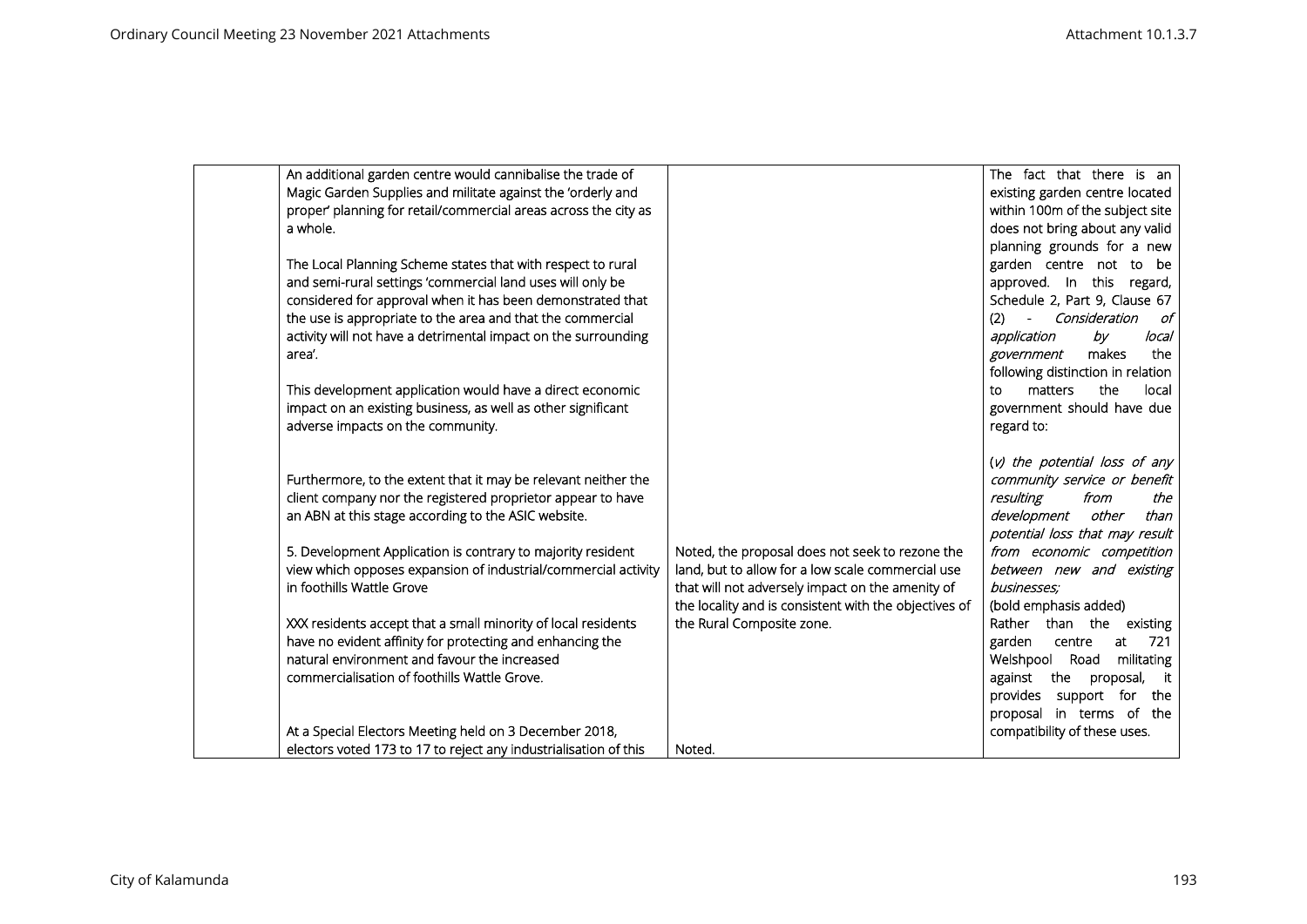| foothills area. As there is very little, if anything, to visually                         |                                                    | In any event, the proposed                        |
|-------------------------------------------------------------------------------------------|----------------------------------------------------|---------------------------------------------------|
| distinguish light industry from certain commercial land uses,                             |                                                    | garden centre replaces a                          |
| we have no doubt that any attempt to establish a commercial                               |                                                    | garden<br>former<br>centre                        |
| precinct in this area would be similarly rejected by the majority                         |                                                    | operated by the proponent at                      |
| of residents.                                                                             |                                                    | Hale Road, Wattle Grove which                     |
|                                                                                           |                                                    | has since been redeveloped                        |
| The city is also well aware from recent community engagement                              | Noted, this is not relevant in the context of this | for residential purposes and                      |
| processes involving foothills Wattle Grove residents that                                 | application.                                       | an existing garden centre at                      |
| support for establishing a commercial precinct in this area is                            |                                                    | Hardey East Road, Wattle                          |
| minimal.                                                                                  |                                                    | Grove which shall also shortly                    |
|                                                                                           |                                                    | cease operations. Both of                         |
| Indeed, the engagement process showed that the majority of                                | Noted, refer to comment above.                     | these garden centres have                         |
| residents want to phase out unattractive commercial activities                            |                                                    | serviced the local area in the                    |
| currently in operation on the foothills side of Tonkin Highway                            |                                                    | past.                                             |
| by:                                                                                       |                                                    |                                                   |
|                                                                                           |                                                    | This is not a relevant planning                   |
| designating existing rural/commercial                                                     |                                                    | consideration.                                    |
| businesses (including rural composite) as 'non-                                           |                                                    |                                                   |
| conforming' uses in any future zoning                                                     |                                                    |                                                   |
| processes, which would permit them to                                                     |                                                    | Opposition to                                     |
| continue their current operations.                                                        |                                                    | Industrial/Commercial Activity<br>in Wattle Grove |
| restricting further commercial development in<br>Wattle Grove to the Perth side of Tonkin |                                                    |                                                   |
| Highway, south of Welshpool Road East, in the                                             |                                                    | This is not a relevant planning                   |
| area specifically zoned for such activities.                                              |                                                    | consideration in the context of                   |
|                                                                                           |                                                    | this application. The proposed                    |
| It is important for councillors to note that the WAPC has                                 | Noted.                                             | garden centre is capable of                       |
| already approved a large commercial/light industrial precinct                             |                                                    | in<br>the<br>Rural<br>approval                    |
| on the opposite side of Tonkin Highway to our homes.                                      |                                                    | Composite zone and as such is                     |
| Unfortunately, this precinct is also vastly under-utilised.                               |                                                    | consistent with the<br>local                      |
|                                                                                           |                                                    | planning framework.                               |
| A proposed flyover of Tonkin Highway over Welshpool Road                                  | Noted.                                             |                                                   |
| East will form a very clear demarcation of commercial uses in                             |                                                    |                                                   |
|                                                                                           |                                                    |                                                   |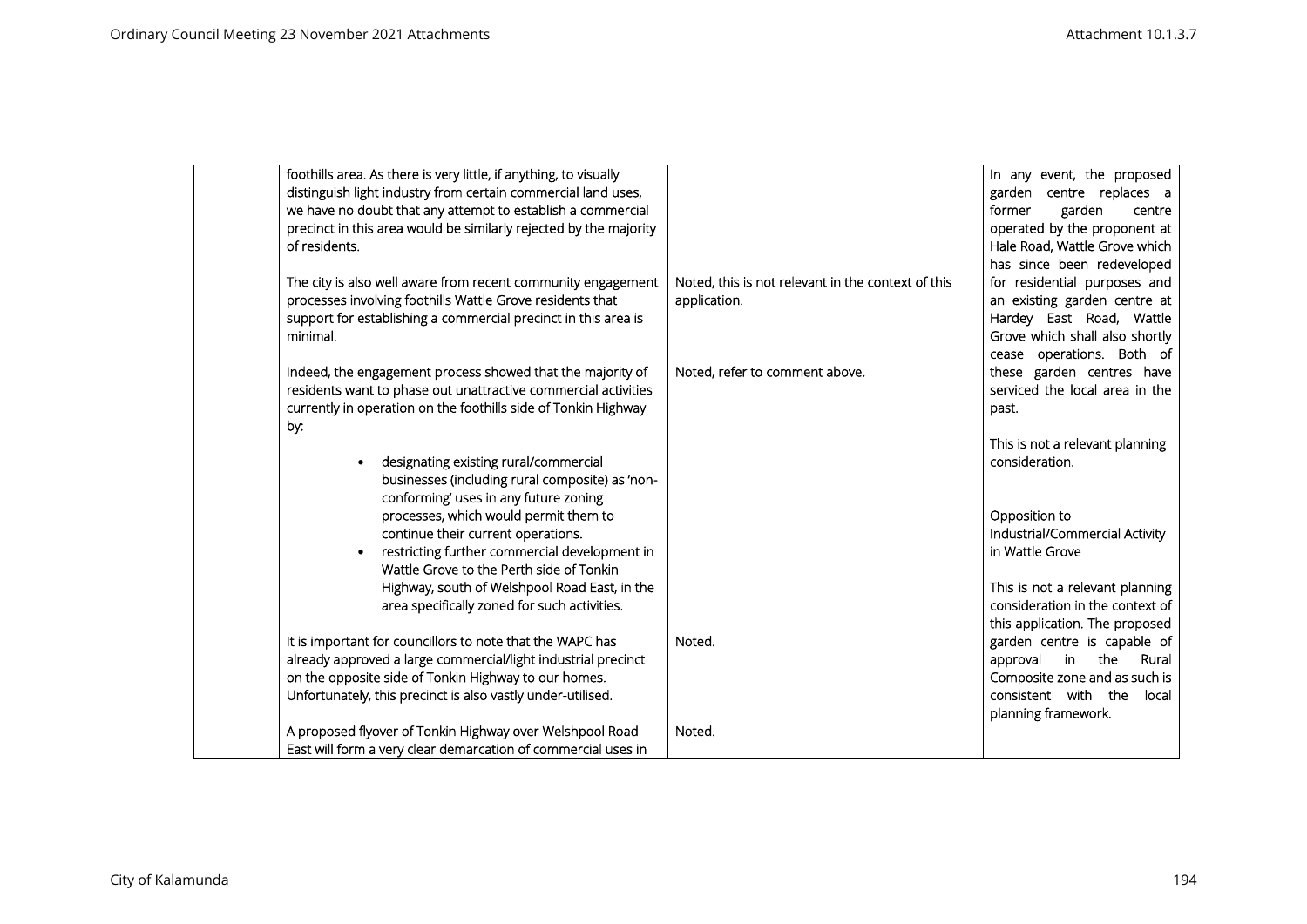| the area specifically approved for that zoned purpose and set<br>it apart from the distinctive rural character of foothills Wattle<br>Grove.<br>In summary, we believe further commercialisation under any<br>guise on the hills side of Tonkin Highway and away from the<br>already zoned commercial /industrial precinct is unwanted and<br>unnecessary.                                                                                                                                           |                                                                                                                                                                                                   | Any change to the zoning of<br>the land, or the permissibility<br>of land uses under LPS 3 would<br>need to be progressed as part<br>of a Scheme Amendment or as<br>part of an overall review of LPS<br>3. |
|------------------------------------------------------------------------------------------------------------------------------------------------------------------------------------------------------------------------------------------------------------------------------------------------------------------------------------------------------------------------------------------------------------------------------------------------------------------------------------------------------|---------------------------------------------------------------------------------------------------------------------------------------------------------------------------------------------------|------------------------------------------------------------------------------------------------------------------------------------------------------------------------------------------------------------|
| It is simply a mechanism favoured by landowners seeking to<br>avoid the payment of commercial rates at the expense of<br>reduced amenity for other landowners.                                                                                                                                                                                                                                                                                                                                       |                                                                                                                                                                                                   | Conclusion                                                                                                                                                                                                 |
| Conclusion<br>Residents aligned with XXX urge councillors to reject this<br>development application which applies to a property in an<br>identified 'landscaped protected' rural area.<br>As the Western Australian Planning Commission (WAPC) has<br>recently confirmed that both sides of Welshpool Road East<br>must remain as a rural buffer, it is important that the city<br>permit no further expansion of rural composite ad hoc<br>development in the area. This development application is | Noted, the proposal will not rezone the land from<br>Rural Composite. The current land use of a<br>property determines how it is rated and this is<br>specific to each individual parcel of land. | Refer to responses already<br>provided in relation to the<br>consistency of the proposed<br>use with the Rural Composite<br>zone.                                                                          |
| clearly incompatible with this Department of Planning<br>direction.                                                                                                                                                                                                                                                                                                                                                                                                                                  |                                                                                                                                                                                                   | <b>DPLH Comments</b>                                                                                                                                                                                       |
| Appendix A - Response from DPLH to query re: Welshpool<br>road east land use<br>Hi XX,                                                                                                                                                                                                                                                                                                                                                                                                               |                                                                                                                                                                                                   | Refer to responses already<br>provided in relation to the<br>consistency of the proposed<br>use with the Rural Composite<br>zone and Rural zone under the<br>MRS.                                          |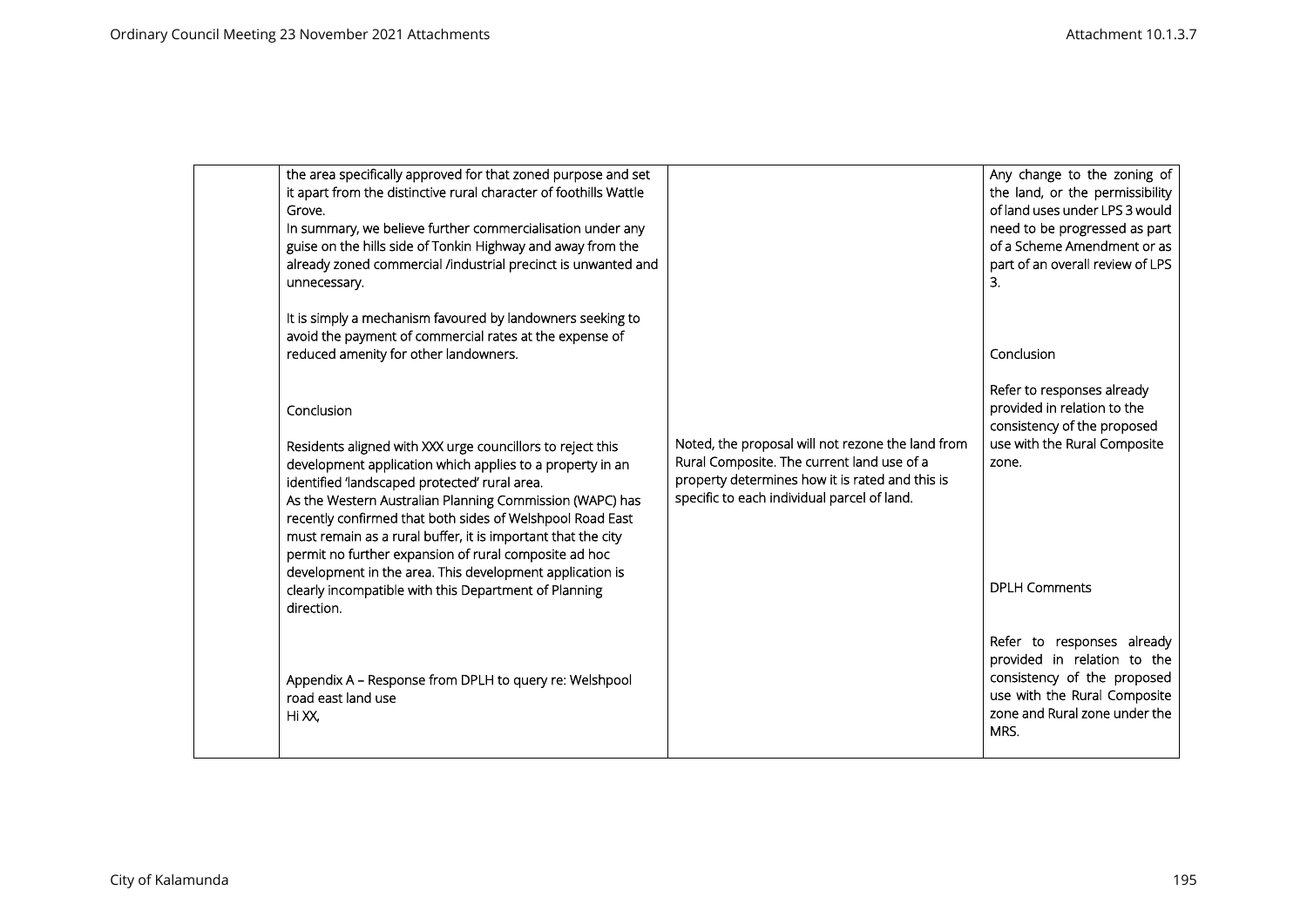| XXXX asked me to provide you with a direct reply to your email | Noted. |  |
|----------------------------------------------------------------|--------|--|
| below as due to illness she has been unable to get to your     |        |  |
| query. On this basis, I sincerely apologise for the delay in   |        |  |
| getting back to you and I hope that the following advice       |        |  |
| provides the clarification that you are seeking:               |        |  |
| The Department has reviewed available information              |        |  |
| regarding Wattle Grove South in response to this               |        |  |
| enquiry.                                                       |        |  |
| The land use proposals contained in the Perth and              |        |  |
| Peel @ 3.5 Million North East Sub-regional Planning            |        |  |
| Framework are based on a number of key principles              |        |  |
| and objectives including balancing economic, social            |        |  |
| and environmental considerations, applying a strategic         |        |  |
| planning approach across Perth and Peel.                       |        |  |
| Environmental considerations include preservation              |        |  |
| and enhancement of areas of landscape character and            |        |  |
| interest in appropriate areas.                                 |        |  |
| The Rural areas either side of Welshpool Rd East form          |        |  |
| part of the broader Foothills Rural area which has,            |        |  |
| since 1992, been protected from more intensive                 |        |  |
| development as reflected by the 'Landscape                     |        |  |
| Protection' classification for the Foothills rural land in     |        |  |
| the Foothills Structure Plan.                                  |        |  |
| The intent is that retention of the 'Rural' areas either       |        |  |
| side of Welshpool Rd East, which is a key regional             |        |  |
| access road between the Perth Hills and the Swan               |        |  |
| Coastal Plain, will preserve an effective Rural landscape      |        |  |
| buffer along this road and screen future Urban                 |        |  |
| development in Wattle Grove South.                             |        |  |
| The Rural land abutting the north side of Welshpool Rd         |        |  |
| East also contains some environmental values.                  |        |  |
| including some EPA Biodiversity 3 vegetation (between          |        |  |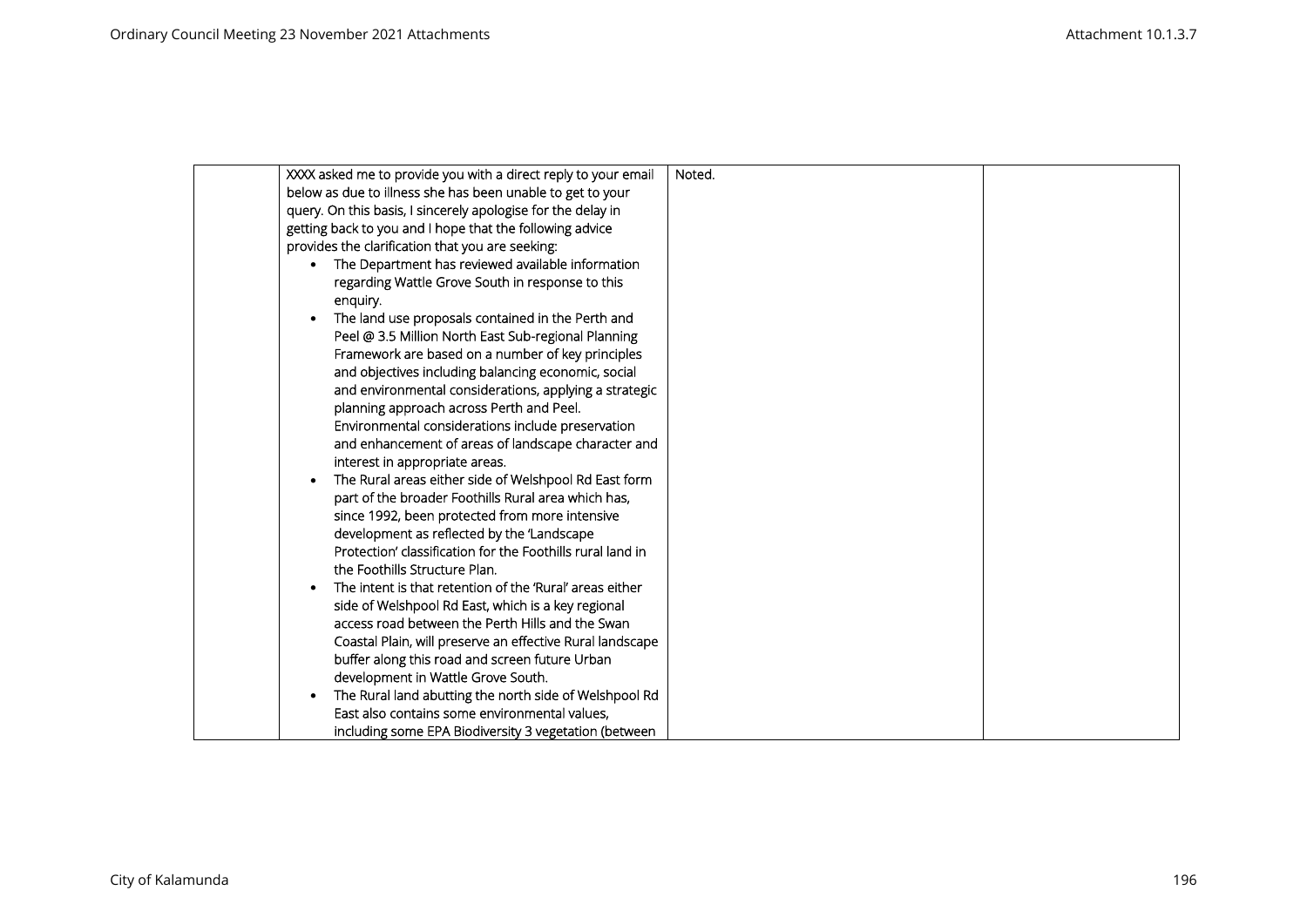| 10%-30% remaining) and a water course which                      |  |
|------------------------------------------------------------------|--|
| represent constraints to potential urban development.            |  |
| The City of Kalamunda submission on the draft North-             |  |
| East Sub-regional Planning Framework (2015)                      |  |
| requested, among other things, that the remaining                |  |
| 'Rural Residential' and 'General Rural' land in the              |  |
| Foothills areas within the City of Kalamunda be                  |  |
| classified for potential future Urban land use in the            |  |
| final Framework.                                                 |  |
| The WAPC heard a deputation from the City of                     |  |
| Kalamunda in August 2016 and considered the City's               |  |
| request in December 2016. Although the WAPC                      |  |
| resolved to extend future Urban areas in Maida Vale              |  |
| and Wattle Grove South, it did not reclassify the Rural          |  |
| areas either side of Welshpool Road.                             |  |
| The WAPC, in making its decisions regarding land use             |  |
| classifications in the Foothills area, has taken a               |  |
| strategic approach including consideration of the                |  |
| overarching principles of the Perth and Peel @ 3.5               |  |
| Million strategy as well as all other related submissions        |  |
| received. Balancing all relevant considerations, the             |  |
| WAPC resolved to preserve most of the remaining                  |  |
| Rural land in the Foothills, including the Rural areas           |  |
| either side of Welshpool Rd East in Wattle Grove.                |  |
| If you require further advice or information please feel free to |  |
| give me a call on 6551 9463.                                     |  |
| Regards,                                                         |  |
|                                                                  |  |
| Nicole Lucas-Smith   Director Strategy   Strategic Planning      |  |
| Projects                                                         |  |
| 140 William Street, Perth WA 6000                                |  |
| 6551 9463   0475 965 681                                         |  |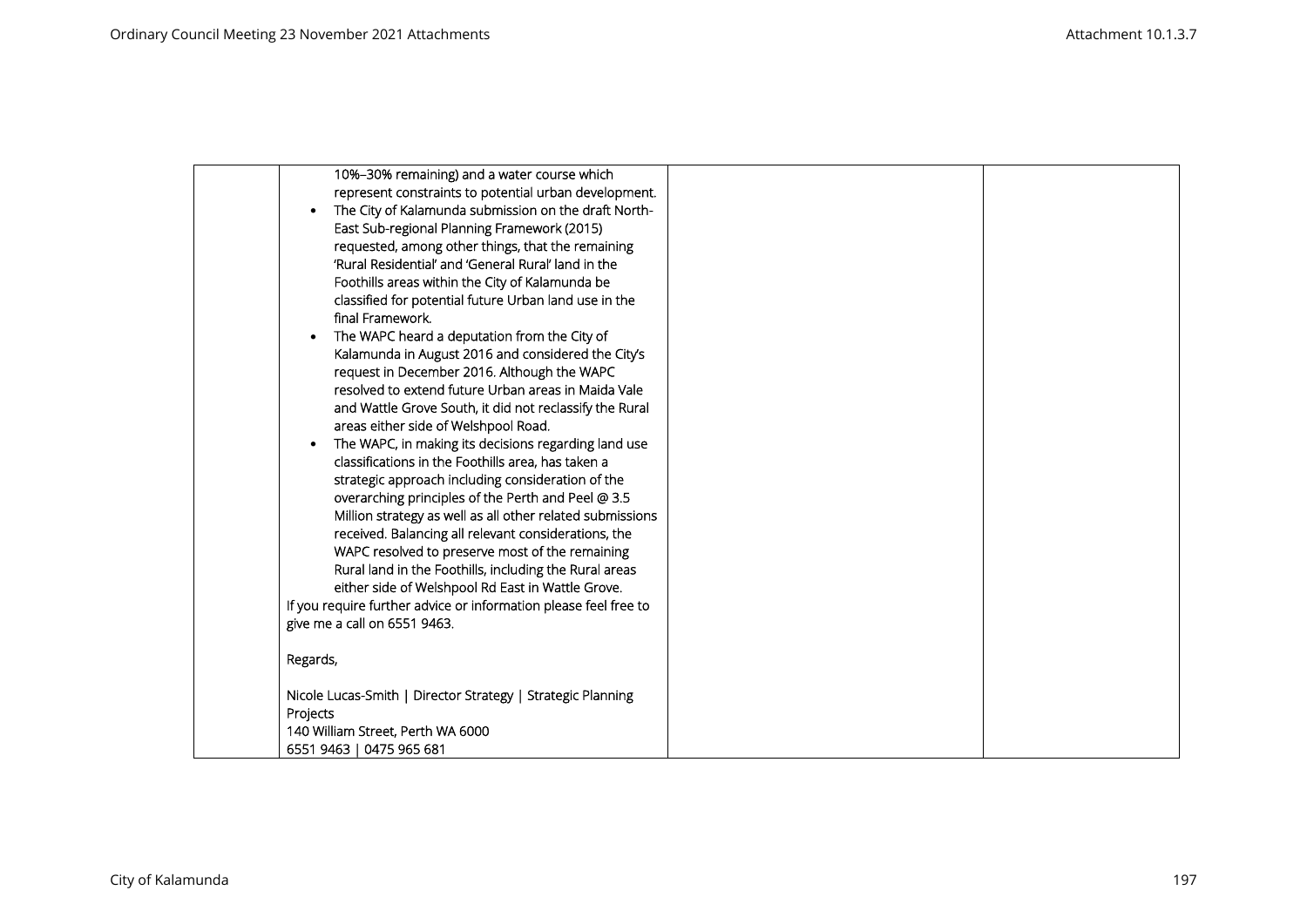|   | www.dplh.wa.gov.au                                                                                                                                                                                                                                                                                                                                                                                                                                                                                                                                                                                                                                                                             |                                                                                                                                                                                  |                                                                                                                                                                                                                                                                                                                  |
|---|------------------------------------------------------------------------------------------------------------------------------------------------------------------------------------------------------------------------------------------------------------------------------------------------------------------------------------------------------------------------------------------------------------------------------------------------------------------------------------------------------------------------------------------------------------------------------------------------------------------------------------------------------------------------------------------------|----------------------------------------------------------------------------------------------------------------------------------------------------------------------------------|------------------------------------------------------------------------------------------------------------------------------------------------------------------------------------------------------------------------------------------------------------------------------------------------------------------|
| 3 | Objection                                                                                                                                                                                                                                                                                                                                                                                                                                                                                                                                                                                                                                                                                      |                                                                                                                                                                                  |                                                                                                                                                                                                                                                                                                                  |
|   | I wish to strongly oppose this Development Proposal on the<br>following grounds.<br>1. There is an existing well developed operational garden<br>centre almost adjacent and adding to this would be<br>negative for a future planning perspective in this<br>locality,<br>It would add unacceptably to the volume of heavy<br>2.<br>vehicles already using Welshpool Road East,<br>Environmentally it would have a negative and<br>3.<br>destructive effect on the delicate biodiversity of Yule<br>Brook that flows from Lesmurdie falls into the high<br>value Brixton Street Wetlands Reserve and the Hydro-<br>chemical balance in that area is already at risk from<br>other development. | Noted, Refer to land use permissibility and<br>objectives of the zone comments in submission 2<br>and traffic comments in submission 1.                                          | The submitter's objection is<br>noted.<br>Refer to response to<br>submission 2 above regarding<br>the existing garden centre.<br>Refer to response to<br>submission 1 and 2 above<br>regarding traffic<br>considerations.<br>Refer to response to<br>submission 2 above in relation<br>to impacts on Yule Brook. |
|   | The existing operation of the same company making this<br>proposal does not ensure compliance responsibility so far as<br>neighbours have experienced over some time.                                                                                                                                                                                                                                                                                                                                                                                                                                                                                                                          | Noted.                                                                                                                                                                           | This is not a relevant planning<br>consideration.                                                                                                                                                                                                                                                                |
| 4 | Objection<br>I believe this development is a large commercial scale and not<br>keeping in the area. I feel a cottage type industry is appropriate<br>in rural composite in which my understanding of Rural<br>Composite is usually home business type thing where its is<br>mainly residential home with a small low key business running<br>from it. But this seems like a large brick type garden centre<br>which will have increase traffic especially on the weekend. This<br>is out of character for the area.                                                                                                                                                                            | Noted, Refer to land use permissibility and<br>objectives of the zone comments in submission 2<br>and traffic comments in submission 1, and traffic<br>comments in submission 1. | The submitter's objection is<br>noted.<br>Refer to responses to<br>submission 2 in relation to the<br>permissibility of garden<br>centres within the Rural<br>Composite zone, amenity and<br>traffic considerations.                                                                                             |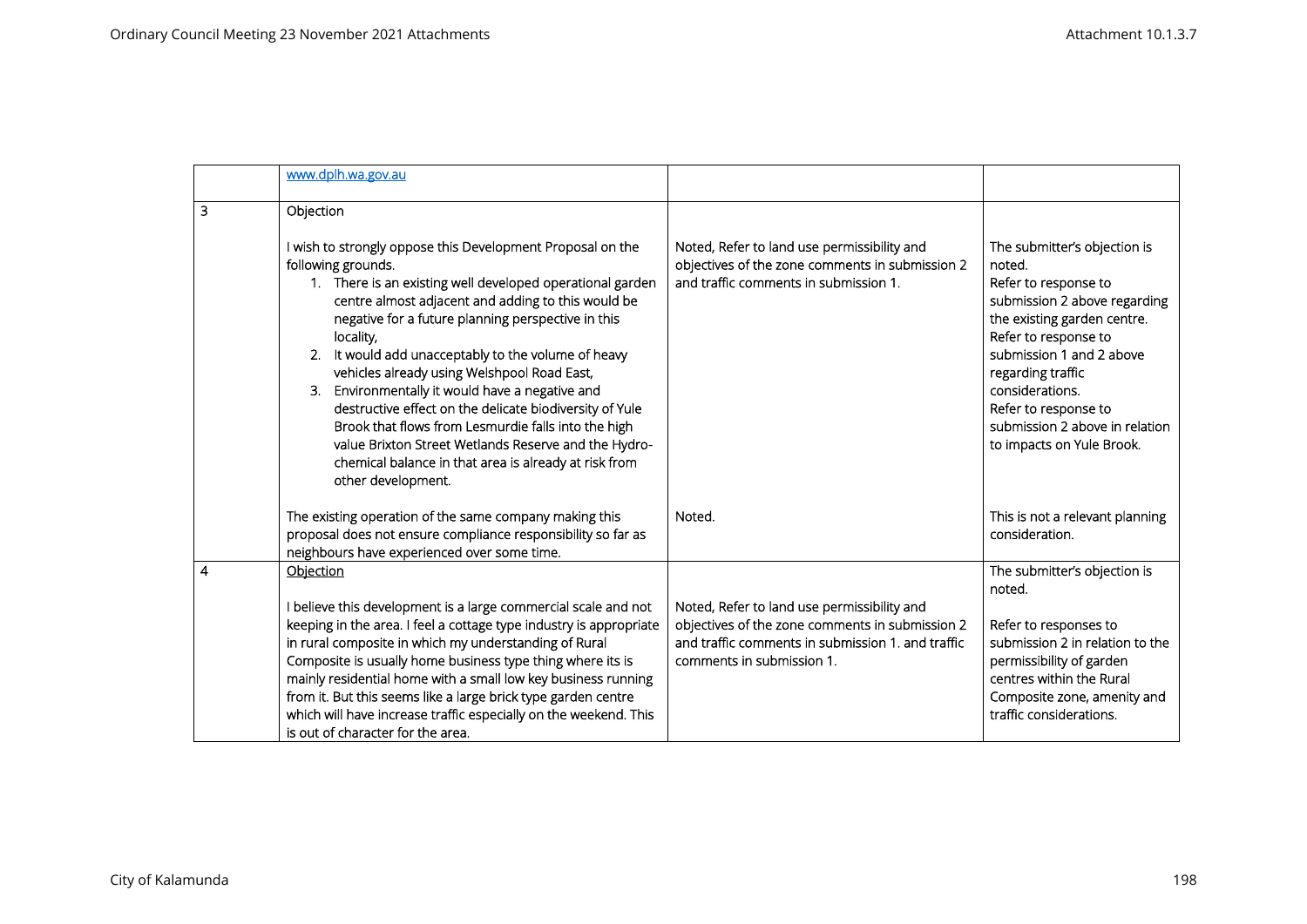| 5 | Objection                                                                                                                                                                                                                                                                                                                                                                                                                                                                                                                                                                              |                                                                                                                                            | The submitter's objection is<br>noted.                                                                                                                                                                                                                                                                                            |
|---|----------------------------------------------------------------------------------------------------------------------------------------------------------------------------------------------------------------------------------------------------------------------------------------------------------------------------------------------------------------------------------------------------------------------------------------------------------------------------------------------------------------------------------------------------------------------------------------|--------------------------------------------------------------------------------------------------------------------------------------------|-----------------------------------------------------------------------------------------------------------------------------------------------------------------------------------------------------------------------------------------------------------------------------------------------------------------------------------|
|   | I am opposed to the proposed development application of Lot<br>150 (720) Welshpool Road East for another Garden Centre. It is<br>contrary to the regulatory framework. It will create a significant<br>risk to road users of Welshpool Road east. it will impact the<br>environmentally sensitive areas around it. The majority of the<br>residents oppose the expansion of the industrial/commercial<br>area in the foothills. It duplicates the services of another<br>garden centre within 100 metres of the property subject to the<br>development application.                    | Noted.<br>Refer to land use permissibility and objectives of<br>the zone comments in submission 2 and traffic<br>comments in submission 1. | Refer to responses to<br>submission 2 in relation to the<br>consistency of the proposal<br>with the planning framework<br>(including the permissibility of<br>garden centres within the<br>Rural Composite zone),<br>environmental and traffic<br>considerations and the<br>existing garden centre at 721<br>Welshpool Road East. |
| 6 | Objection                                                                                                                                                                                                                                                                                                                                                                                                                                                                                                                                                                              |                                                                                                                                            |                                                                                                                                                                                                                                                                                                                                   |
|   | I hereby wish to comment on the incomplete Proposal before<br>the City.                                                                                                                                                                                                                                                                                                                                                                                                                                                                                                                | Noted, refer to the traffic comments in submission<br>1.                                                                                   |                                                                                                                                                                                                                                                                                                                                   |
|   | Safety                                                                                                                                                                                                                                                                                                                                                                                                                                                                                                                                                                                 |                                                                                                                                            |                                                                                                                                                                                                                                                                                                                                   |
|   | Proponent wishes to have four-way access by<br>$\mathbf{1}$ .<br>modifying the median strip and relocating his driveway<br>to access the median break next to, but not directly<br>opposite, his property. Median break is currently used<br>by residents of 740 WRE, 737 WRE, 731 WRE and 739<br>WRE, most of whom use a combination of small, heavy<br>and occasionally articulated vehicles. Another median<br>break user group are "rat-runners" during Peak Hour<br>Traffic.<br>There is no provision for a holding lane for right-<br>2.<br>turning lane for west-bound traffic. |                                                                                                                                            | Safety<br>Refer to responses to<br>submission 1 and 2 above in<br>relation to traffic and access<br>considerations.                                                                                                                                                                                                               |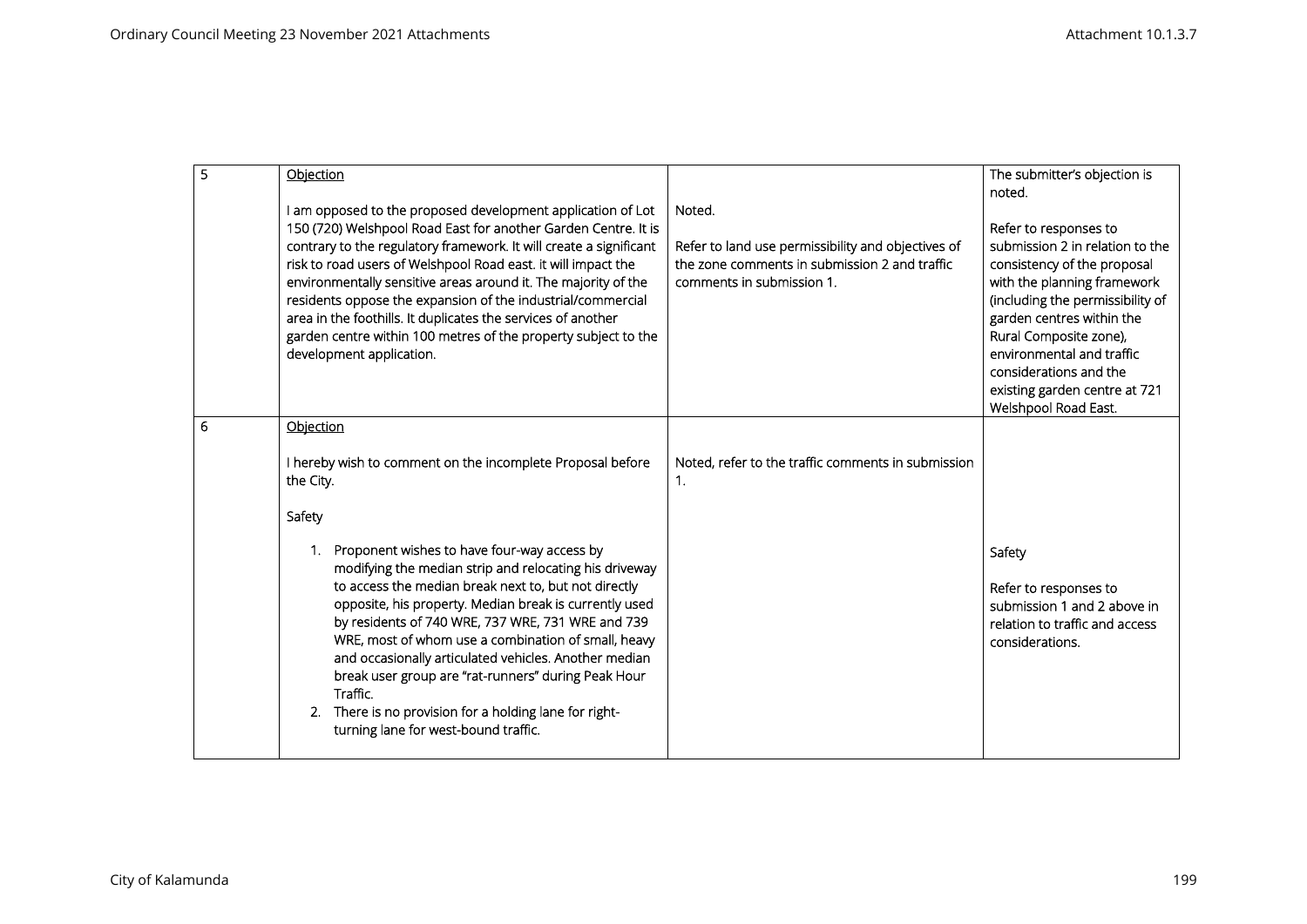|     | 3. It is dangerous for a deceleration lane for east-bound       |  |
|-----|-----------------------------------------------------------------|--|
|     | traffic turning left into 720 Welshpool Road East AND           |  |
|     | the existing adjacent holding/deceleration lane that            |  |
|     | currently serves east-bound traffic seeking to use the          |  |
|     | median break to be in the same section of road.                 |  |
|     | 4. It is extremely dangerous to create a new driveway           |  |
|     | directly opposite a median break.                               |  |
|     | 5. The Proponent has not provided a correct Line of Sight       |  |
|     | Analysis, omitting key eastern section of map. See              |  |
|     | Appendix B                                                      |  |
|     | 6. Traffic risks, clearly observable at Peak Hour Traffic, will |  |
|     | be will be greatly exacerbated by the planned Graded            |  |
|     | Separation at Tonkin Highway/WRE during its                     |  |
|     | construction.                                                   |  |
|     | 7. Post construction there will be no controlling traffic       |  |
|     | lights which currently serve to slow traffic and provide        |  |
|     | breaks for users to cross.                                      |  |
| -8. | Main Roads advises (per their and the EPA websites)             |  |
|     | that upon completion traffic volumes at this Graded             |  |
|     | Separation and this section of Welshpool Road East will         |  |
|     | increase.                                                       |  |
|     | 9. Therefore, unless the Proponent's planning consultant        |  |
|     | has access to up-to-date data from Main Roads then              |  |
|     | the RSA and TIS they have submitted are for all intents         |  |
|     | and purposes worthless.                                         |  |
|     | 10. The RSA and TIS have been prepared by the same              |  |
|     | company (Transcore). This is a clear breach of                  |  |
|     | independence and necessitate an independent Peer                |  |
|     | Review in order for either of the reports to be                 |  |
|     | considered valid.                                               |  |
|     | 11. The danger presented by the sharp increase in median        |  |
|     | break usage directly contravenes the Reasonable                 |  |
|     |                                                                 |  |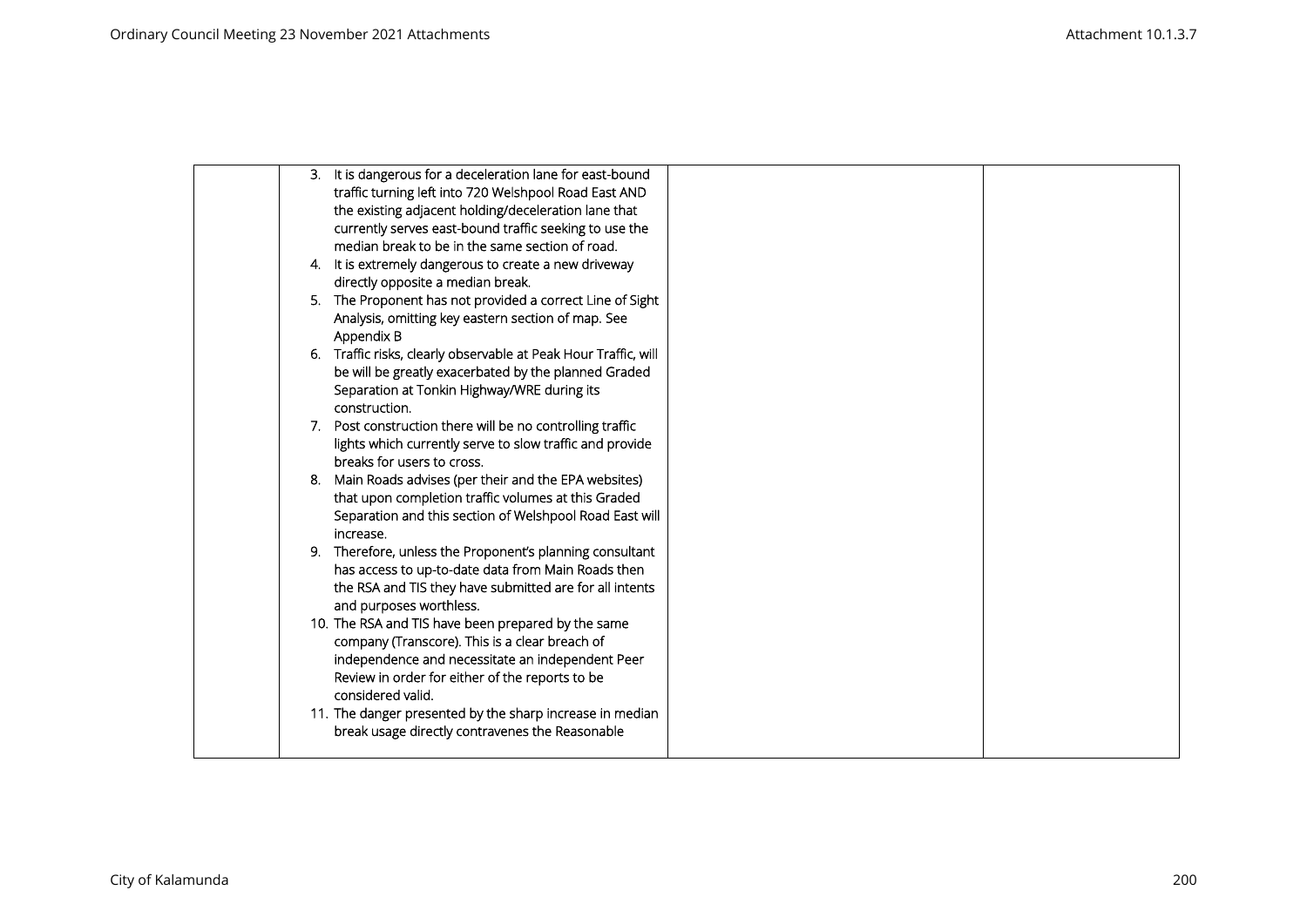| Living Expectation my elderly parents should be<br>entitled to.                                                                                                                                                                                                                                                                                                                                                                                                                                                                                                                                                                                                                                                                                                                                                                                                                                                                                                                                                                                                                                                                                                                                                 |                                                                                                                   |                                                                                                                                                                                                                                                                                      |
|-----------------------------------------------------------------------------------------------------------------------------------------------------------------------------------------------------------------------------------------------------------------------------------------------------------------------------------------------------------------------------------------------------------------------------------------------------------------------------------------------------------------------------------------------------------------------------------------------------------------------------------------------------------------------------------------------------------------------------------------------------------------------------------------------------------------------------------------------------------------------------------------------------------------------------------------------------------------------------------------------------------------------------------------------------------------------------------------------------------------------------------------------------------------------------------------------------------------|-------------------------------------------------------------------------------------------------------------------|--------------------------------------------------------------------------------------------------------------------------------------------------------------------------------------------------------------------------------------------------------------------------------------|
| Applicant has advised that he is willing to utilise his adjoining<br>property at 774 Welshpool Road East as an alternative access<br>should this proposal fail.                                                                                                                                                                                                                                                                                                                                                                                                                                                                                                                                                                                                                                                                                                                                                                                                                                                                                                                                                                                                                                                 |                                                                                                                   | Use of 774 Welshpool Road<br>East for access does not form<br>part of this proposal.                                                                                                                                                                                                 |
| Incompatibility with Definition and Intent of Rural Composite<br>Zoning                                                                                                                                                                                                                                                                                                                                                                                                                                                                                                                                                                                                                                                                                                                                                                                                                                                                                                                                                                                                                                                                                                                                         |                                                                                                                   | Compatibility with Rural<br>Composite Zone Objectives                                                                                                                                                                                                                                |
| The Proposal is not congruent with the above definition. As<br>stated in the City of Kalamunda Local Planning Strategy 2010<br>(hereafter "LPS", highlights and numbered insertions mine<br>own):<br>Rural Composite<br>This zone provides for a mix of semi rural and commercial land<br>use activities, with the latter only considered for approval when<br>it can be demonstrated that the use is (1) appropriate to the<br>area and that the commercial activity will (2) not have a<br>detrimental impact on the surrounding land uses. The Rural<br>Composite zone is found only in a small area in Wattle Grove<br>adjacent to Welshpool Road. Typically, the land use activities<br>found in this area (1) include garden centres and related<br>horticultural suppliers. As with the Special Rural zone, the<br>Scheme recommends a minimum lot size of 1 ha where a<br>reticulated water supply is available. Any future subdivision will<br>usually require that the Shire prepare a subdivision guide plan<br>and the sub divider a land capability analysis to ensure<br>sustainable subdivision of larger undeveloped lots. The ability<br>of the Rural Composite zone to accommodate commercial | Noted, refer to comments in submission 2 with<br>regard to land use permissibility and objectives of<br>the zone. | The proposal is not<br>inconsistent with the intended<br>purpose of the Rural<br>Composite zone as expressed<br>by the Local Planning Strategy<br>and as set out in LPS 3.<br>Detailed responses are<br>provided alongside the<br>specific issues raised in the<br>submission below. |
| uses in an essentially rural residential area provides many<br>landowners with the opportunity to (1) combine their business<br>interests as part of their home environment. Consideration                                                                                                                                                                                                                                                                                                                                                                                                                                                                                                                                                                                                                                                                                                                                                                                                                                                                                                                                                                                                                      |                                                                                                                   |                                                                                                                                                                                                                                                                                      |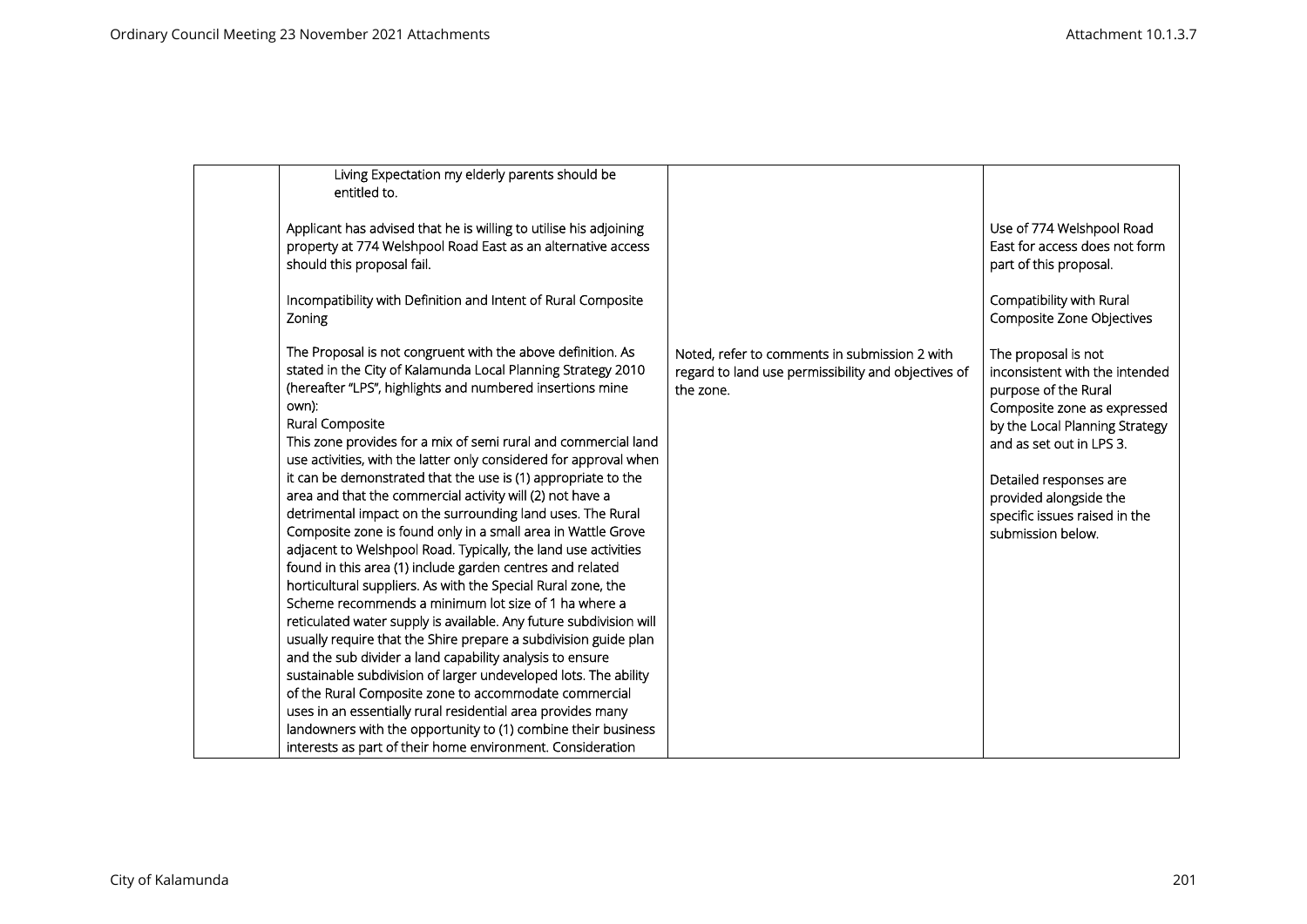| should be given to allowing landowners to park multiple              | Land Use Classification            |
|----------------------------------------------------------------------|------------------------------------|
| commercial vehicles on land zoned Rural Composite to                 |                                    |
| encourage the parking of these vehicles away from residential        | The definition of 'garden          |
| areas.                                                               | centre' under LPS 3:               |
| Addressing each of the highlighted sections in turn:                 |                                    |
|                                                                      | means premises used for the        |
|                                                                      | propagation, rearing and sale      |
| 1.1 "Appropriateness to the Area": Definition of Garden Centre       | of plants, and the storage and     |
|                                                                      | sale of products associated        |
| The objective of the Proposal is the relocation of Applicant's       | with horticulture and gardens.     |
| business (Soils Aint Soils, hereafter "SAS") presently located at    |                                    |
| Lot 20 Hardey Road, Forrestfield. This is one of a chain of such     | product<br>list<br>Firstly,<br>the |
| businesses run by the Applicant with major sites being located       | provided as<br>part of the         |
| (amongst others) in the Cities of Stirling, Canning and              | application demonstrates the       |
| Rockingham. As stated in its business name the Applicant does        | proposal is consistent with the    |
| not sell shrubs, plants or trees as businesses operating within      | above definition.                  |
| Wattle Grove properly defined by the term "Garden Centre"            |                                    |
| (such as Wandilla Nursery). The proper definition is that such       | The applicant has undertaken       |
| as applied by the City of Rockingham to the Applicant's SAS          | detailed<br>planning,<br>traffic,  |
| business located there, which is Landscaping Supplies                | engineering<br>and<br>acoustic     |
| Business.                                                            | investigations which show the      |
|                                                                      | development is appropriate to      |
| This definition is as appropriate as it is critical. It reflects the | the specific planning context of   |
| intensity (e.g., turnover, traffic, number of personnel and, most    | the locality in terms of scale,    |
| importantly, the high rate of heavy vehicles), and breadth of the    | hours of operation, intensity      |
| Applicant's business (such as the nature of its clientele which      | and<br>compatibility<br>with       |
| goes beyond the retail focus of local Garden Centres to              | surrounding<br>land<br>use.        |
| encompass commercial and government sectors) and is why              | Accordingly, the proposed          |
| the aforementioned Cities have required the Applicant to             | garden centre shall operate in     |
| operate its SAS businesses in areas zoned as Industrial or           | a manner that is consistent        |
| specially designated Business zones. Indeed, I understand that       | with the objectives of the Rural   |
| the original zoning for the Applicant's current business at Lot      | Composite zone via the             |
| 20 Hardey Road was Industrial, a stipulation applied to it by the    |                                    |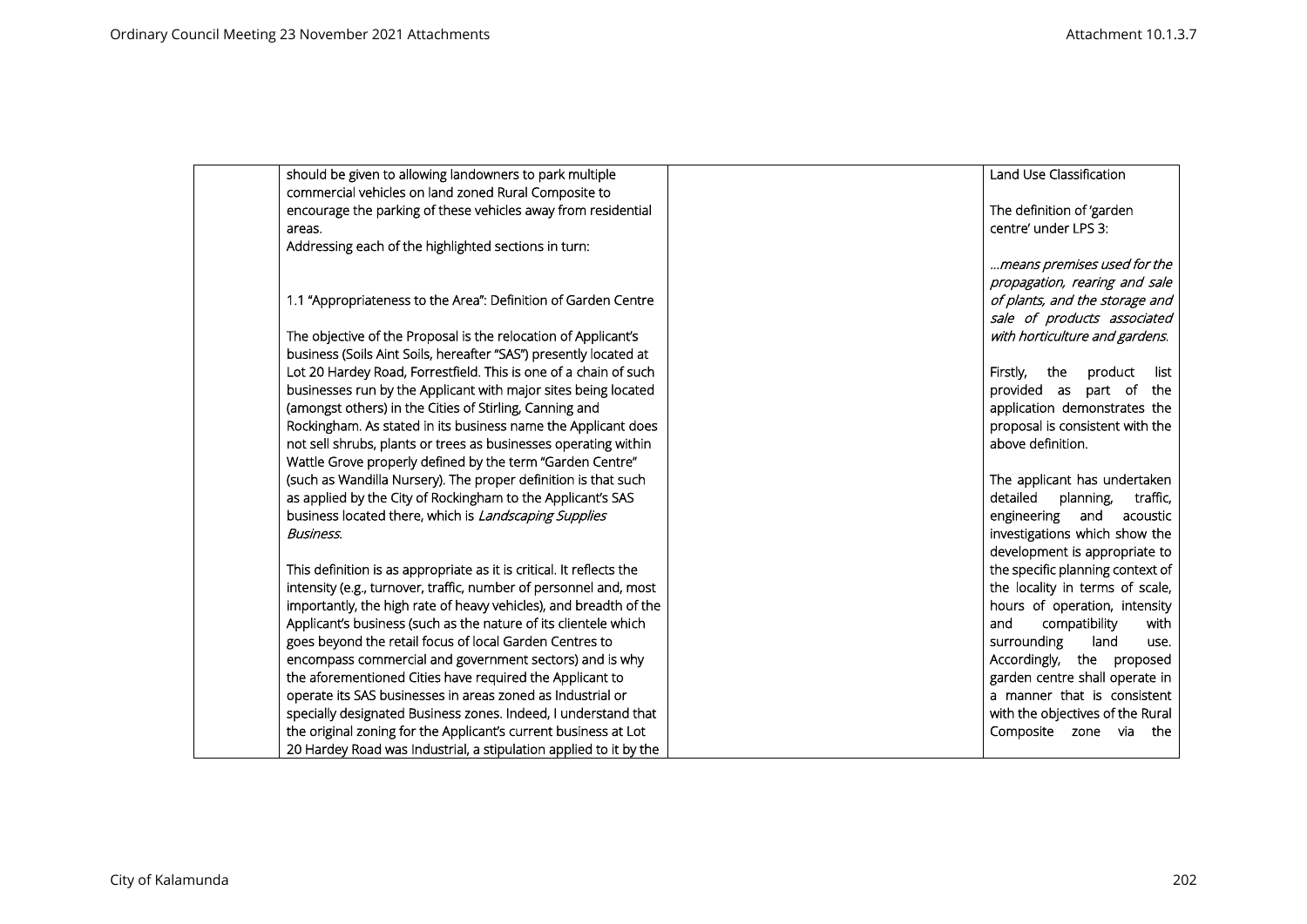| City of Kalamunda and, if so, would represent a direct<br>contradiction to the City of Kalamunda's zoning process and<br>integrity.                                                                                                                                                                                                                                                                                                                                                                                                                                                                                                                        |                                                                                                                                                                                                                                                                                                                                                                                                                                                                                                                                                                                                                        | <b>of</b><br>suitable<br>application<br>planning conditions.                                                                                                                                                                                                                   |
|------------------------------------------------------------------------------------------------------------------------------------------------------------------------------------------------------------------------------------------------------------------------------------------------------------------------------------------------------------------------------------------------------------------------------------------------------------------------------------------------------------------------------------------------------------------------------------------------------------------------------------------------------------|------------------------------------------------------------------------------------------------------------------------------------------------------------------------------------------------------------------------------------------------------------------------------------------------------------------------------------------------------------------------------------------------------------------------------------------------------------------------------------------------------------------------------------------------------------------------------------------------------------------------|--------------------------------------------------------------------------------------------------------------------------------------------------------------------------------------------------------------------------------------------------------------------------------|
| The Applicant advertises the opening hours for this garden<br>centre 7 days a week for a total of 72.5 hours every week. This<br>is by no stretch of the imagination a small rural style business.<br>It is a serious commercial enterprise.<br>1.2 "Combine their Business Interests as Part of Their Home<br>environment"<br>Reinforcing the industrial nature of the Applicant's business is<br>that the Applicant does not, nor intends to reside at 720<br>Welshpool Road East (hereafter "WRE") but rather station an<br>employee or caretaker at the site in order to secure the safety<br>of the business's industrial assets and inventories. The | Noted. The proposal including the operating days<br>and times is consistent and compliant with the<br>Environmental Regulations (Noise) 1997.<br>The applicant has submitted an Acoustic<br>Assessment by a suitably qualified acoustic<br>engineer that has been included as an attachment<br>to the report. In the event the development<br>application is approved, the City will impose a<br>condition requiring a Noise Management Plan to<br>be submitted and approved by the City to ensure<br>measures are in place to mitigate any potential<br>noise issues and continued compliance with the<br>Noise Regs. | Combining Business Interests<br>with Home Environment<br>The excerpt from the Local<br>Planning Strategy<br>included<br>within the submission does not<br>mandate that a commercial<br>Rural<br>the<br>operation<br>in<br>Composite zone (such as a<br>garden centre) can only |
| business is to be open to the public for over 70 hours every<br>week, 7 days a week.                                                                                                                                                                                                                                                                                                                                                                                                                                                                                                                                                                       |                                                                                                                                                                                                                                                                                                                                                                                                                                                                                                                                                                                                                        | operate as part of, or ancillary<br>to a residential use. The Local                                                                                                                                                                                                            |
| That this directly contradicts the "home environment" aspect is<br>borne by the evidence of the residents of Magic Garden<br>Supplies and Abbadale Kennels (now Swan Animal Haven), who<br>state that this was a definition made to them by the City of<br>Kalamunda when it sought their agreement to change the<br>zoning of the area to its now Rural Composite status.                                                                                                                                                                                                                                                                                 | Noted.                                                                                                                                                                                                                                                                                                                                                                                                                                                                                                                                                                                                                 | Planning<br>Strategy<br>merely<br>advises the Rural Composite<br>zone provides the opportunity<br>for business interests and rural<br>residential type uses to be<br>combined.                                                                                                 |
| Gateway to the City of Kalamunda                                                                                                                                                                                                                                                                                                                                                                                                                                                                                                                                                                                                                           | Noted.                                                                                                                                                                                                                                                                                                                                                                                                                                                                                                                                                                                                                 |                                                                                                                                                                                                                                                                                |
| I feel the proposal is for a commercial business and should be<br>located in an industrial area. It is abysmal that the proposed<br>"garden centre" is on a property that has been stripped of                                                                                                                                                                                                                                                                                                                                                                                                                                                             | Noted.                                                                                                                                                                                                                                                                                                                                                                                                                                                                                                                                                                                                                 | Location of the Use<br>The proposed use of the site                                                                                                                                                                                                                            |
| hundreds of trees, has had metres of road base (riddled with                                                                                                                                                                                                                                                                                                                                                                                                                                                                                                                                                                                               |                                                                                                                                                                                                                                                                                                                                                                                                                                                                                                                                                                                                                        | for a garden centre is                                                                                                                                                                                                                                                         |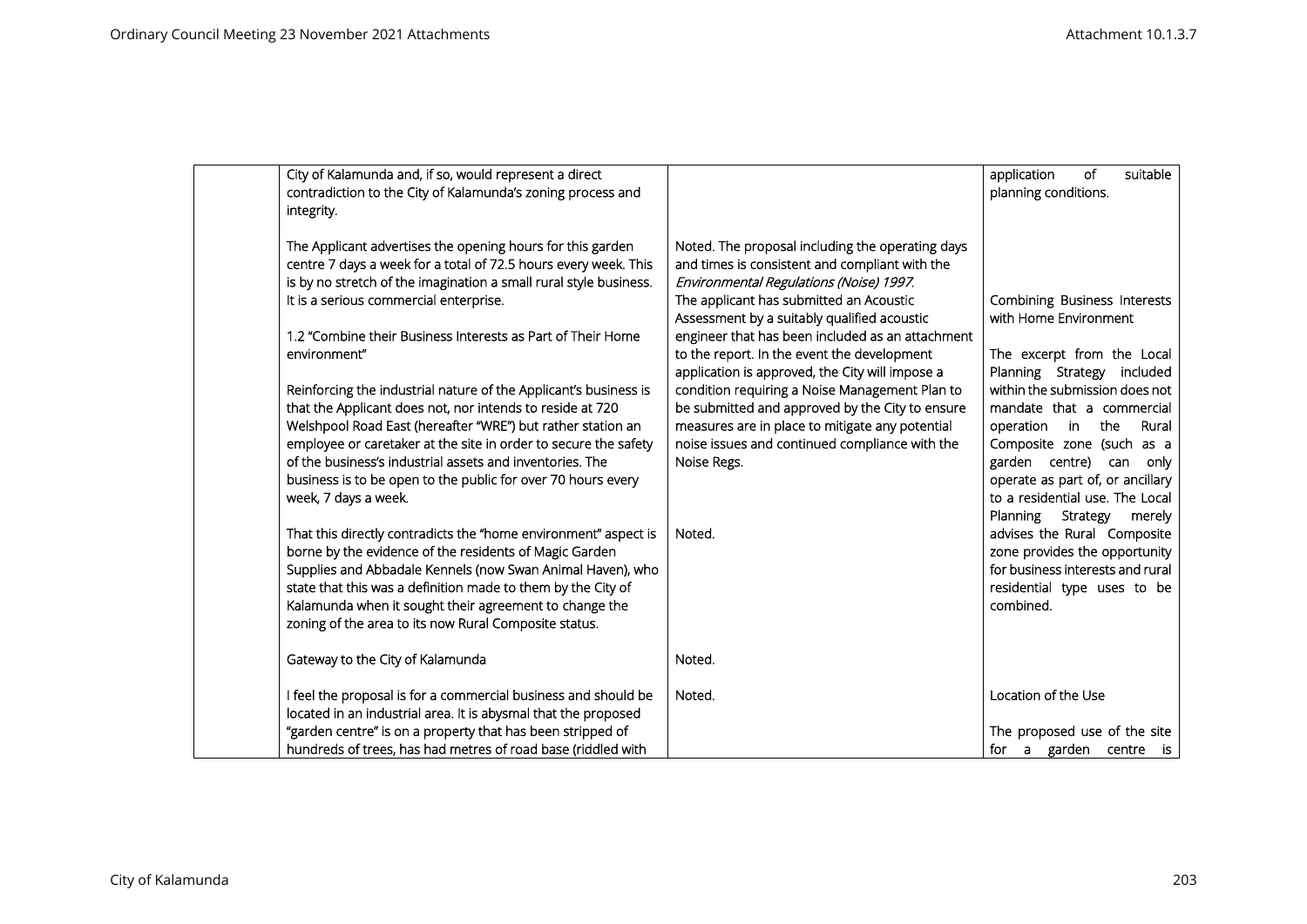| shattered glass) laid down, has no shrubs, greenery, trees or<br>vegetation left and no longer looks anything like a rural<br>property. The property fits well into an industrial estate.                                                                                                                                       |                                                                                                                                                   | appropriate given its planning<br>context, including the amenity<br>impacts associated with the<br>frontage of the site<br>to                                                                            |
|---------------------------------------------------------------------------------------------------------------------------------------------------------------------------------------------------------------------------------------------------------------------------------------------------------------------------------|---------------------------------------------------------------------------------------------------------------------------------------------------|----------------------------------------------------------------------------------------------------------------------------------------------------------------------------------------------------------|
| Is this the vision the City of Kalamunda wants to promote as<br>this section of WRE is a major gateway to the City for 17,500<br>traffic movements every day? This area is the entry statement<br>for the City of Kalamunda and consideration needs to be given<br>as to whether or not this is the image they want to project. | Noted.                                                                                                                                            | Welshpool Road East.                                                                                                                                                                                     |
| The current plans show the carpark at the front of the property<br>- a stark area of concreted paving. Not a leafy, green "home of<br>the trees' statement for an important entry into the City of<br>Kalamunda.                                                                                                                | Noted.                                                                                                                                            |                                                                                                                                                                                                          |
| Water                                                                                                                                                                                                                                                                                                                           |                                                                                                                                                   |                                                                                                                                                                                                          |
| Proposal makes no reference or discussion as to the periodic<br>severe flooding and excess storm water that occurs, most<br>notably in 1986.<br>Nor does it address the excess water flows into proposed<br>business premises arising from the clearing of the rear 5 acres<br>of 720 WRE.                                      | Noted. The proposal was advertised to the<br>Department of Water and Environmental<br>Regulation who provided a non-objection to the<br>proposal. | Stormwater Management<br>drainage<br>A<br>stormwater<br>management plan has been<br>prepared by the proponent's<br>consulting engineer and been<br>accepted<br>by the<br>City's<br>engineering services. |
| The vegetation existing on the rear 5 acres that would<br>otherwise act to absorb excess storm waters and mitigate the<br>periodic excessive flooding that arises from the breaking of<br>Yule Brook's banks has been cleared by the Applicant.<br>Traffic Impact                                                               |                                                                                                                                                   | Revegetation along the portion<br>of Yule Brook that traverses<br>the site is proposed as part of<br>the application.                                                                                    |
|                                                                                                                                                                                                                                                                                                                                 |                                                                                                                                                   | <b>Traffic Considerations</b>                                                                                                                                                                            |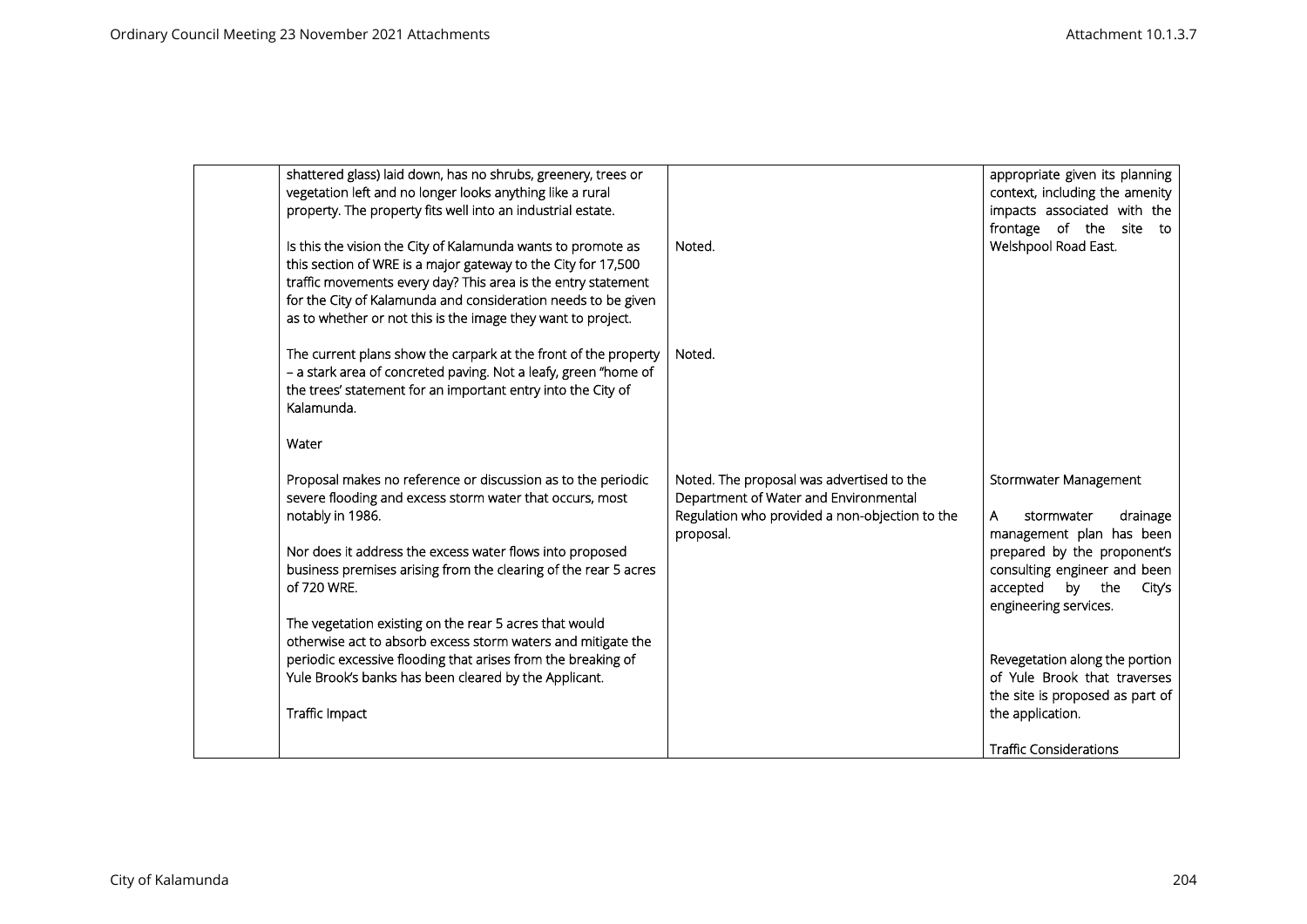| I am very concerned about the lack of safety for my family           | Refer to the traffic comments in submission 1. |                                |
|----------------------------------------------------------------------|------------------------------------------------|--------------------------------|
| regarding the proposed use of a new crossover. The proposal          |                                                | Refer<br>to<br>responses<br>το |
| shows a new crossover for the property. The original driveway        |                                                | submission 1 and 2 above in    |
| (west most) has been closed and a new driveway (east most)           |                                                | relation to traffic and access |
| and crossover indicated to be used for both entrance and             |                                                | considerations.                |
| egress.                                                              |                                                |                                |
|                                                                      |                                                |                                |
| If the Applicant uses the new proposed crossover shown for           |                                                |                                |
| both entry and exit purposes and to thus enable traffic to           |                                                |                                |
| enter from both west and east, the following points are noted.       |                                                |                                |
|                                                                      |                                                |                                |
| We are concerned about the traffic impact of the proposed            |                                                |                                |
| utilisation of existing median strip break (hereafter "Break") in    |                                                |                                |
| median located opposite 740 WRE that this property currently         |                                                |                                |
| shares with residents at 739 and 737 WRE and the proprietor          |                                                |                                |
| of Arbor Centre at 731 WRE (in the case of 731 WRE the               |                                                |                                |
| entrance as shown on the aerial map is mostly obscured by            |                                                |                                |
| the map's legend). In the case of the Arbor Centre, in addition      |                                                |                                |
| to normal commercial vans and light vehicles, it has a semi-         |                                                |                                |
| trailer utilising this Break. Likewise, whilst 740 WRE utilises this |                                                |                                |
| Break mainly for domestic vehicle usage, there is regular            |                                                |                                |
| utilisation by vehicles with horse floats and single axle trucks     |                                                |                                |
| delivering equine supplies such as hay and the occasional            |                                                |                                |
| double-axle vehicle delivering soil for the upkeep of the trotting   |                                                |                                |
| track.                                                               |                                                |                                |
|                                                                      |                                                |                                |
| The types and lengths of trucks listed in the Proposal, as well      |                                                |                                |
| as car + trailers of customers, cannot safely navigate the Break     |                                                |                                |
| due to the length of the vehicles. Main Roads advises there are      |                                                |                                |
| limitations to the use of the Break for U-turns by traffic heading   |                                                |                                |
| east, and this is based primarily on vehicle length.                 |                                                |                                |
| Proposal also does not address the effect on westward bound          |                                                |                                |
| traffic flows being obstructed by traffic turning right. There is    |                                                |                                |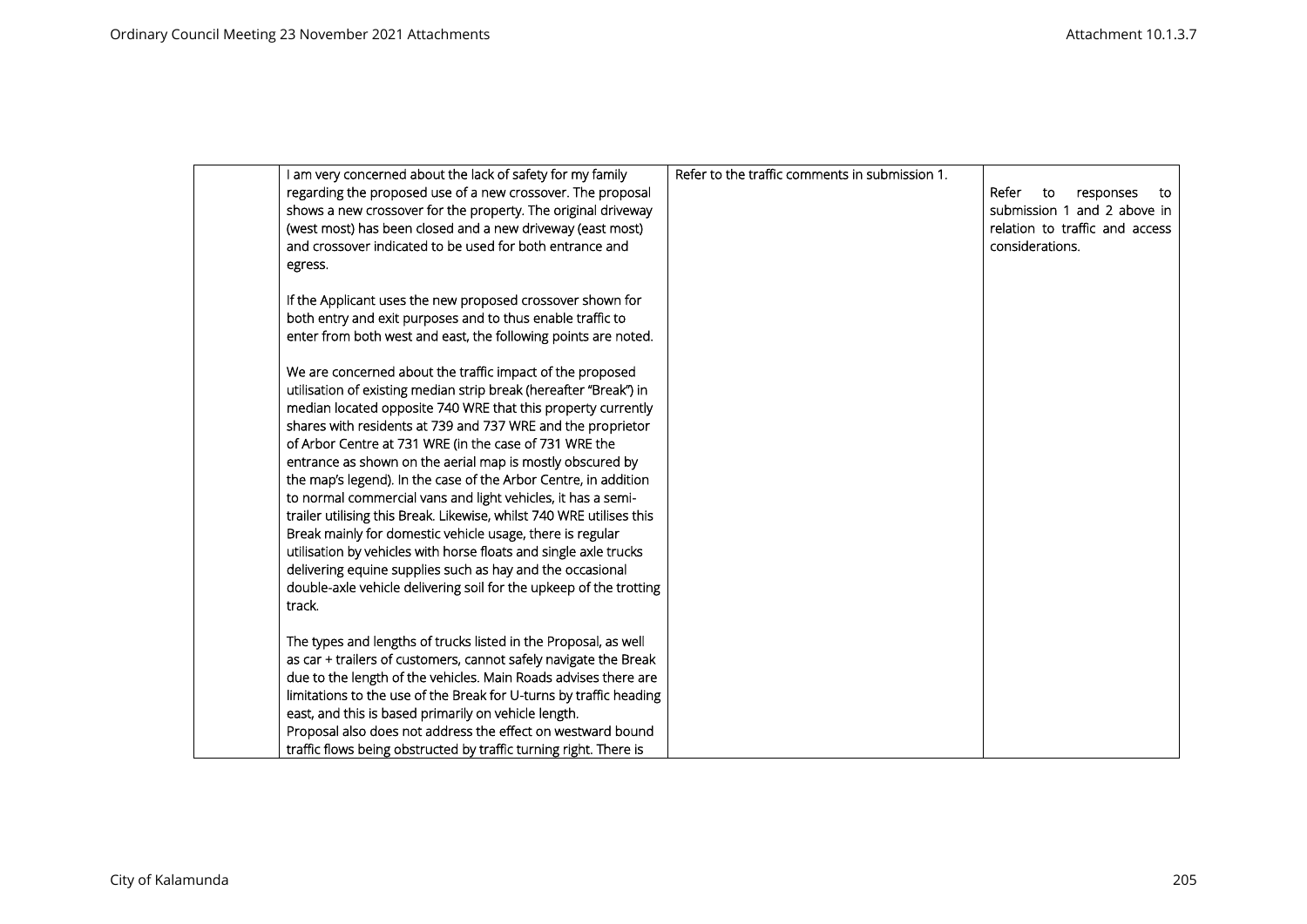| no deceleration lane or a holding lane available westward.<br>Main Roads advises that it is unsafe to use the Break for a right<br>turn, or a U-turn for westbound traffic.                                                                                                                                           |  |
|-----------------------------------------------------------------------------------------------------------------------------------------------------------------------------------------------------------------------------------------------------------------------------------------------------------------------|--|
| Appendix A attached reflects the above concerns. It is a hand<br>drawn image showing the different uses for the Break and is<br>difficult to read as it is so congested. However, this congestion<br>is exactly what my concerns are about.                                                                           |  |
| A breakdown of the various colours utilised in Appendix B<br>follows:                                                                                                                                                                                                                                                 |  |
| Dark blue indicates those using the Break for U-turns which<br>comprises the residents located on the southern side of WRE<br>cited above and inappropriate traffic movements ("rat<br>runners").                                                                                                                     |  |
| Red (entering) and black (exiting) are the proposed industrial<br>business traffic flows.<br>Green (exiting) and pink (incoming) are traffic flows for 740<br>WRE.<br>Orange (exiting) and brown (incoming) are traffic flows for 731<br>WRE.<br>Light green is the public transport flow.                            |  |
| The Council will note there is no deceleration zone or provision<br>of suitable long-vehicle storage within the Break for two-stage<br>crossing of vehicles accessing or egressing 720 or 740 WRE for<br>traffic heading or seeking to head west. The current Break can<br>only accommodate a single, normal vehicle. |  |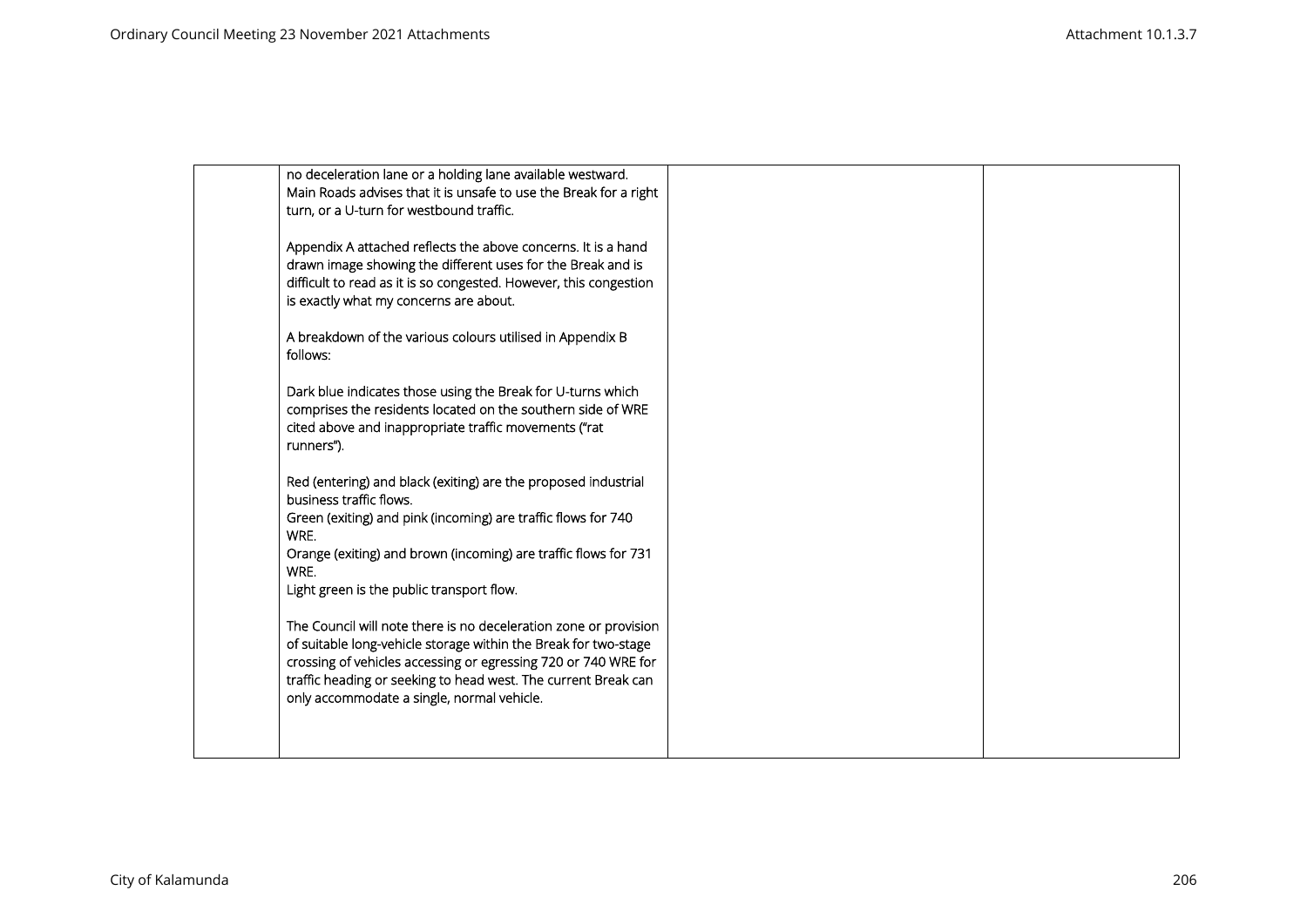| The Break and the section of WRE to where it meets with                                                                       |                                                            |
|-------------------------------------------------------------------------------------------------------------------------------|------------------------------------------------------------|
| Crystal Brook Road is already considered an unsafe crossing.<br>Extreme caution is exercised by residents of 740 WRE, family, |                                                            |
| friends and commercial traffic when turning right (westwards)                                                                 |                                                            |
| into 740 WRE, and all are strongly urged to stop and set at the                                                               |                                                            |
| Break and never attempt to cross the Break in a single go as                                                                  |                                                            |
| the line of sight is so poor at this point as to be considered a                                                              |                                                            |
| blind spot.                                                                                                                   |                                                            |
| The No. 292 bus bay approximately 30m from proposed new                                                                       |                                                            |
| Entry and Exit. Note: No. 282 bus occupies the inner lane to                                                                  |                                                            |
| cross from Welshpool Road East to Crystal Brook Road. This                                                                    |                                                            |
| bus entry is approximately 150m from applicant's proposed                                                                     |                                                            |
| new entry/exit.                                                                                                               |                                                            |
| Key observations as residents for over 50 years is that                                                                       |                                                            |
| Welshpool Road East has become a major arterial road                                                                          |                                                            |
| a) Road trains (transporting stock, hay, wool, building                                                                       |                                                            |
| equipment as well as heavy equipment) from the                                                                                |                                                            |
| agricultural districts such as Beverley and Brookton opt                                                                      |                                                            |
| to use this access to the airport and Leach Highway to<br>Fremantle instead of Greenmount.                                    |                                                            |
| Hundreds of cyclists using the hills as their training<br>b)                                                                  | Amenity                                                    |
| programs pass by each week. This also extends to                                                                              |                                                            |
| large groups of motorcycling enthusiasts.                                                                                     | This submission is primarily                               |
| Motorists southbound on Tonkin Highway, when<br>C)                                                                            | focused on access to the site.                             |
| confronted with the congestion at the traffic lights                                                                          | Detailed engineering drawings<br>have been prepared by the |
| (traffic extending almost to Hale Road traffic lights), opt                                                                   | proponent's<br>consulting                                  |
| for a short cut by turning left into Welshpool Road East                                                                      | engineer to illustrate the                                 |
| then proceeding to the first or second median strip                                                                           | manner by which site access                                |
| break before turning westward to rejoin Tonkin                                                                                | will be constructed, which shall                           |
| Highway south.                                                                                                                | include pavement treatments,                               |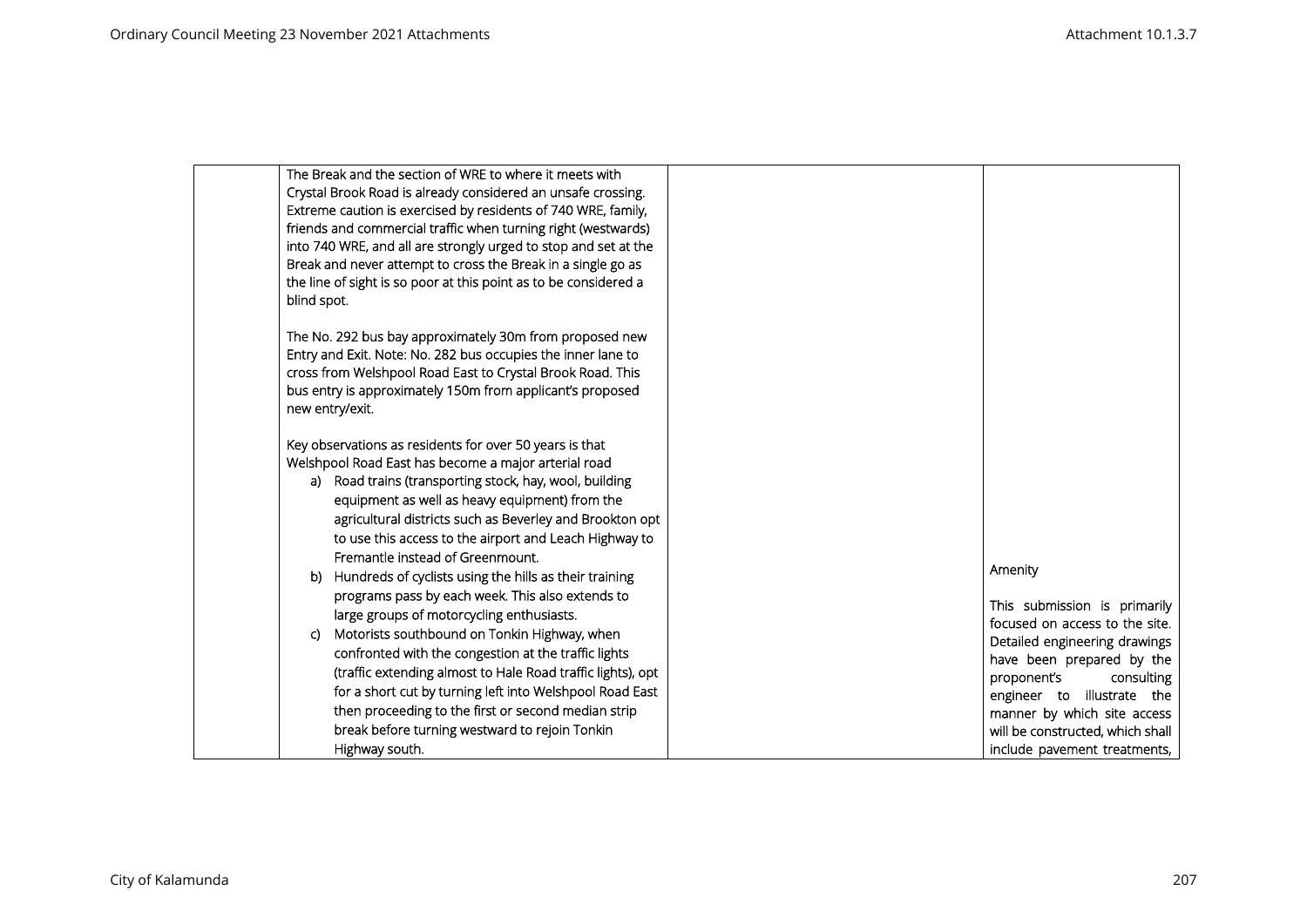| to provide safe and legible<br>to turn south into Tonkin Highway at the traffic lights,<br>access to the development.<br>also opt for this route to save time.<br>The applicant is currently using the second median<br>e)<br>break (outside 740 Welshpool Road East) to perform a<br>180 degree turn.<br>The Arbor Centre also use this median break for their<br>f)<br>heavy equipment.<br>Early morning traffic extends right around our property<br>at 740 Welshpool Road East up past the Lewis Road<br>intersection.<br>Amenities<br>I understand that there is a Reasonable Living Expectation to<br>Noted.<br>peace and undisturbed living implicit and explicit ("home<br>environment) in the City of Kalamunda's definition of Rural<br>Composite.<br>Should 720 WRE have a new crossover positioned directly next<br>Noted.<br>to mine it will greatly exacerbate the existing problem of<br>unauthorized and accidental entrance.<br>To illustrate, the Applicant engaged a firm to deliver an<br>Noted.<br>industrial size mulcher aboard a double-axle semi-trailer to<br>mulch the cleared back 5 acres. The firm mistook my driveway<br>for the Applicant's, resulting in an approximately 30-minute |  | d) Traffic on Welshpool Road East heading east, intending | line marking and signposting |
|----------------------------------------------------------------------------------------------------------------------------------------------------------------------------------------------------------------------------------------------------------------------------------------------------------------------------------------------------------------------------------------------------------------------------------------------------------------------------------------------------------------------------------------------------------------------------------------------------------------------------------------------------------------------------------------------------------------------------------------------------------------------------------------------------------------------------------------------------------------------------------------------------------------------------------------------------------------------------------------------------------------------------------------------------------------------------------------------------------------------------------------------------------------------------------------------------------------------|--|-----------------------------------------------------------|------------------------------|
|                                                                                                                                                                                                                                                                                                                                                                                                                                                                                                                                                                                                                                                                                                                                                                                                                                                                                                                                                                                                                                                                                                                                                                                                                      |  |                                                           |                              |
|                                                                                                                                                                                                                                                                                                                                                                                                                                                                                                                                                                                                                                                                                                                                                                                                                                                                                                                                                                                                                                                                                                                                                                                                                      |  |                                                           |                              |
|                                                                                                                                                                                                                                                                                                                                                                                                                                                                                                                                                                                                                                                                                                                                                                                                                                                                                                                                                                                                                                                                                                                                                                                                                      |  |                                                           |                              |
|                                                                                                                                                                                                                                                                                                                                                                                                                                                                                                                                                                                                                                                                                                                                                                                                                                                                                                                                                                                                                                                                                                                                                                                                                      |  |                                                           |                              |
|                                                                                                                                                                                                                                                                                                                                                                                                                                                                                                                                                                                                                                                                                                                                                                                                                                                                                                                                                                                                                                                                                                                                                                                                                      |  |                                                           |                              |
|                                                                                                                                                                                                                                                                                                                                                                                                                                                                                                                                                                                                                                                                                                                                                                                                                                                                                                                                                                                                                                                                                                                                                                                                                      |  |                                                           |                              |
|                                                                                                                                                                                                                                                                                                                                                                                                                                                                                                                                                                                                                                                                                                                                                                                                                                                                                                                                                                                                                                                                                                                                                                                                                      |  |                                                           |                              |
|                                                                                                                                                                                                                                                                                                                                                                                                                                                                                                                                                                                                                                                                                                                                                                                                                                                                                                                                                                                                                                                                                                                                                                                                                      |  |                                                           |                              |
|                                                                                                                                                                                                                                                                                                                                                                                                                                                                                                                                                                                                                                                                                                                                                                                                                                                                                                                                                                                                                                                                                                                                                                                                                      |  |                                                           |                              |
|                                                                                                                                                                                                                                                                                                                                                                                                                                                                                                                                                                                                                                                                                                                                                                                                                                                                                                                                                                                                                                                                                                                                                                                                                      |  |                                                           |                              |
|                                                                                                                                                                                                                                                                                                                                                                                                                                                                                                                                                                                                                                                                                                                                                                                                                                                                                                                                                                                                                                                                                                                                                                                                                      |  |                                                           |                              |
|                                                                                                                                                                                                                                                                                                                                                                                                                                                                                                                                                                                                                                                                                                                                                                                                                                                                                                                                                                                                                                                                                                                                                                                                                      |  |                                                           |                              |
|                                                                                                                                                                                                                                                                                                                                                                                                                                                                                                                                                                                                                                                                                                                                                                                                                                                                                                                                                                                                                                                                                                                                                                                                                      |  |                                                           |                              |
|                                                                                                                                                                                                                                                                                                                                                                                                                                                                                                                                                                                                                                                                                                                                                                                                                                                                                                                                                                                                                                                                                                                                                                                                                      |  |                                                           |                              |
|                                                                                                                                                                                                                                                                                                                                                                                                                                                                                                                                                                                                                                                                                                                                                                                                                                                                                                                                                                                                                                                                                                                                                                                                                      |  |                                                           |                              |
|                                                                                                                                                                                                                                                                                                                                                                                                                                                                                                                                                                                                                                                                                                                                                                                                                                                                                                                                                                                                                                                                                                                                                                                                                      |  |                                                           |                              |
|                                                                                                                                                                                                                                                                                                                                                                                                                                                                                                                                                                                                                                                                                                                                                                                                                                                                                                                                                                                                                                                                                                                                                                                                                      |  |                                                           |                              |
|                                                                                                                                                                                                                                                                                                                                                                                                                                                                                                                                                                                                                                                                                                                                                                                                                                                                                                                                                                                                                                                                                                                                                                                                                      |  |                                                           |                              |
|                                                                                                                                                                                                                                                                                                                                                                                                                                                                                                                                                                                                                                                                                                                                                                                                                                                                                                                                                                                                                                                                                                                                                                                                                      |  |                                                           |                              |
|                                                                                                                                                                                                                                                                                                                                                                                                                                                                                                                                                                                                                                                                                                                                                                                                                                                                                                                                                                                                                                                                                                                                                                                                                      |  |                                                           |                              |
|                                                                                                                                                                                                                                                                                                                                                                                                                                                                                                                                                                                                                                                                                                                                                                                                                                                                                                                                                                                                                                                                                                                                                                                                                      |  |                                                           |                              |
|                                                                                                                                                                                                                                                                                                                                                                                                                                                                                                                                                                                                                                                                                                                                                                                                                                                                                                                                                                                                                                                                                                                                                                                                                      |  |                                                           |                              |
|                                                                                                                                                                                                                                                                                                                                                                                                                                                                                                                                                                                                                                                                                                                                                                                                                                                                                                                                                                                                                                                                                                                                                                                                                      |  |                                                           |                              |
|                                                                                                                                                                                                                                                                                                                                                                                                                                                                                                                                                                                                                                                                                                                                                                                                                                                                                                                                                                                                                                                                                                                                                                                                                      |  |                                                           |                              |
|                                                                                                                                                                                                                                                                                                                                                                                                                                                                                                                                                                                                                                                                                                                                                                                                                                                                                                                                                                                                                                                                                                                                                                                                                      |  |                                                           |                              |
| traffic jam extending several kilometres as it sought to reverse,<br>find somewhere to conduct a U-turn, and enter the Applicant's                                                                                                                                                                                                                                                                                                                                                                                                                                                                                                                                                                                                                                                                                                                                                                                                                                                                                                                                                                                                                                                                                   |  |                                                           |                              |
| driveway.                                                                                                                                                                                                                                                                                                                                                                                                                                                                                                                                                                                                                                                                                                                                                                                                                                                                                                                                                                                                                                                                                                                                                                                                            |  |                                                           |                              |
|                                                                                                                                                                                                                                                                                                                                                                                                                                                                                                                                                                                                                                                                                                                                                                                                                                                                                                                                                                                                                                                                                                                                                                                                                      |  |                                                           |                              |
|                                                                                                                                                                                                                                                                                                                                                                                                                                                                                                                                                                                                                                                                                                                                                                                                                                                                                                                                                                                                                                                                                                                                                                                                                      |  |                                                           |                              |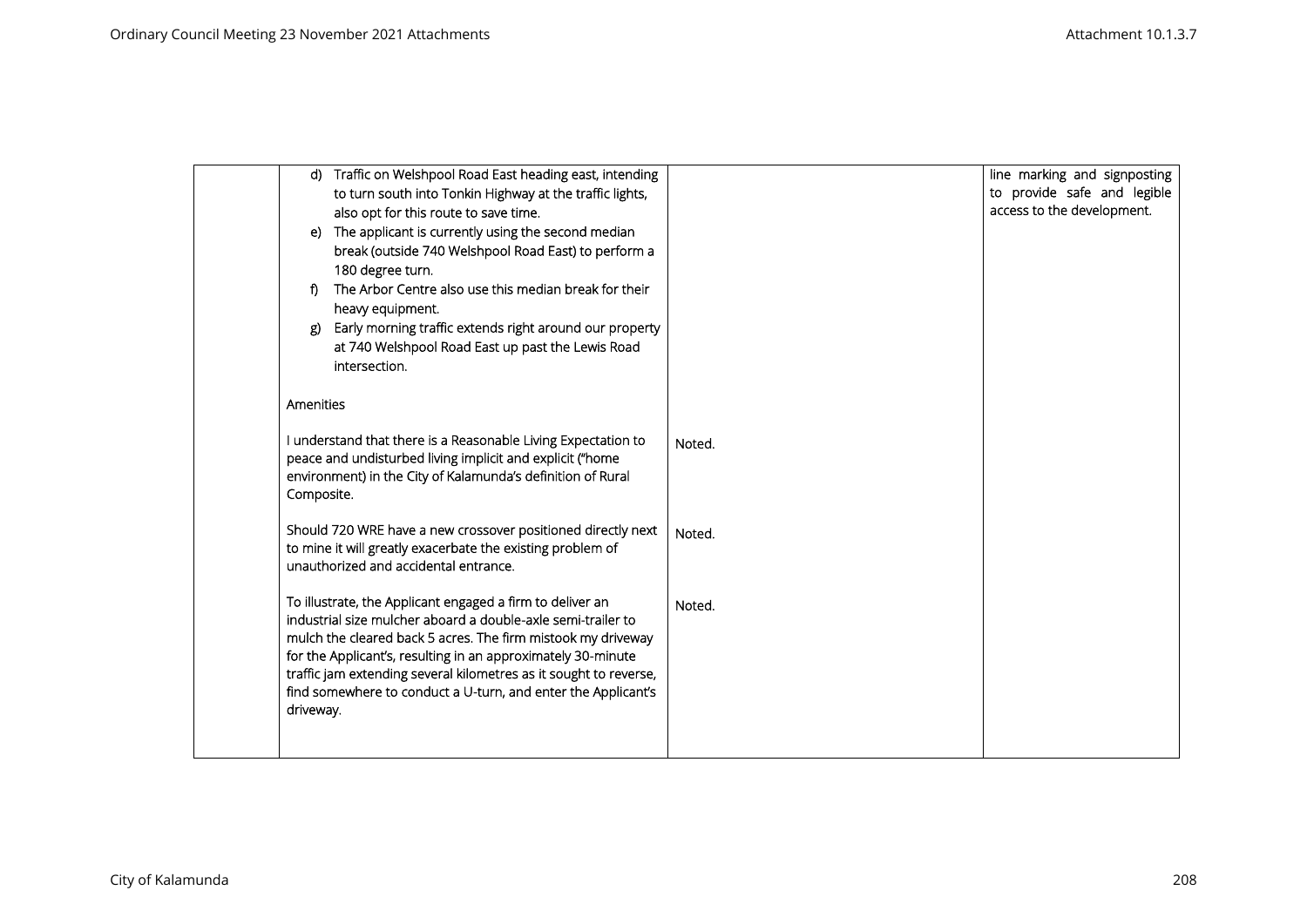| I note that the signage and small wall that has been proposed<br>by the applicant to mitigate this occurrence doesn't detail how<br>errors are to be resolved without suppliers and customers<br>coming onto my property.                                                                                                                                                                                                                                                                                                                                                                                                                                                                                                                                                                                                                                   | Noted. |  |
|-------------------------------------------------------------------------------------------------------------------------------------------------------------------------------------------------------------------------------------------------------------------------------------------------------------------------------------------------------------------------------------------------------------------------------------------------------------------------------------------------------------------------------------------------------------------------------------------------------------------------------------------------------------------------------------------------------------------------------------------------------------------------------------------------------------------------------------------------------------|--------|--|
| Conclusion<br>It seems apparent the Applicant has no regard for safety - of<br>his community, his customers or his suppliers. His proposal is<br>contradictory, incomplete and ambiguous. We are expected to<br>comment on a shabby piece of work - the implications of his<br>plans having a major impact on our quality of life, our safety,<br>and our environment.<br>It appears the applicant failed to research the property at 720<br>Welshpool Road East. In order to fulfil his vision, he is being<br>presumptive and willing to override existing processes and<br>design in order to achieve his goal. Dealings with him have left<br>us distrustful and appalled at his deceptive approach.<br>We trust the above objections are given serious considerations<br>before any decision is made regarding the applicant's requests.<br>Appendix A | Noted. |  |
|                                                                                                                                                                                                                                                                                                                                                                                                                                                                                                                                                                                                                                                                                                                                                                                                                                                             |        |  |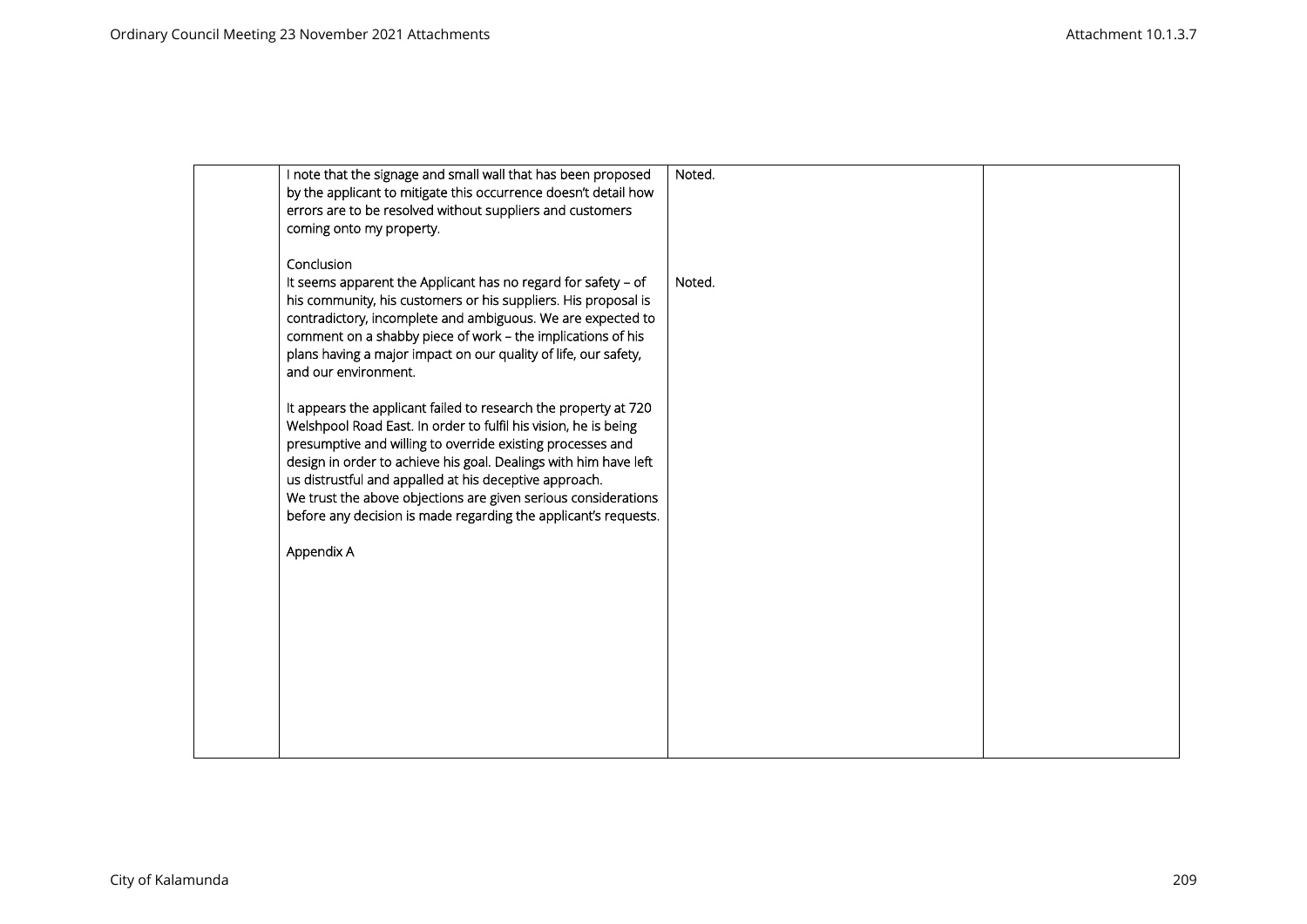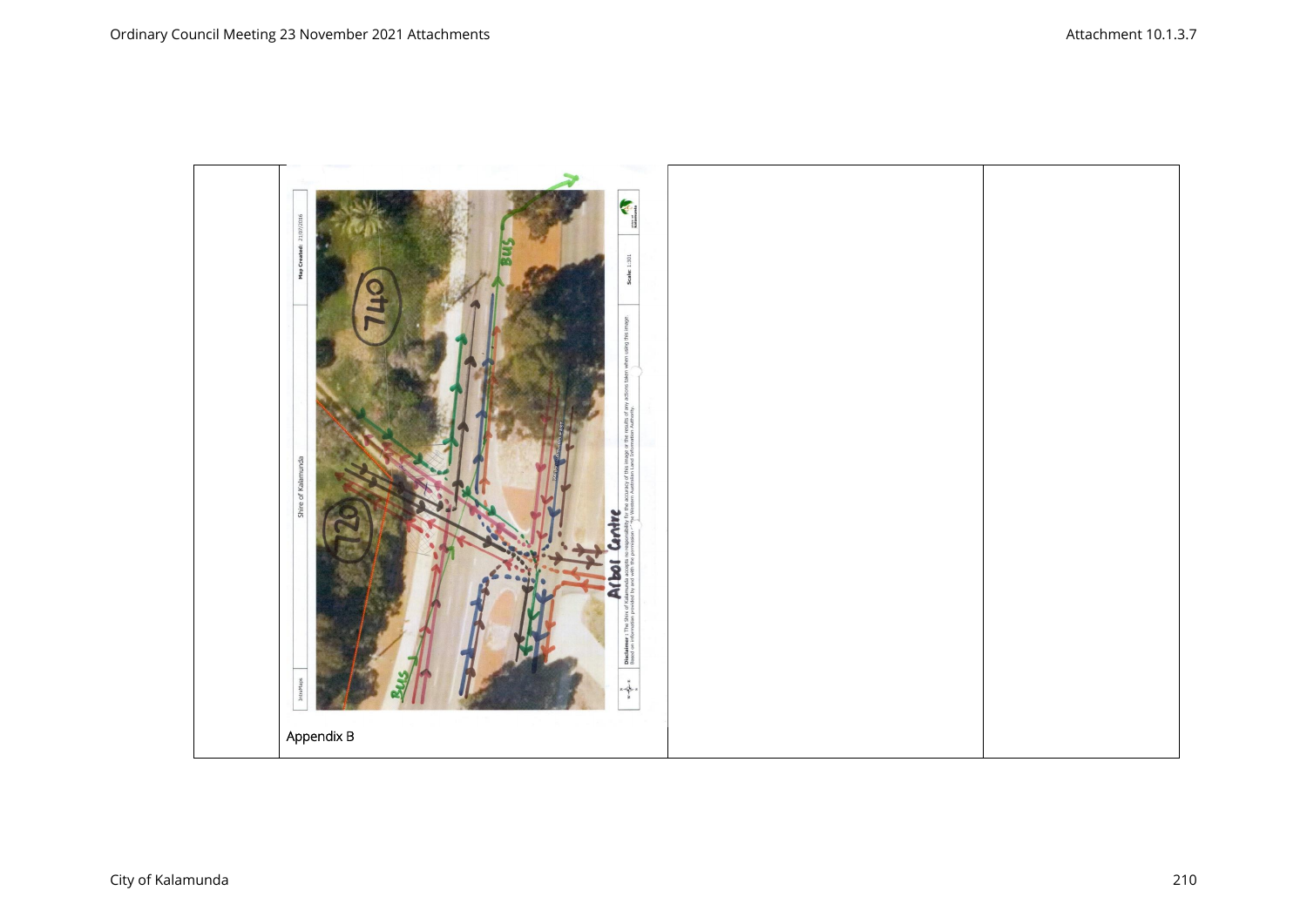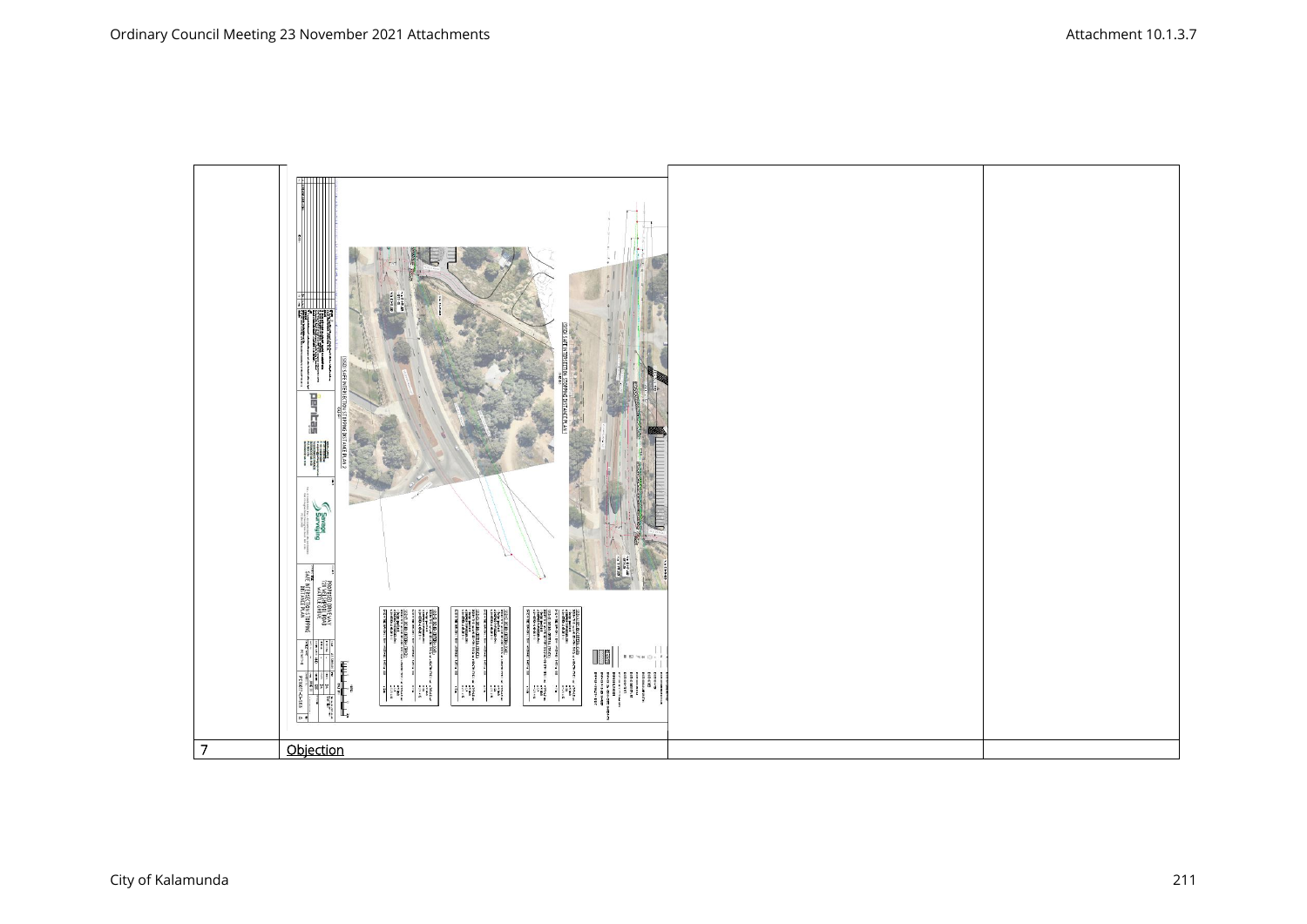| We wish to submit the following regarding the above proposal:<br>Noted. Refer to traffic comments made in | The submitter's objection is<br>noted.                        |
|-----------------------------------------------------------------------------------------------------------|---------------------------------------------------------------|
| The proposal has raised the following issues:<br>submission 1.<br>1)                                      |                                                               |
| a) The property frontage veers into a tight curve                                                         | Refer to responses to                                         |
| (signposted) to the left (east) which is not shown on the                                                 | submission 1 and 2 in relation                                |
| Line of Sights plans - this is an area that needs care                                                    | to traffic, access and safety                                 |
| when exiting into traffic as vision is restricted.                                                        | considerations.                                               |
| The proposed landscaping business is sited less than<br>b)                                                |                                                               |
| 200m from heavily congested 80km/hr traffic on                                                            |                                                               |
| Tonkin Highway and Welshpool Road.                                                                        |                                                               |
| The No. 282 bus bay is about 30m from proposed new<br>C)                                                  |                                                               |
| Entry and Exit which will create traffic conflict and                                                     | The application was referred to                               |
| confusion. Note: No. 283 bus occupies the inner lane                                                      | PTA by the City of Kalamunda<br>for comment. The PTA has no   |
| to cross from Welshpool Road East to Crystal Brook                                                        | objection to the proposal.                                    |
| Road. This bus entry is approximately 150m from                                                           |                                                               |
| applicant's proposed new entry/exit.                                                                      |                                                               |
| The median break opposite the proposed new<br>d)                                                          |                                                               |
| entry/exit for 720 WRE is awkward and has to be                                                           |                                                               |
| shared by three neighbours opposite (southside of                                                         |                                                               |
| Welshpool Road East) who have to turn right and                                                           |                                                               |
| eastward towards Forrestfield, Kalamunda, hills area                                                      |                                                               |
| etc. At least two of these neighbours cannot make a                                                       |                                                               |
| right hand turn into Welshpool Road East. They must                                                       |                                                               |
| travel westward to this cutting the applicant proposes                                                    |                                                               |
| to use.                                                                                                   |                                                               |
| The map fails to clearly show our driveway entry and<br>e)                                                | Refer<br>to<br>response<br>to                                 |
| exit at 740 Welshpool Road East.                                                                          | submission 1 and 2 above in                                   |
|                                                                                                           | relation traffic management<br>and safety considerations. The |
| Key observations as residents for almost 60 years is that<br>2)                                           | updated engineering drawings,                                 |
| Welshpool Road East has become a major arterial road                                                      | TIS and RSA all give due regard                               |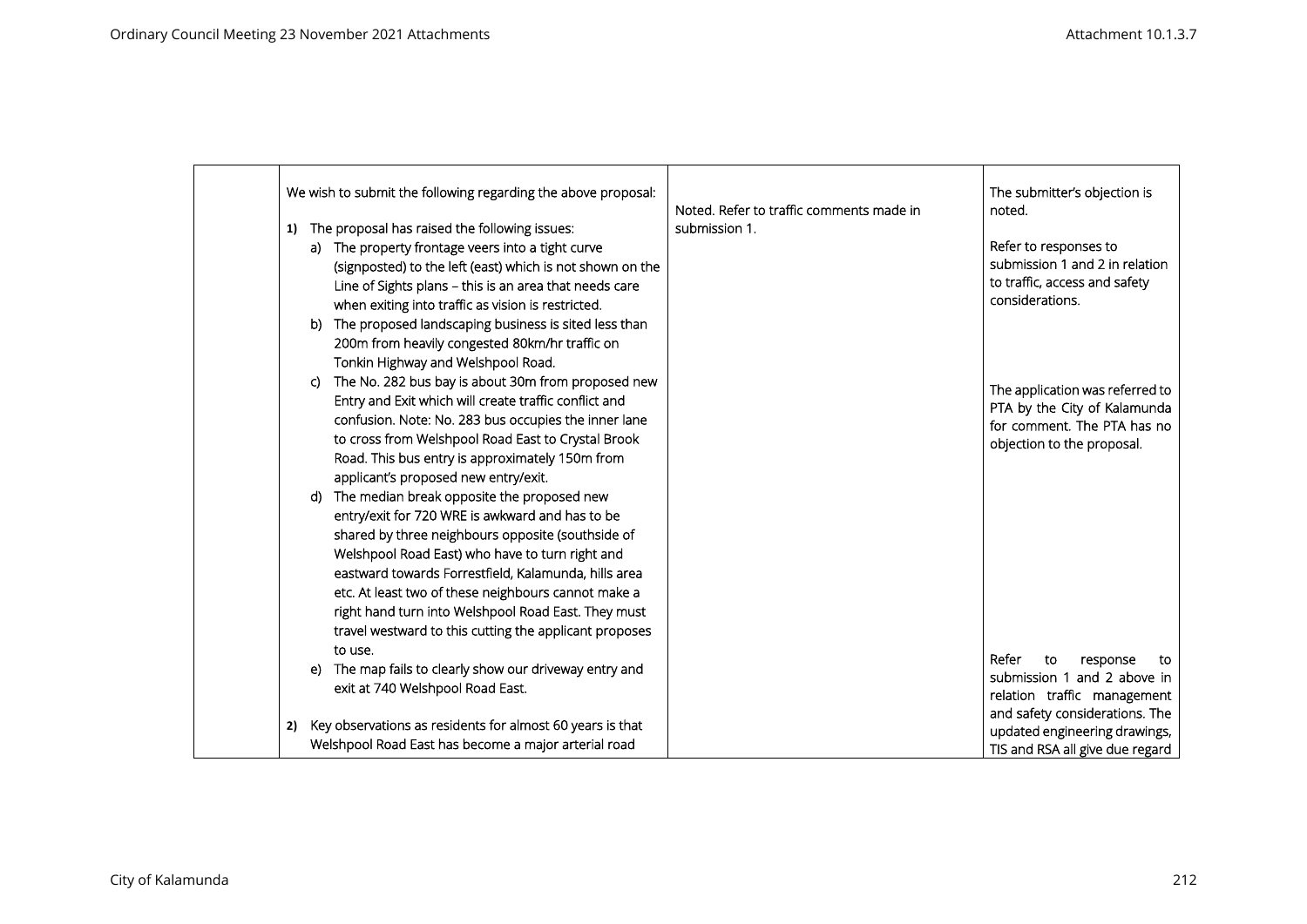|    | Road trains (transporting stock, hay, wool, building<br>a)    | these<br>matters,<br>where<br>to               |
|----|---------------------------------------------------------------|------------------------------------------------|
|    | equipment as well as heavy equipment) from the                | relevant.                                      |
|    | agricultural districts such as Great Southern, Midwest        |                                                |
|    | and Brookton opt to use this access to the airport and        |                                                |
|    | Leach Highway to Fremantle.                                   |                                                |
|    | Hundreds of cyclists using the hills as their training<br>b)  |                                                |
|    | programs pass by each week. This also extends to              |                                                |
|    | large groups of motorcycling enthusiasts.                     |                                                |
| C) | Motorists southbound on Tonkin Highway, when                  |                                                |
|    | confronted with the congestion at the traffic lights          |                                                |
|    | (traffic extending almost to Hale Road traffic lights), opt   |                                                |
|    | for a short cut by turning left into Welshpool Road East      |                                                |
|    | then proceeding to the first or second median strip           |                                                |
|    | break before turning westward to rejoin Tonkin                |                                                |
|    | Highway south.                                                |                                                |
|    | Traffic on Welshpool Road East heading east, intending<br>d)  |                                                |
|    | to turn south into Tonkin Highway at the traffic lights,      |                                                |
|    | also opt for this route to save time.                         |                                                |
|    | The applicant is currently using the second median<br>e)      |                                                |
|    | break (outside 740 Welshpool Road East) to perform a          | These issues do not raise any                  |
|    | 180 degree turn.                                              | relevant<br>planning                           |
| f) | The Arbor Centre also use this median break for their         | considerations directly related<br>the         |
|    | heavy equipment.                                              | development<br>to<br>application and should be |
|    | Early morning traffic extends right around our property<br>g) | dismissed.                                     |
|    | at 740 Welshpool Road East past Lewis Road                    |                                                |
|    | intersection.                                                 |                                                |
|    |                                                               |                                                |
|    | To date Mr Pollock has been inconsiderate, arrogant,          |                                                |
|    | misleading and destructive. We have observed the uprooting    |                                                |
|    | of trees along our boundary as well as our fence destroyed.   |                                                |
|    | This has been a matter of grave concern as we have stock:     |                                                |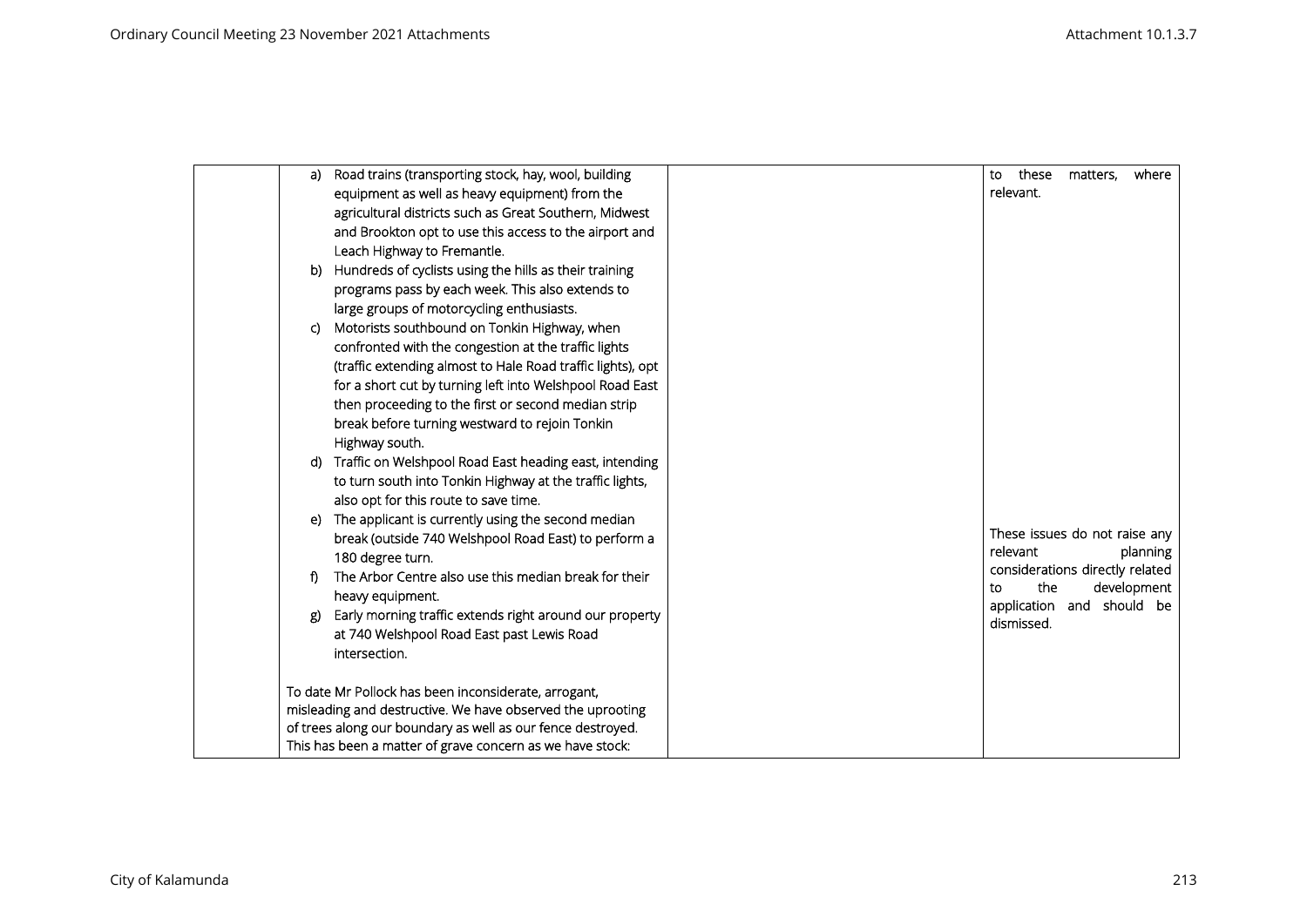|                       | horses grazing etc. Particularly as we weren't advised of the<br>illegal and unauthorized removal of our fence.<br>He has also uprooted trees outside his fence.                                                                                                                                                                                                                                                                                                                                                                                                                                                                                                                                                                                                                                                                                                                                                                                                                                                                                                                                                                                                                                                                                                                               |        |                                                                                                                                                                                |
|-----------------------|------------------------------------------------------------------------------------------------------------------------------------------------------------------------------------------------------------------------------------------------------------------------------------------------------------------------------------------------------------------------------------------------------------------------------------------------------------------------------------------------------------------------------------------------------------------------------------------------------------------------------------------------------------------------------------------------------------------------------------------------------------------------------------------------------------------------------------------------------------------------------------------------------------------------------------------------------------------------------------------------------------------------------------------------------------------------------------------------------------------------------------------------------------------------------------------------------------------------------------------------------------------------------------------------|--------|--------------------------------------------------------------------------------------------------------------------------------------------------------------------------------|
| b)<br>C)<br>d)<br>_ጀ) | We say arrogant when at his request we met him on Saturday<br>11 <sup>th</sup> June 2016 in the afternoon when he put forward the<br>following proposals:<br>a) Having the bus bay extended to act as an easing in<br>lane<br>The island (median strip) reduced to allow his trucks<br>easier access to his property.<br>In response to our voiced concerns regarding the busy<br>road, Crystal Brook Road and Welshpool Road East<br>junctions and the volume of heavy trucks etc Kevin<br>Pollock mooted the idea of a roundabout such as the<br>one at Malaga and he could arrange for this to happen.<br>Kevin Pollock reassured us and one of our sons that<br>nothing would be done until his submitted plans to the<br>Shire had been passed which would take 4-6 weeks.<br>e) We were upset and devastated to awake less than 48<br>hours later on Monday 13 <sup>th</sup> June in the morning to find<br>part of our dividing fence torn down and our entry<br>graded and spread with some type of cement mix<br>containing large quantities of shattered glass.<br>Nine trucks under Kevin Pollock's control had already<br>used our driveway.<br>Now we, our children, grandchildren and great-<br>grandchildren are unable to walk barefoot along this<br>stretch of our property. | Noted. | Environment<br>These issues do not raise any<br>relevant<br>planning<br>considerations directly related<br>the<br>development<br>to<br>application and should be<br>dismissed. |
| 3)                    | Environment                                                                                                                                                                                                                                                                                                                                                                                                                                                                                                                                                                                                                                                                                                                                                                                                                                                                                                                                                                                                                                                                                                                                                                                                                                                                                    |        |                                                                                                                                                                                |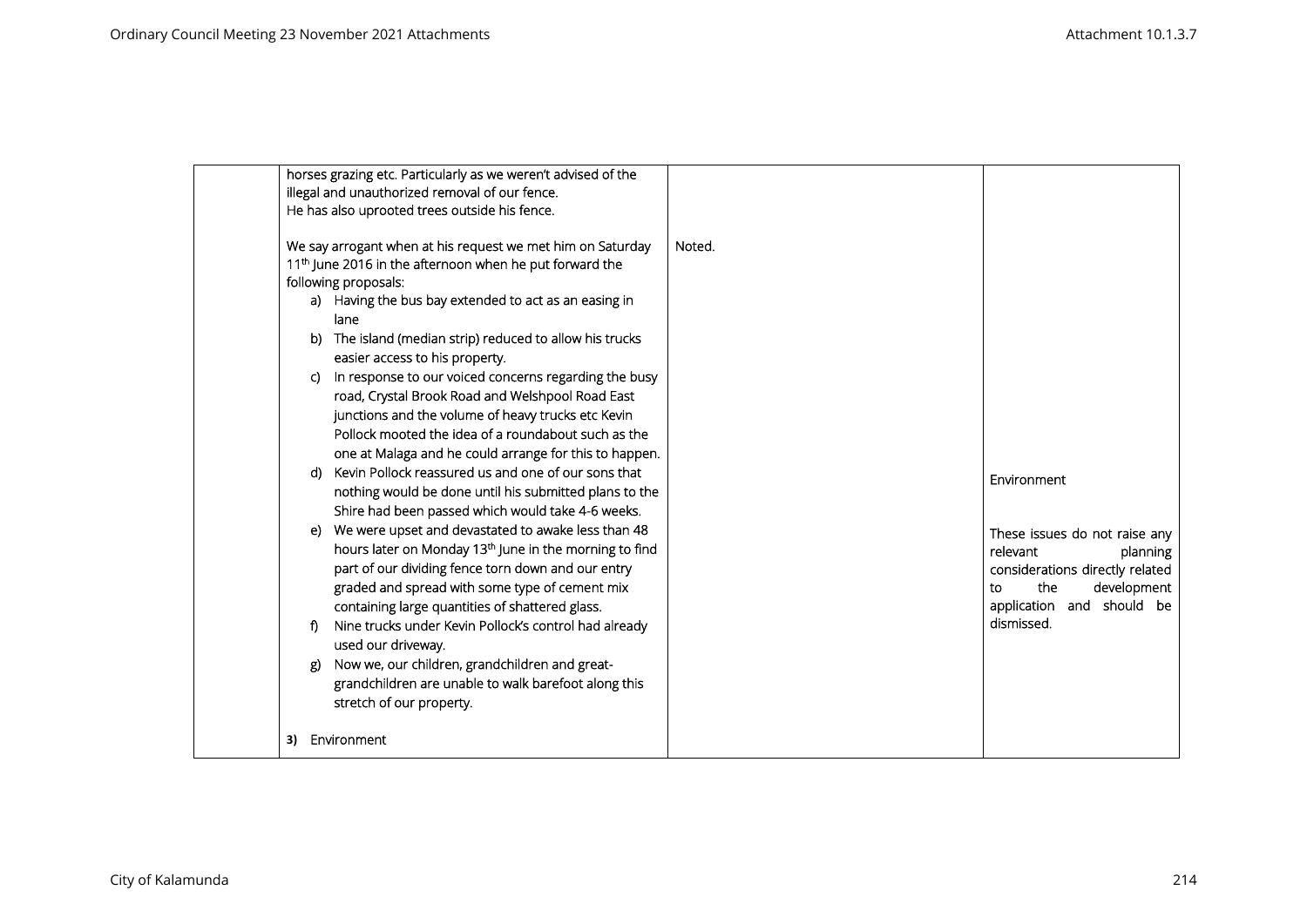| Sadly the total deforestation of the rear 5 acres of 720<br>Welshpool Road East has had devastating environmental<br>repercussions. For two weeks after the clearing of the<br>block screeching black cockatoos circled the felled trees<br>which had formed their original habitat.<br>We observed an injured baby blue tongue lizard when it<br>fell and subsequently died after falling into the enormous<br>hole left by the destruction and excavation of a giant gum<br>tree.                                                                                                                                                                                                                                                                                                                                            | Noted. In the event that the development<br>application is approved, the City of Kalamunda will<br>impose a condition prohibiting removal of<br>vegetation and a requirement for a rehabilitation<br>plan for Yule Brook. The City will refer this plan<br>once received to DWER and DPLH for comment.<br>Noted. | Appropriate dust suppression<br>will be undertaken as part of a<br>dust management plan for the<br>garden centre operation.                                                                                                                                                                      |
|--------------------------------------------------------------------------------------------------------------------------------------------------------------------------------------------------------------------------------------------------------------------------------------------------------------------------------------------------------------------------------------------------------------------------------------------------------------------------------------------------------------------------------------------------------------------------------------------------------------------------------------------------------------------------------------------------------------------------------------------------------------------------------------------------------------------------------|------------------------------------------------------------------------------------------------------------------------------------------------------------------------------------------------------------------------------------------------------------------------------------------------------------------|--------------------------------------------------------------------------------------------------------------------------------------------------------------------------------------------------------------------------------------------------------------------------------------------------|
| Many bandicoots and snakes have invaded our property<br>since the clearing of the virgin bushland next door. The<br>snakes are of particular concern especially around the<br>horse stables.<br>The easterly winds will cause havoc with dust and erosion<br>until ground cover is established that is the intention.<br><b>CONCLUSION</b><br>We already have a beautiful, profitable and well maintained<br>garden centre directly opposite which has served our<br>community for many decades.<br>It appears the applicant was rash and impetuous and failed to<br>research the property at 720 Welshpool Road East for<br>conversion to a proposed landscaping business. In order to<br>fulfil his vision he is being presumptive and willing to override<br>existing processes in order to achieve his goal. Dealings with | Noted.<br>Noted, in the event the development application is<br>approved, a Dust Management Plan will be<br>required as a condition of approval.<br>Noted.                                                                                                                                                       | Conclusion<br>Refer to response to<br>submission 2 above in relation<br>to the existing garden centre<br>at 721 Welshpool Road East.<br>These comments do not raise<br>any relevant planning<br>considerations directly related<br>to the development<br>application and should be<br>dismissed. |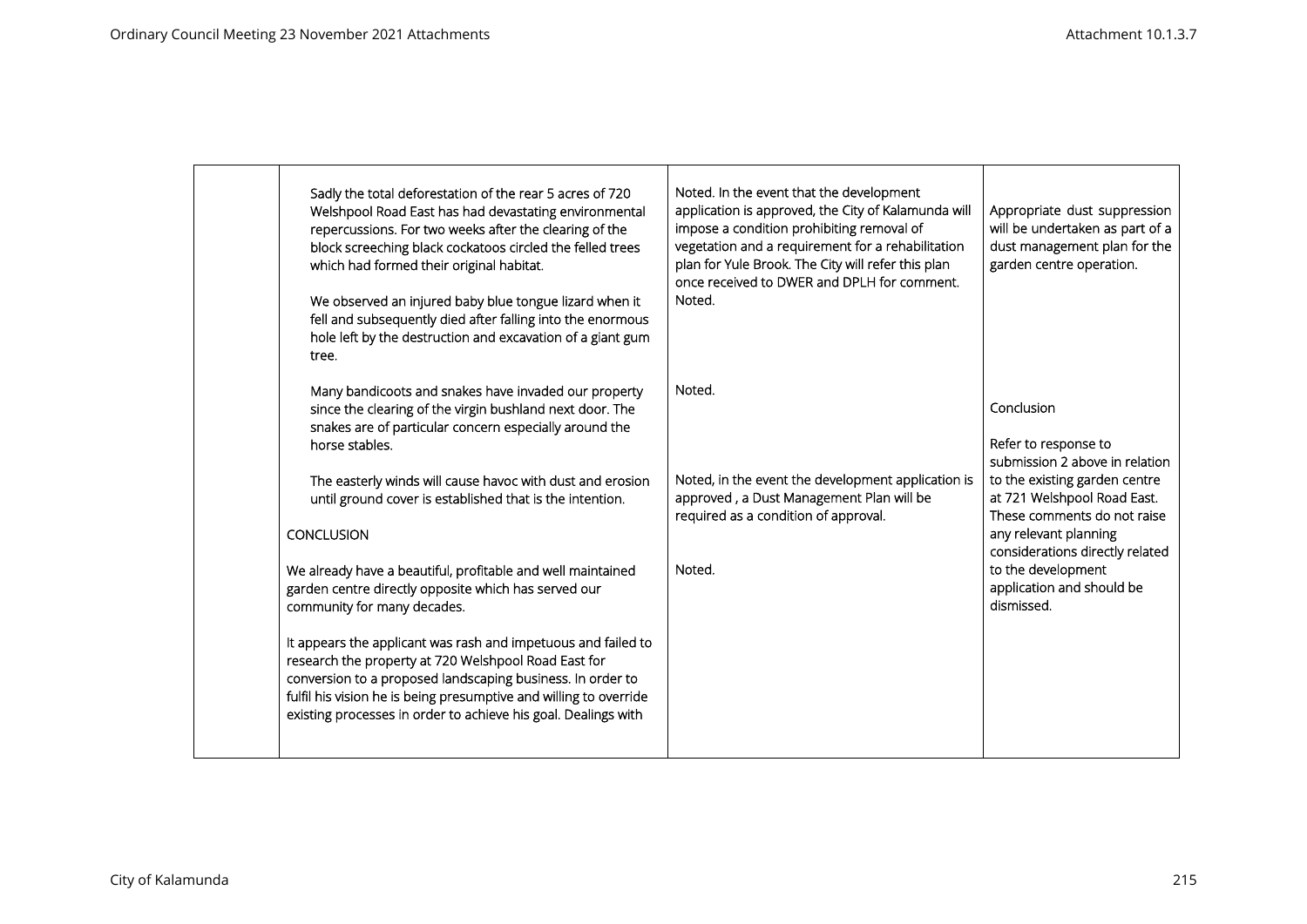|         | him have left us distrustful and appalled at his deceptive<br>approach.<br>Mr Pollock wishes to change his entry/exit driveway for the<br>convenience of his proposed business but at the cost of<br>everyone's safety. His proposal is selfish and dangerous.<br>We trust the above objections are given serious considerations<br>before any decision is made regarding the applicant's requests |                                        |
|---------|----------------------------------------------------------------------------------------------------------------------------------------------------------------------------------------------------------------------------------------------------------------------------------------------------------------------------------------------------------------------------------------------------|----------------------------------------|
| $\bf 8$ | Objection                                                                                                                                                                                                                                                                                                                                                                                          | The submitter's objection is<br>noted. |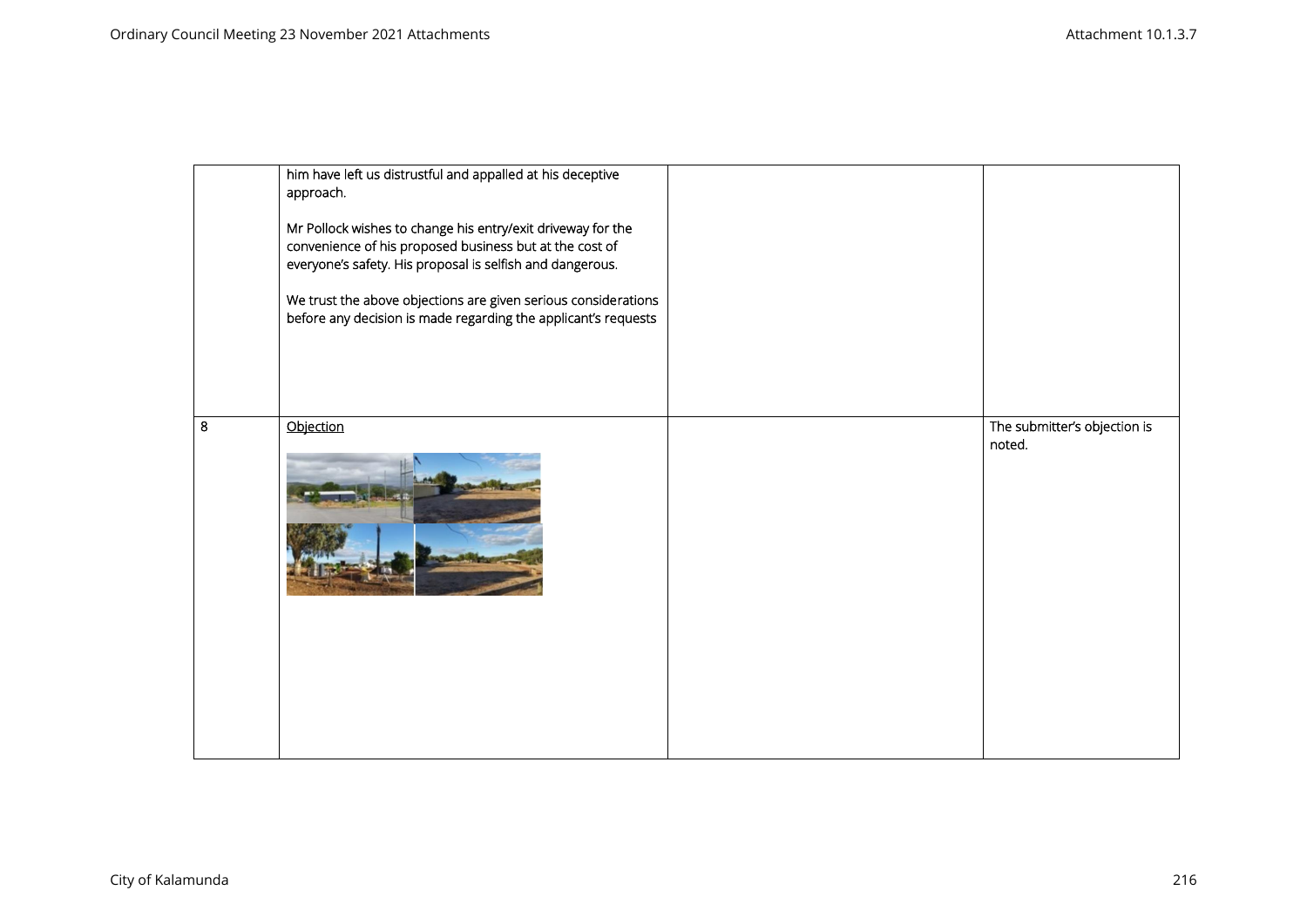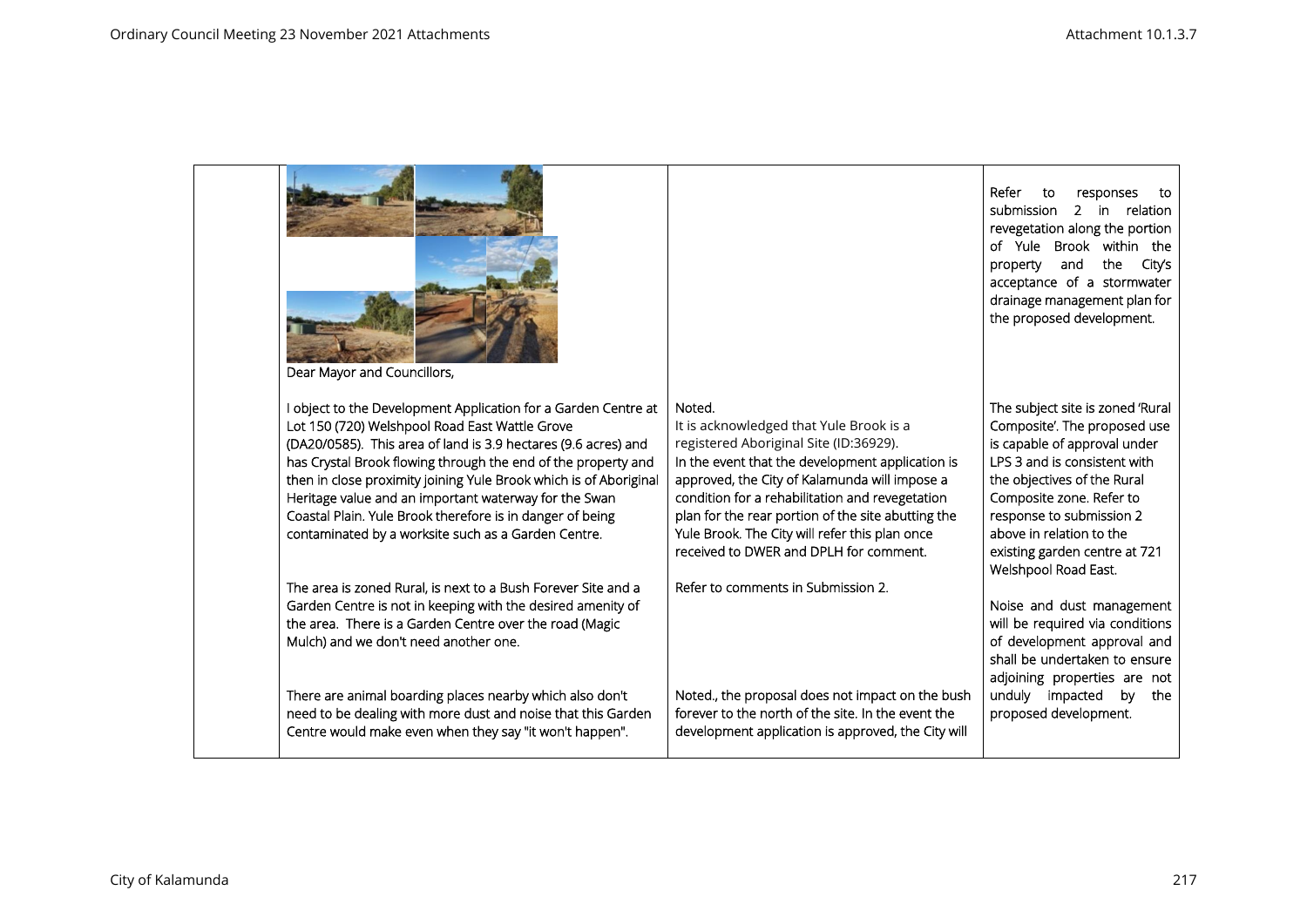|   | One of the reasons the former owners of a Welshpool Road                                                                                    | impose a condition prohibiting the removal of any |                                         |
|---|---------------------------------------------------------------------------------------------------------------------------------------------|---------------------------------------------------|-----------------------------------------|
|   | East property, just down the road a little from this proposed<br>Garden Centre, left their home and business, which was an                  | additional vegetation with approval.              |                                         |
|   | Equestrian Centre of international standing, was because of                                                                                 |                                                   |                                         |
|   | the dust and visual pollution of a neighbouring property and                                                                                |                                                   |                                         |
|   | the negative response from the CoK Shire to do anything about                                                                               |                                                   |                                         |
|   | it after many requests for help with this problem.                                                                                          |                                                   |                                         |
|   | It is so important to care for the environment and there are<br>many industrial areas nearby where such a Garden Centre can<br>do business. | Noted.                                            |                                         |
|   |                                                                                                                                             |                                                   |                                         |
|   |                                                                                                                                             |                                                   |                                         |
|   |                                                                                                                                             |                                                   |                                         |
|   |                                                                                                                                             |                                                   |                                         |
|   |                                                                                                                                             |                                                   |                                         |
|   |                                                                                                                                             |                                                   |                                         |
| 9 | Objection                                                                                                                                   |                                                   | The submitter's objection is            |
|   |                                                                                                                                             | Noted.                                            | noted.                                  |
|   | This first point to note is that a "Garden Centre" in not an<br>appropriate classification for this development - it is in fact             |                                                   | Refer to response to                    |
|   | an intensive development, a large scale soil and landscape                                                                                  |                                                   | submission 6 in relation to the         |
|   | materials depot (Hardstand), serviced by/servicing large scale                                                                              |                                                   | appropriate land use                    |
|   | road trains (19m-23m), trucks and heavy duty on-site<br>machinery.                                                                          |                                                   | classification for the proposed<br>use. |
|   |                                                                                                                                             |                                                   |                                         |
|   | Objection is based in the following:                                                                                                        |                                                   |                                         |
|   |                                                                                                                                             |                                                   |                                         |
|   |                                                                                                                                             |                                                   |                                         |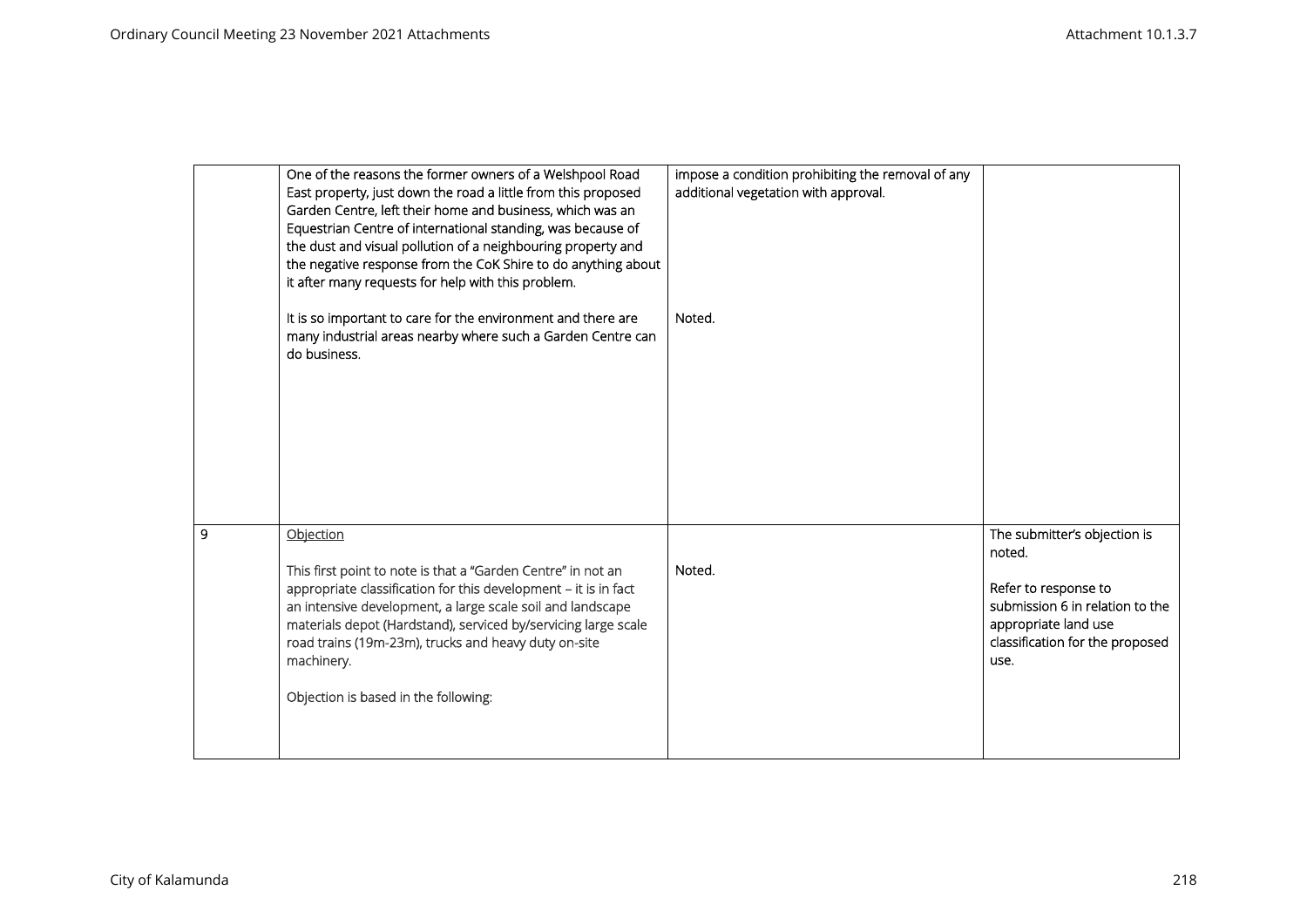| 1. Violation of 500m buffer that should exist around Bush             | Noted, In the event that the development            | Bush Forever Site 320             |
|-----------------------------------------------------------------------|-----------------------------------------------------|-----------------------------------|
| Forever Site (Site 320)                                               | application is approved, the City of Kalamunda will |                                   |
|                                                                       | impose a condition for a rehabilitation and         | No development is proposed        |
| The proposed development site abuts Site 320 Bush Forever.            | revegetation plan for the rear portion of the site  | within Bush Forever Site 320. It  |
|                                                                       |                                                     |                                   |
|                                                                       | abutting the Yule Brook. The City will refer this   | is not apparent where the         |
| Site 320 is a vital site representing a remainder of irreplaceable    | plan once received to DWER and DPLH for             | reference to providing a 500m     |
| Banksia woodlands of the Swan Coastal plain                           | comment.                                            | buffer between the proposed       |
| and globally significant portion of the the natural vegetation of     |                                                     | development<br>and<br><b>Bush</b> |
| the land and the structure and floristics of the natural              |                                                     | Forever Site 320 has been         |
|                                                                       |                                                     | derived from. There is no         |
| vegetation and provides the necessary habitat for native fauna.       |                                                     | requirement for a buffer to be    |
|                                                                       |                                                     | provided<br>between               |
| The Floristic Community Types have been identified                    |                                                     | <b>Bush</b><br>development<br>and |
| as Supergroup 2: Seasonal Wetlands                                    |                                                     | within<br>Forever Sites<br>the    |
|                                                                       |                                                     | planning framework.               |
| S2 Northern Pericalymma ellipticum dense low shrublands               |                                                     |                                   |
| (most southern representation), Supergroup 3: Uplands                 |                                                     |                                   |
| centred on Bassendean Dunes and Dandaragan Plateau                    |                                                     |                                   |
|                                                                       |                                                     |                                   |
| 20a Banksia attenuata woodlands over species-rich dense               |                                                     |                                   |
| shrublands (in area of most southern representation) and 23a          |                                                     |                                   |
| Central Banksia attenuata - B. menziesii woodlands                    |                                                     |                                   |
|                                                                       |                                                     |                                   |
| The floristics has been identified as (including but not limited      |                                                     |                                   |
| to) "Significant Flora: Conospermum undulatum (R); Isopogon           |                                                     |                                   |
| drummondii (3), Lambertia multiflora var. darlingensis (3),           |                                                     |                                   |
| Stachystemon axillaris (4), Verticordia lindleyi subsp. lindleyi (4); |                                                     |                                   |
| Beaufortia squarrosa, Dasypogon obliquifolius, Hakea                  |                                                     |                                   |
| conchifolia, Xanthorrhoea drummondii                                  |                                                     |                                   |
|                                                                       |                                                     |                                   |
| The Fauna has been identified as (including but not limited to) :     |                                                     |                                   |
| structured survey for birds (25 species), native mammals (1           |                                                     |                                   |
|                                                                       |                                                     |                                   |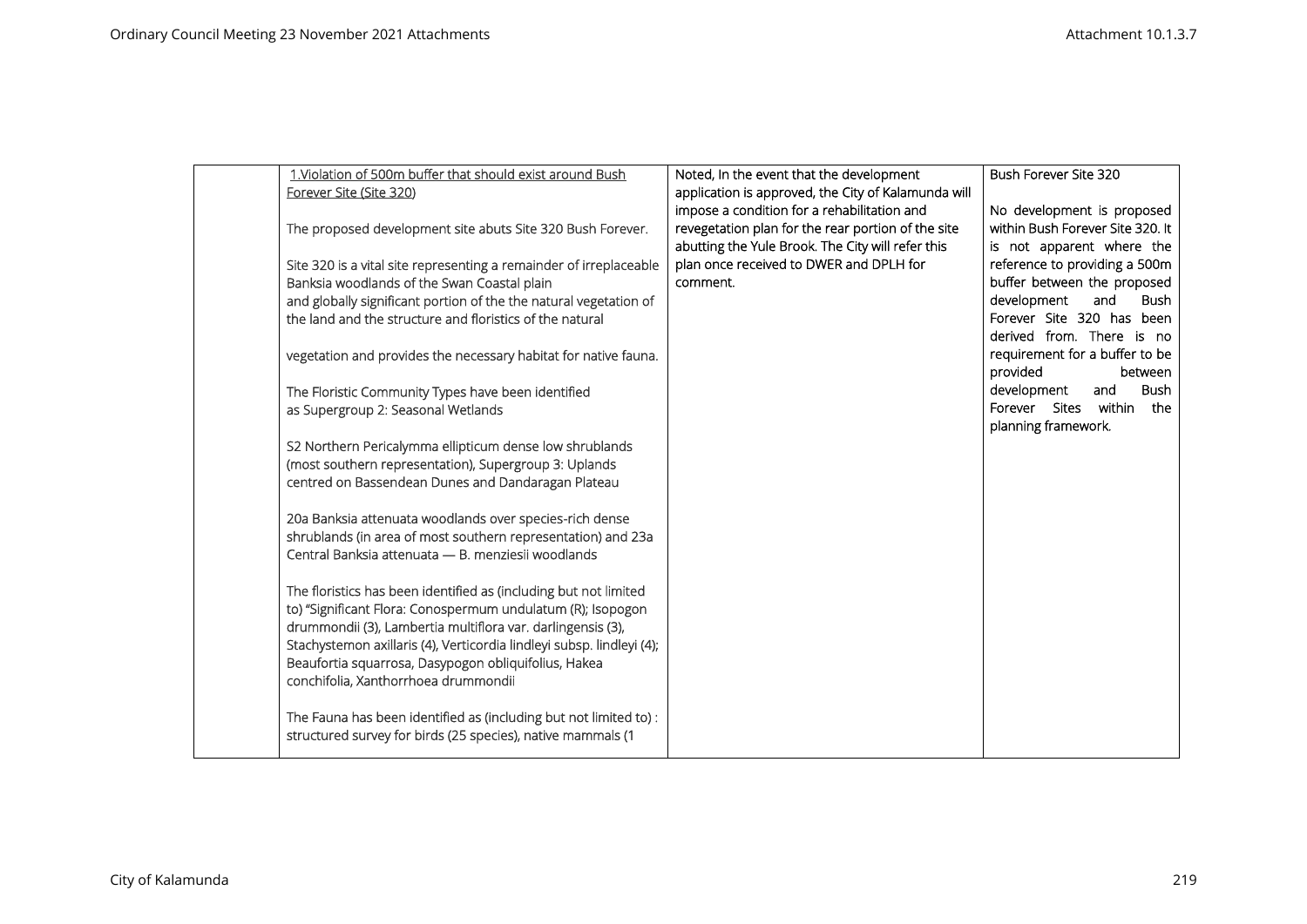| species), reptiles (11 species) and amphibians (3 species)      |                                                    |                                      |
|-----------------------------------------------------------------|----------------------------------------------------|--------------------------------------|
| (Harvey et al. 1997). Significant bird species: category 4 (3). |                                                    |                                      |
| Significant mammal species: Quenda (Friend 1996 D)              |                                                    |                                      |
|                                                                 |                                                    |                                      |
| (Bush Forever Site Description, from Bush Forever Volume 2      |                                                    |                                      |
| Government of WA                                                |                                                    |                                      |
| 2000, https://www.bushlandperth.org.au/wpcontent/uploads/2      |                                                    |                                      |
| 017/11/Hartfield Park Forrestfield BF site 320 site descriptio  |                                                    |                                      |
| $n$ . pdf                                                       |                                                    |                                      |
|                                                                 |                                                    |                                      |
| As a Bush forever site it has been afforded protection and is   |                                                    |                                      |
| Subject to protection under the Commonwealth Environment        |                                                    |                                      |
| Protection and Biodiversity Conservation Act 1999.              |                                                    |                                      |
| 2. The development will severely and negatively impact Bush     | Noted.                                             | Hydrological Impacts on Bush         |
| Forever site 320                                                |                                                    | Forever Site 320                     |
|                                                                 |                                                    |                                      |
| The hydrology of the area and its surrounds is of primary       | Noted. The proponent has submitted a               | Refer<br>to<br>responses<br>to       |
| concern: This development will cause a significant disturbance, | stormwater management plan that has been           | submission 2 in relation to the      |
| compromise and or destruction to Site 320, surrounds and the    | assessed by the City's engineers. The proposal is  | Brook,<br>groundwater<br><b>Yule</b> |
| hydrological systems it supports.                               | setback far enough from the Yule Brook             | considerations and the City's        |
|                                                                 | watercourse that it will not negatively impact on  | acceptance of a stormwater           |
| The identified hydrological sites and systems have been         | the creek. In addition to this the City advertised | drainage management plan for         |
| identified as                                                   | the application to the DWER who provided a non-    | the proposed development.            |
|                                                                 | objection to the proposal.                         |                                      |
|                                                                 |                                                    | It is noted the Yule Brook is        |
|                                                                 |                                                    | separated from the proposed          |
| A. Yule Brook (a creek feeding into the world class reserve:    |                                                    | development by at least 80 m         |
| <b>Brixton Wetlands)</b>                                        |                                                    | (from the proposed grassed           |
|                                                                 |                                                    | overflow car parking area). The      |
|                                                                 |                                                    | submitter's assertion that           |
|                                                                 |                                                    | there will<br>be significant         |
|                                                                 |                                                    | disturbance to Bush Forever          |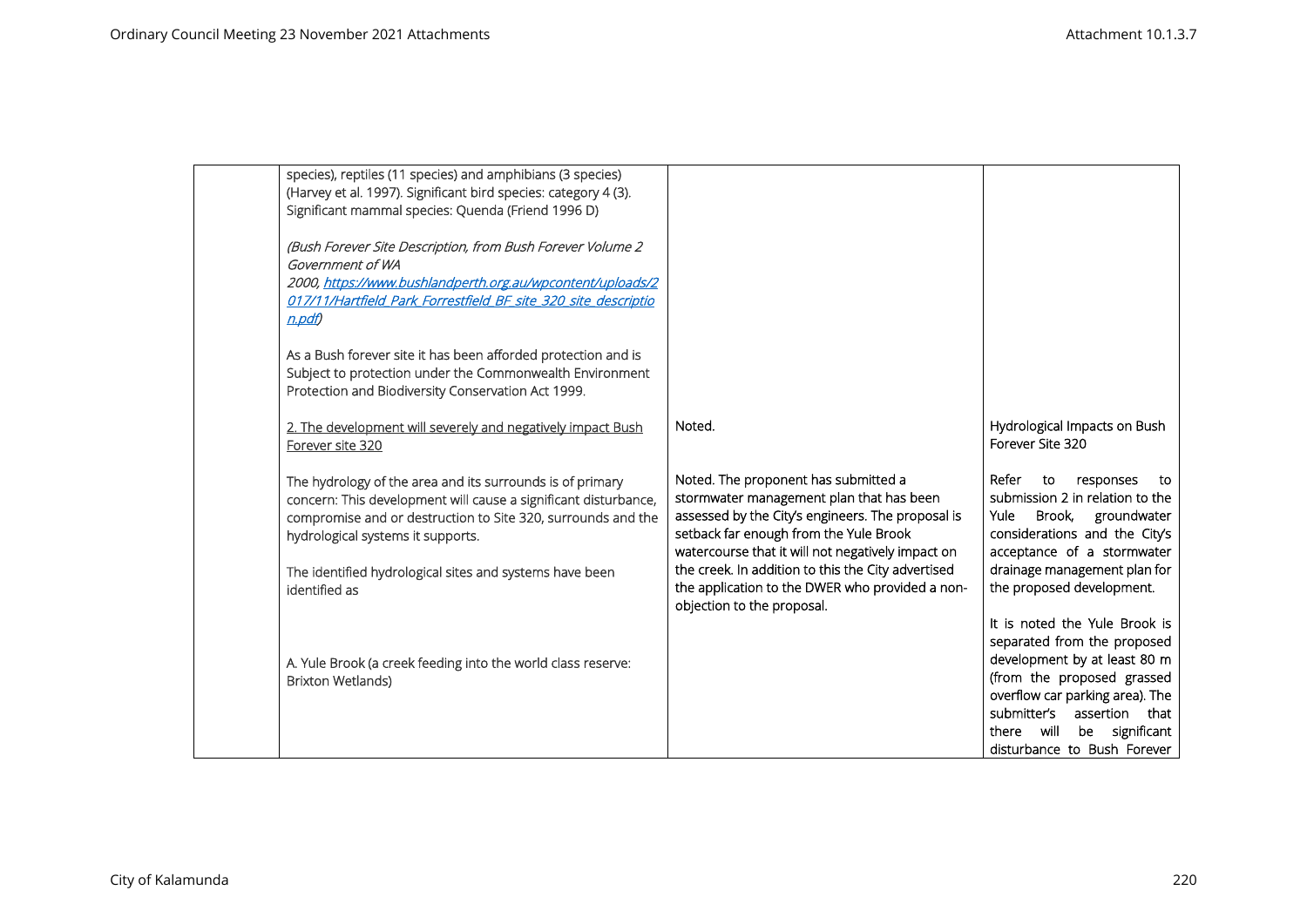| B. Yule Brook foreshore (a catchment feeding into the world        | Site 320 is overstated and                                 |
|--------------------------------------------------------------------|------------------------------------------------------------|
| class reserve: Brixton Wetlands)                                   | should be dismissed.                                       |
| C. The area has been identified as a Natural Wetland and           |                                                            |
| "Palusplain" a slowly moving, interconnected, seasonal wetland     |                                                            |
| system making it a "complex and diverse ecosystem  linked to       |                                                            |
| the landscape that surrounds them.                                 |                                                            |
| The health of wetlands is not just dependent upon the              |                                                            |
| biological, chemical and hydrological process taking place         |                                                            |
| within them, it is also significantly influenced by the activities |                                                            |
| occurring with their catchment."                                   |                                                            |
| (Water facts, Water and Rivers Commission, April 2001)             |                                                            |
|                                                                    |                                                            |
| Disturbance and compromise may include but is not limited to       |                                                            |
| I) Effects of the installation of Concrete/Hardstand on the        |                                                            |
| hydrology affecting Site 320 (and its soil, flora and fauna).      |                                                            |
|                                                                    |                                                            |
| This will impact and potentially limit and negatively effect the   |                                                            |
| natural flow of subterranean and surface water and complex         |                                                            |
| systems.                                                           |                                                            |
| II) Effects of depletion of Groundwater (applicant has stated      |                                                            |
| groundwater will be used to mitigate dust) on the                  | Refer<br>to<br>responses<br>τo                             |
|                                                                    | submission 2 in relation to Yule<br>Brook and the existing |
| - Hydrology of Site 320 (and its soil, flora and fauna)            | groundwater license issued by                              |
| This will impact and potentially limit the ground water available  | DWER.                                                      |
| to site 320 and surrounds.                                         |                                                            |
|                                                                    |                                                            |
|                                                                    |                                                            |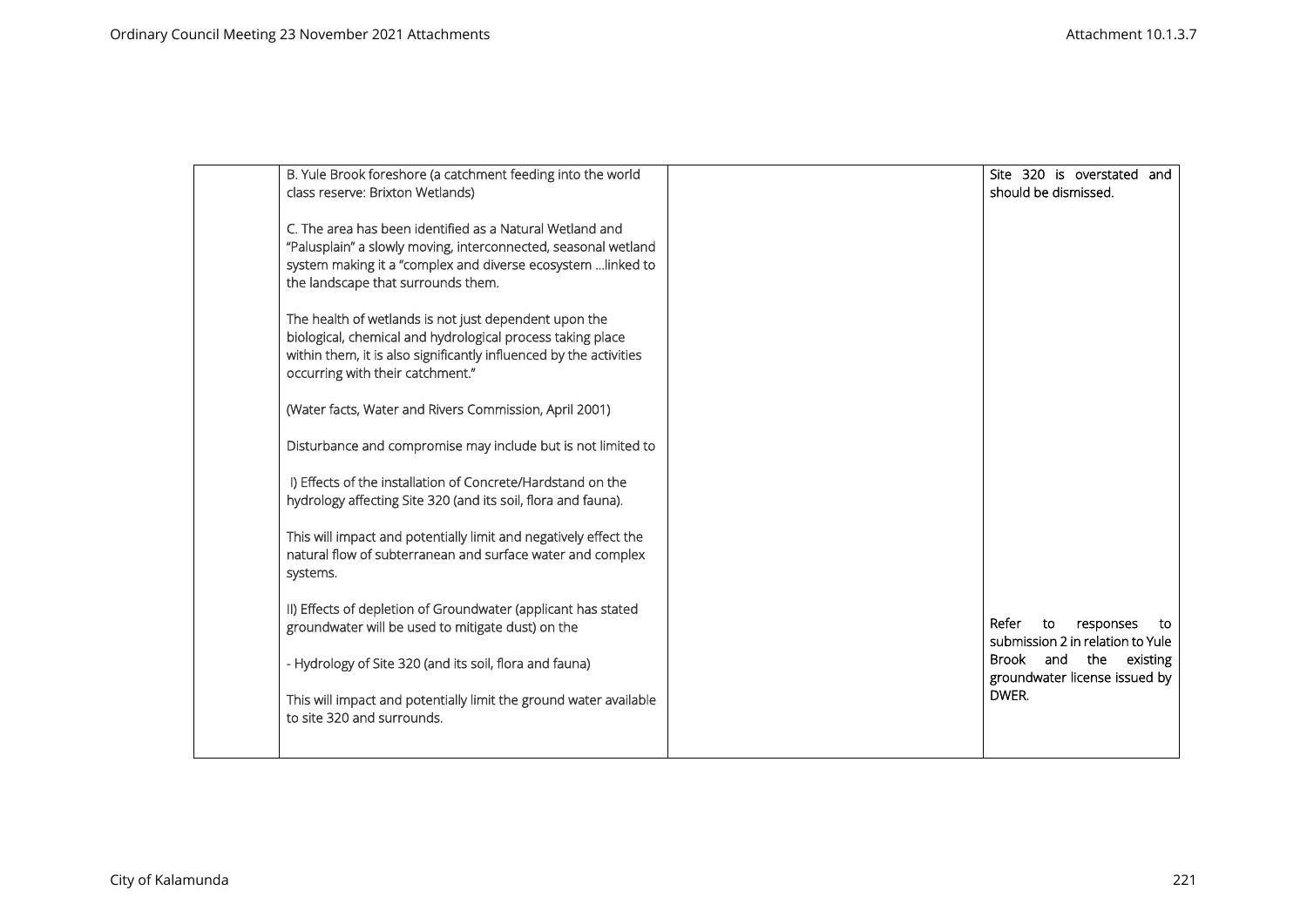|        | - Acid Sulphate Soil: the property sits on/next to an area         | ASS mapping shows the vast        |
|--------|--------------------------------------------------------------------|-----------------------------------|
|        |                                                                    |                                   |
|        | identified as having Acid Sulphate Soil                            | majority of the site, with the    |
|        |                                                                    | exception of the small            |
|        | "if the soils are drained, excavated or exposed to air by a        | triangular portion of the lot on  |
|        | lowering of the water table, the sulphides react with oxygen to    | the north side of Yule Brook, as  |
|        | form sulphuric acid. Release of this sulphuric acid from the soil  | having moderate to low risk of    |
|        | can intern release iron aluminium and other heavy metals           | ASS occurring within 3m of the    |
|        | particularly arsenic with in the soil once. Once mobilised in this | natural soil surface (but high to |
|        | way the acid and metals can create a variety of adverse            | moderate risk of ASS occurring    |
|        | impacts killing vegetation, seeping into an acidifying             | beyond 3m of the natural soil     |
|        | groundwater and surface water bodies, killing Fish and other       | surface). No deep excavation      |
|        | aquatic organisms" (reference Wikipedia, Acid Sulphate soil        | of soils is proposed and          |
| study) |                                                                    | the risk of<br>accordingly        |
|        |                                                                    | disturbing<br>ASS<br>is<br>not    |
|        | The effects of this on the surrounding areas namely site 320       | considered to be significant.     |
|        | Bush Forever, Yule Brooke and Yule Brooke foreshore and            | Where shallow excavation is       |
|        | system which feeds into the environmentally rare, precious         | necessary such as to construct    |
|        | and protected Brixton Wetlands - would be devastating.             | drainage swales and drainage      |
|        |                                                                    | basin,<br>appropriate             |
|        |                                                                    | management of any potential       |
|        | III) Effects of Poor land management and product storage with      | ASS can be required as a          |
| the    |                                                                    |                                   |
|        |                                                                    | condition of development          |
|        | - Use of in-organic fertilisers, high nitrogen feeds and poisons   | part of a<br>approval (as         |
|        | used to control weeds on the hydrology of Site 320 (and its        | construction<br>management        |
|        | soil, flora and fauna.)                                            | plan).                            |
|        |                                                                    |                                   |
|        | The applicant has, on record, admitted to the use of weed killer   |                                   |
|        | and poisons as part of his approach to land management (Ref:       |                                   |
|        | Section 45, City of Kalamunda, Court records/Judgement             |                                   |
|        | extract). The effects of run off of any of these fertilizers or    |                                   |
|        | feeds or poisons can be devastating to the systemic poisoning      |                                   |
|        | of the soil, flora (from spray drift and uptake through roots),    |                                   |
|        |                                                                    |                                   |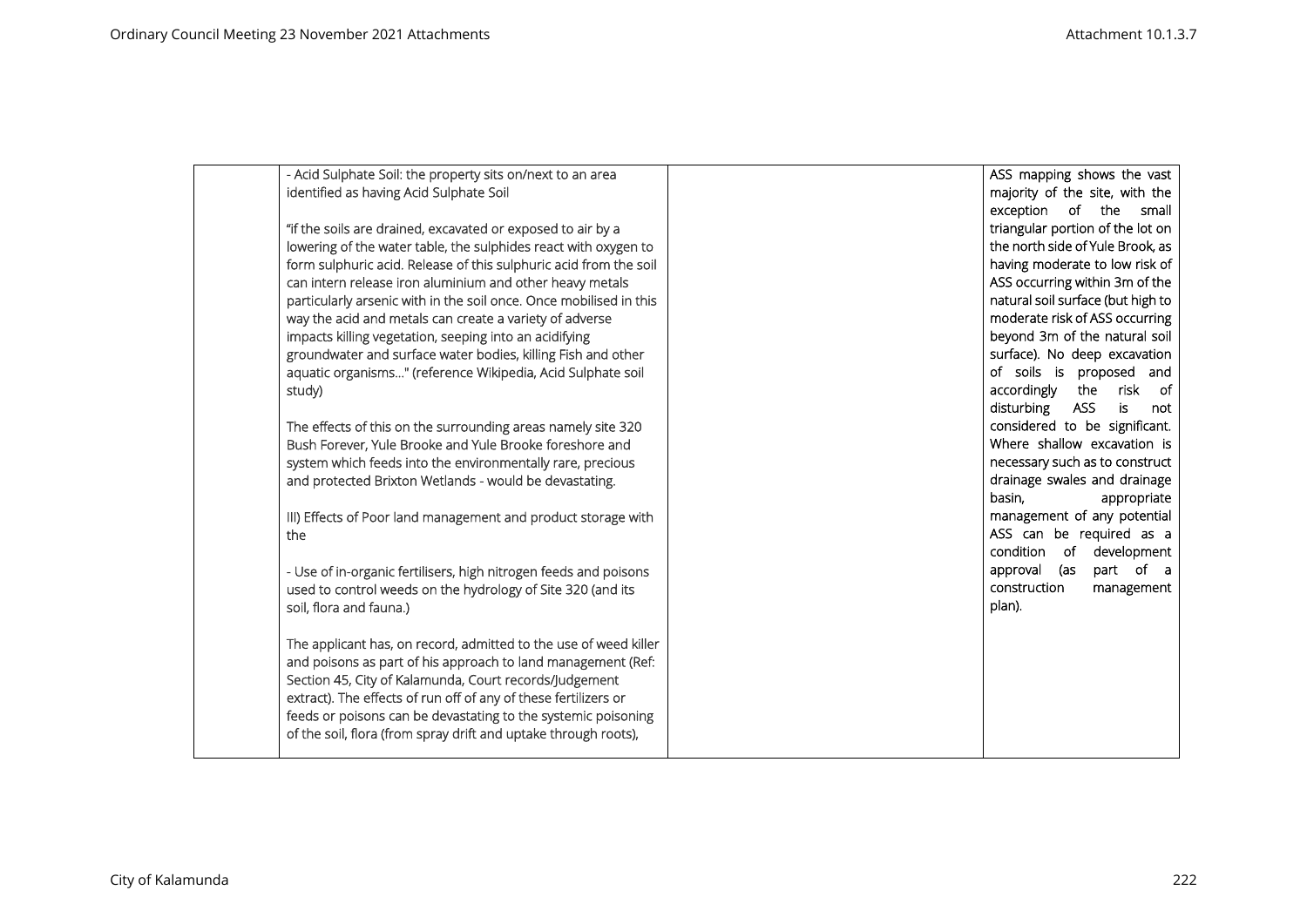| waterways, Yule Brook, the catchment surrounds and Brixton<br>Wetlands. | Management<br>Land<br>and<br><b>Product Storage</b> |
|-------------------------------------------------------------------------|-----------------------------------------------------|
| -Storage and run off from high nitrogen animal waste and                |                                                     |
| manures on the hydrology of Site 320 (and its soil, flora and           | ١f<br>required,<br>weed<br>a                        |
| fauna.)                                                                 | management plan could be                            |
|                                                                         | prepared as a condition of                          |
| The large scale, high volume storage of high nitrogen treated           | development approval.                               |
| or untreated animal waste runs a high risk of runoff into the           |                                                     |
| local hydrological systems. Manures are not only high in                |                                                     |
| nitrogen (creating its own chemical imbalance) but as an                |                                                     |
| animal by product, if the animals are treated with chemicals via        |                                                     |
| intensive farming methods this will effectively be present in the       |                                                     |
| manure and then run into the water systems polluting,                   |                                                     |
| compromising and negatively affecting the catchment, flora              |                                                     |
| and fauna. This is especially high risk as the area is identified as    |                                                     |
| a seasonal wetland.                                                     | With regard to storage of                           |
|                                                                         | materials, refer to responses                       |
| Storage of contaminants from raw mulch and treated                      | to submission 2 regarding the                       |
| timbers/mulches on the hydrology of Site 320 (and its soil, flora       | acceptance<br>of<br>City's<br>a a                   |
| and fauna.)                                                             | stormwater<br>drainage                              |
|                                                                         | management plan for the                             |
| The large scale, high volume storage of raw mulch and treated           | proposed development. The                           |
| timbers/mulches runs a high risk of runoff into the local               | stormwater<br>drainage                              |
| hydrological systems. These materials if treated (or even in            | management<br>plan                                  |
| some cases untreated) the runoff into the local catchment and           | demonstrates run off from                           |
| surrounds can create and irretractable and toxic chemical               | material storage areas and                          |
| imbalance) polluting, compromising and negatively affecting for         | impervious surfaces (such as                        |
| the catchment, flora and fauna. This is especially high risk as         | access driveways) will be                           |
| the area is identified as a seasonal wetland.                           | directed to a drainage basin                        |
|                                                                         | located adjacent to Welshpool                       |
|                                                                         | Road East (away from Yule                           |
|                                                                         | Brook). It is noted no bulk                         |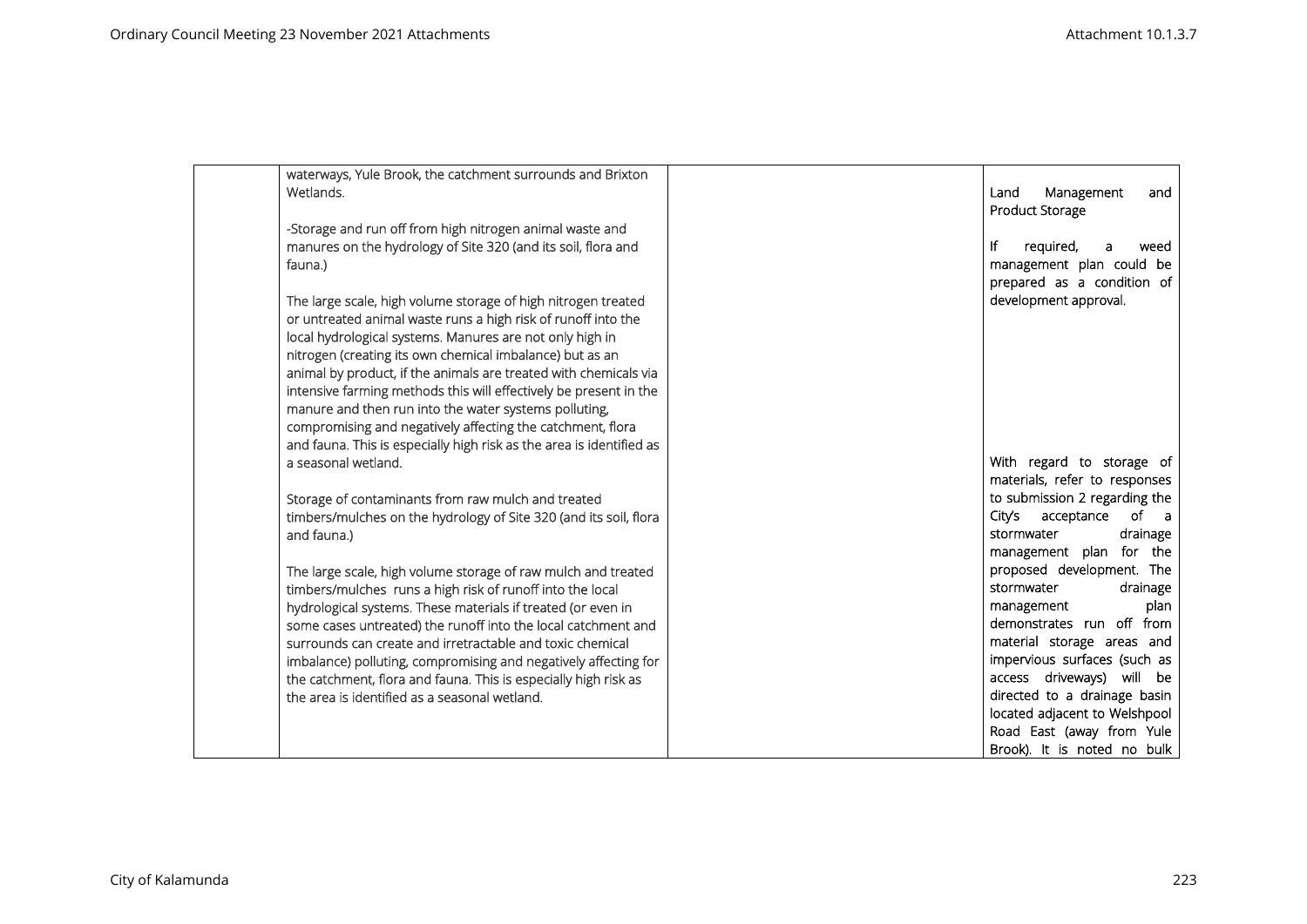| Furthermore these products carry the risk of DIEBACK.                                                                    |        | manure storage or sale is<br>proposed.<br>Only<br>bagged |  |
|--------------------------------------------------------------------------------------------------------------------------|--------|----------------------------------------------------------|--|
| Bush forever Site 320 has been identified as a "site threatened                                                          |        | manure products<br>will be                               |  |
| by Dieback (phytophthora sinnamoni). This development will                                                               |        | offered for sale form the                                |  |
| increase that risk significantly. Not only will the vehicles of                                                          |        | garden centre.                                           |  |
| customers run a risk of spread (up to 100 a day) but also the                                                            |        |                                                          |  |
| very Products and materials (as listed in the application)                                                               |        |                                                          |  |
| themselves can carry Dieback. The dieback can be airborne,                                                               |        |                                                          |  |
| physically spread or aquatically. These products include but are                                                         |        |                                                          |  |
| not limited to mulches made from timber products.                                                                        |        |                                                          |  |
|                                                                                                                          |        |                                                          |  |
| IV) Effects of subterranean "Rain Garden" and other below<br>ground soil and water disturbances and modifications on the |        |                                                          |  |
| hydrology of Site 320 (and its soil, flora and fauna.)                                                                   |        |                                                          |  |
|                                                                                                                          |        |                                                          |  |
| The application indicates the intention to install swales,                                                               |        |                                                          |  |
| subterranean drain structures etc; such modifications of                                                                 |        |                                                          |  |
| any/all natural water complexes in a wetland or catchment                                                                |        |                                                          |  |
| area can and will negatively impact on Yule Brook and its                                                                |        |                                                          |  |
| foreshore - which actually runs through the applicants                                                                   |        |                                                          |  |
| property but also would affect the hydrological systems of                                                               |        |                                                          |  |
| neighbouring Bush Forever site 320, its soil, water, flora, fauna                                                        |        |                                                          |  |
| and further downstream including the world class reserve -                                                               |        |                                                          |  |
| Brixton Wetlands. Shifts in aquatic connectivity can cause                                                               |        |                                                          |  |
| erosion, compromise, soil, water availability for flora and                                                              |        |                                                          |  |
| sediment shifts.                                                                                                         |        |                                                          |  |
| V) Effects of ineffective Fire Mitigation.                                                                               |        |                                                          |  |
|                                                                                                                          |        |                                                          |  |
| This intensive development would place the neighbouring                                                                  | Noted. |                                                          |  |
| Bush Forever Site 320 and surrounds at high risk of                                                                      |        | Stormwater Management                                    |  |
| destruction through fire due to the high volume, on-site                                                                 |        |                                                          |  |
|                                                                                                                          |        |                                                          |  |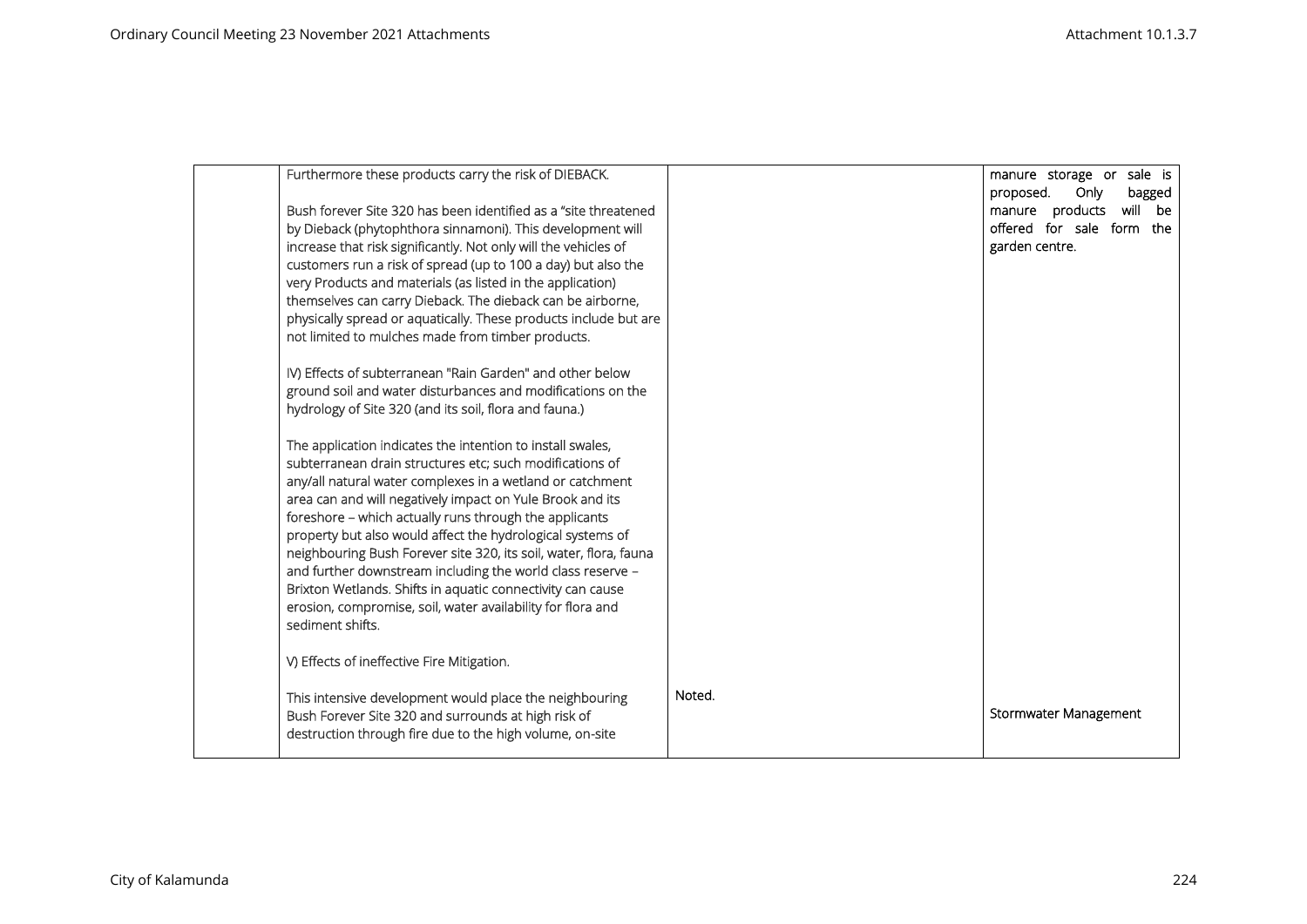| storage or highly combustible materials - which includes but is<br>not limited to - Karri and Peat Moss, Kimberly red mulch, black<br>mulch, Enviro Mulch, wood chips, pine bark mulch, timber<br>products, railway sleepers, firewood bags, garden steaks, and<br>highly flammable materials including sealants.<br>VI) Effects of Diesel on surrounds, hydrology, flora, fauna and<br>soil on Site 320.<br>The development has acknowledge that the property will be<br>intensively serviced by/or service large trucks as well as have<br>onsite heavy machinery. Diesel is carcinogenic and a major and<br>significant pollutant - that can permanently damage and<br>destroy soil (through spills and leaks), hydrological systems<br>(especially in a seasonal wetlands area) flora and fauna - as an | Noted. | Refer to response above in<br>relation<br>stormwater<br>to<br>management and the City's<br>acceptance of a stormwater<br>drainage management plan for<br>the proposed development.                                                                                                                                                  |
|-------------------------------------------------------------------------------------------------------------------------------------------------------------------------------------------------------------------------------------------------------------------------------------------------------------------------------------------------------------------------------------------------------------------------------------------------------------------------------------------------------------------------------------------------------------------------------------------------------------------------------------------------------------------------------------------------------------------------------------------------------------------------------------------------------------|--------|-------------------------------------------------------------------------------------------------------------------------------------------------------------------------------------------------------------------------------------------------------------------------------------------------------------------------------------|
| airborne pollutant and compromise air quality                                                                                                                                                                                                                                                                                                                                                                                                                                                                                                                                                                                                                                                                                                                                                               |        |                                                                                                                                                                                                                                                                                                                                     |
| <b>IN SUMMARY</b>                                                                                                                                                                                                                                                                                                                                                                                                                                                                                                                                                                                                                                                                                                                                                                                           |        |                                                                                                                                                                                                                                                                                                                                     |
| In accordance with the Planning development Act 2005, State<br>Planning Policy, Bushland policy for the Perth Metropolitan<br>Region -<br>Site 320 - as a Bush Forever site requires to be spared adverse<br>impact, which is defined as<br>"A harmful effect and will generally involve but is not limited to<br>a direct impact on a bush area through the clearing of<br>regionally significant bushland; or                                                                                                                                                                                                                                                                                                                                                                                             |        | <b>Fire Risk</b><br>The proposed development is<br>well separated from the<br>adjacent Bush Forever Site. A<br>Bushfire Management Plan<br>has been prepared in support<br>of the proposal and further,<br>normal<br>management<br>measures will be undertaken<br>to minimise risks of a fire event<br>adjoining<br>impacting<br>on |
|                                                                                                                                                                                                                                                                                                                                                                                                                                                                                                                                                                                                                                                                                                                                                                                                             |        | properties,<br>including<br>management of grassed areas                                                                                                                                                                                                                                                                             |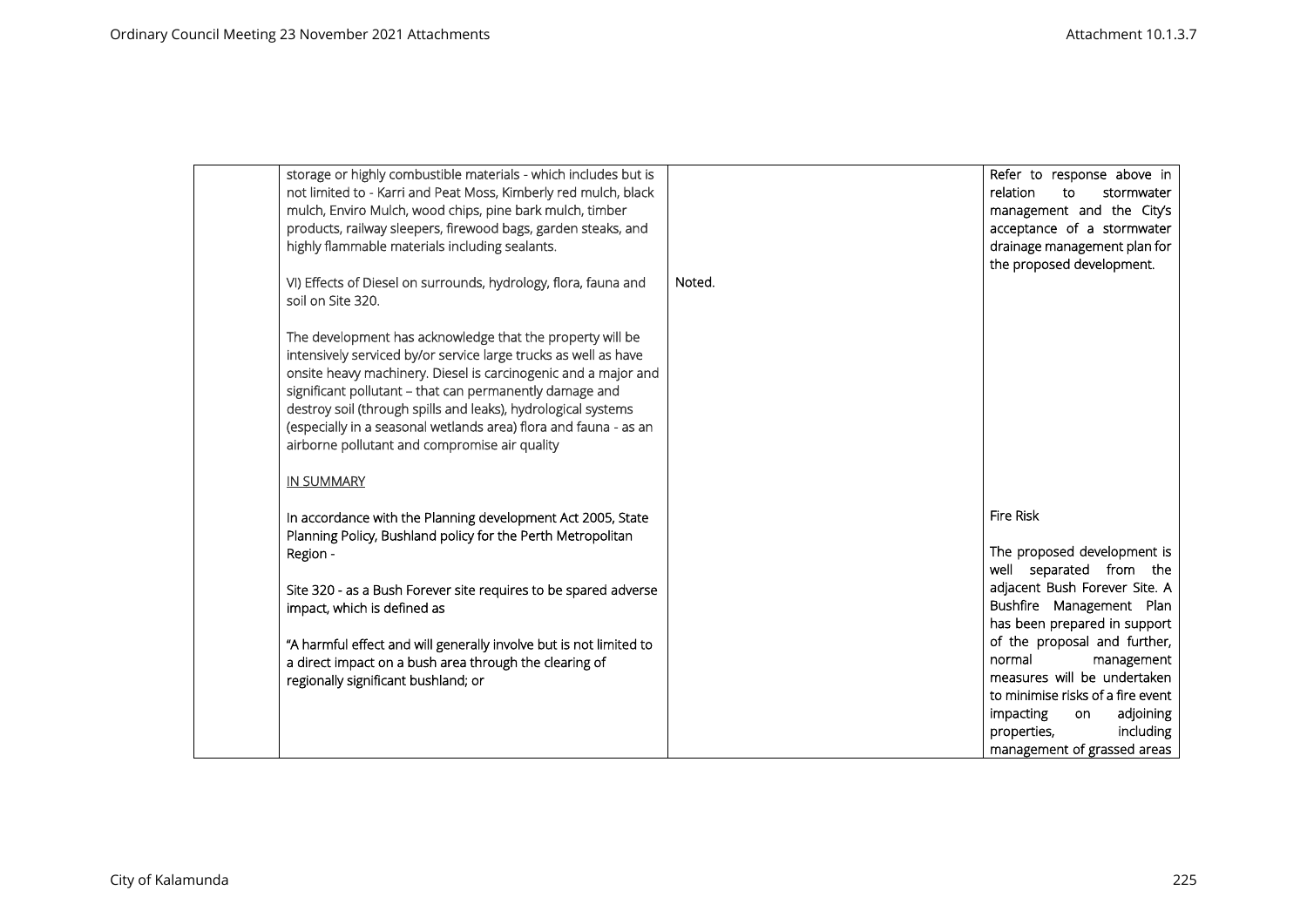| A significant indirect impact on a Bush Forever area through<br>development directly abutting regionally significant Bushland<br>that is likely to result in, but is is not limited to,                                                                                                                                                                                                                                                                                                                                         |                                                                                                                                                                                                                                                                                                                                                                                                                                                                | outside the development area,<br>maintenance of fire breaks and<br>availability of sprinkler systems                                                                                                                                   |
|---------------------------------------------------------------------------------------------------------------------------------------------------------------------------------------------------------------------------------------------------------------------------------------------------------------------------------------------------------------------------------------------------------------------------------------------------------------------------------------------------------------------------------|----------------------------------------------------------------------------------------------------------------------------------------------------------------------------------------------------------------------------------------------------------------------------------------------------------------------------------------------------------------------------------------------------------------------------------------------------------------|----------------------------------------------------------------------------------------------------------------------------------------------------------------------------------------------------------------------------------------|
| Significant hydrological impacts, the spread of dieback, direct<br>drainage into regionally significant bushland, significant access<br>and weed infestation issues, fire management issues and other<br>significant management implications and threatening<br>processes arising from development."<br>In this context, the proposed development, abutting Bush<br>Forever Site 320 fails EVERY environmental standard and is<br>likely to result in a negative significant indirect (and direct)                              | Noted. The site is designated as bushfire prone<br>under the Office of Bushfire Risk Management<br>mapping system. State Planning Policy 3.7 (SPP<br>3.7) guides the implementation of effective riskfire-<br>based land use planning and development to<br>preserve life and reduce the impact of bushfire on<br>property and infrastructure. The proponent has<br>prepared a Bushfire Management Plan (BMP) in<br>support of the application that adequately | (also<br>used<br>for<br>dust<br>suppression).<br>It is also noted that is terms of<br>fire risk, mulches are not<br>deemed to be flammable and<br>are used to establish 'low<br>threat' landscaped areas to<br>mitigate bushfire risk. |
| impact on site 320. The development will bring about Dieback<br>spread, drainage issues, weed infestation issues (airborne and<br>waterborne), fire management and other issues mentioned -<br>including but not limited to pollution of soil and waterways<br>(catchment and downstream) from runoff from soils, manures,<br>poisons, compost, mulch, diesel pollution, potential triggering<br>of acid sulphate soil consequences due to drops in ground<br>water levels - affecting flora and fauna. Additionally, there are | addresses the four elements stipulated under the<br>Guidelines The BMP indicates the proposal can<br>achieve a low-risk rating of BAL 12.5 through<br>establishing an Asset Protection Zone (APZ)<br>around the development. A condition has been<br>imposed requiring the APZ to be implemented<br>and maintained by the landowner in accordance<br>with the Guidelines.                                                                                      | Effect of Hydrocarbons on Soil<br>and Groundwater and Air<br>Quality<br>Refer to response above in                                                                                                                                     |
| no plans for onsite management of rare and endangered<br>fauna such as the bandicoots - the population would be<br>immediately affected by vehicles, machinery, poisons and<br>ground disturbances.                                                                                                                                                                                                                                                                                                                             |                                                                                                                                                                                                                                                                                                                                                                                                                                                                | relation<br>to<br>stormwater<br>management and the City's<br>acceptance of a stormwater<br>drainage management plan for<br>the proposed development.                                                                                   |
| Not only does the development fail the standards of the<br>Planning Development Act 2005 but also disregards, fails to<br>refer, respect or defer to - the Environmental Land Use<br><b>Planning Strategy</b>                                                                                                                                                                                                                                                                                                                   | Noted, the proposal has been assessed against all<br>relevant planning framework and is fully compliant<br>with the exception of a minor                                                                                                                                                                                                                                                                                                                       | It is noted no servicing of<br>vehicles will occur on site and<br>in relation to air borne<br>pollutants, it is much more<br>likely any impacts on air quality<br>would be a result of the relative                                    |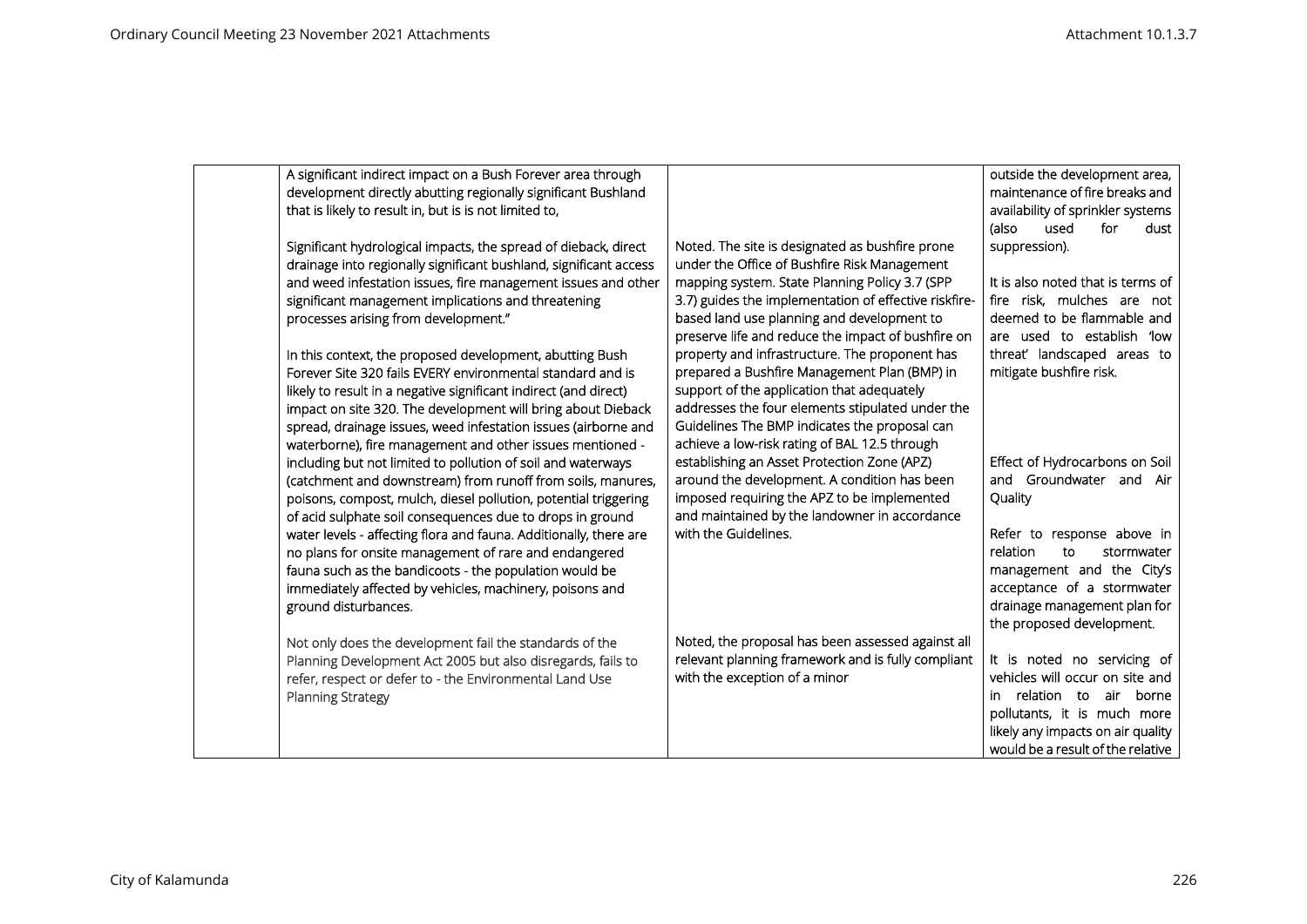|    | https://www.kalamunda.wa.gov.au/docs/default-<br>source/strategies-plans/elups.pdf<br>Thank you.<br>Please note an environmental study from Ecologia, in support<br>of my objection will be emailed through shortly as part of this | proximity to Welshpool Road<br>East and Tonkin Highway to<br>Bush Forever Site 320 than as<br>a result of the proposed<br>development.                                                                                              |
|----|-------------------------------------------------------------------------------------------------------------------------------------------------------------------------------------------------------------------------------------|-------------------------------------------------------------------------------------------------------------------------------------------------------------------------------------------------------------------------------------|
|    | submission.                                                                                                                                                                                                                         | Summary                                                                                                                                                                                                                             |
|    |                                                                                                                                                                                                                                     | The proposal does not involve<br>any clearing of Bush Forever<br>Site 320, and in fact shall<br>include revegetation along<br>Yule Brook at its interface with<br>the adjacent Bush Forever Site.<br>Further, the proposal will not |
|    |                                                                                                                                                                                                                                     | result in any significant indirect<br>impacts on the adjacent Bush<br>Forever Site in terms of<br>hydrological impacts, weed<br>infestation, fire management<br>or otherwise.                                                       |
|    |                                                                                                                                                                                                                                     | Accordingly, the proposal is<br>compatible with the objectives<br>of SPP 2.8 - Bushland Policy<br>for the Perth Metropolitan<br>Region.                                                                                             |
| 10 | Objection                                                                                                                                                                                                                           | The submitter's objection is<br>noted.                                                                                                                                                                                              |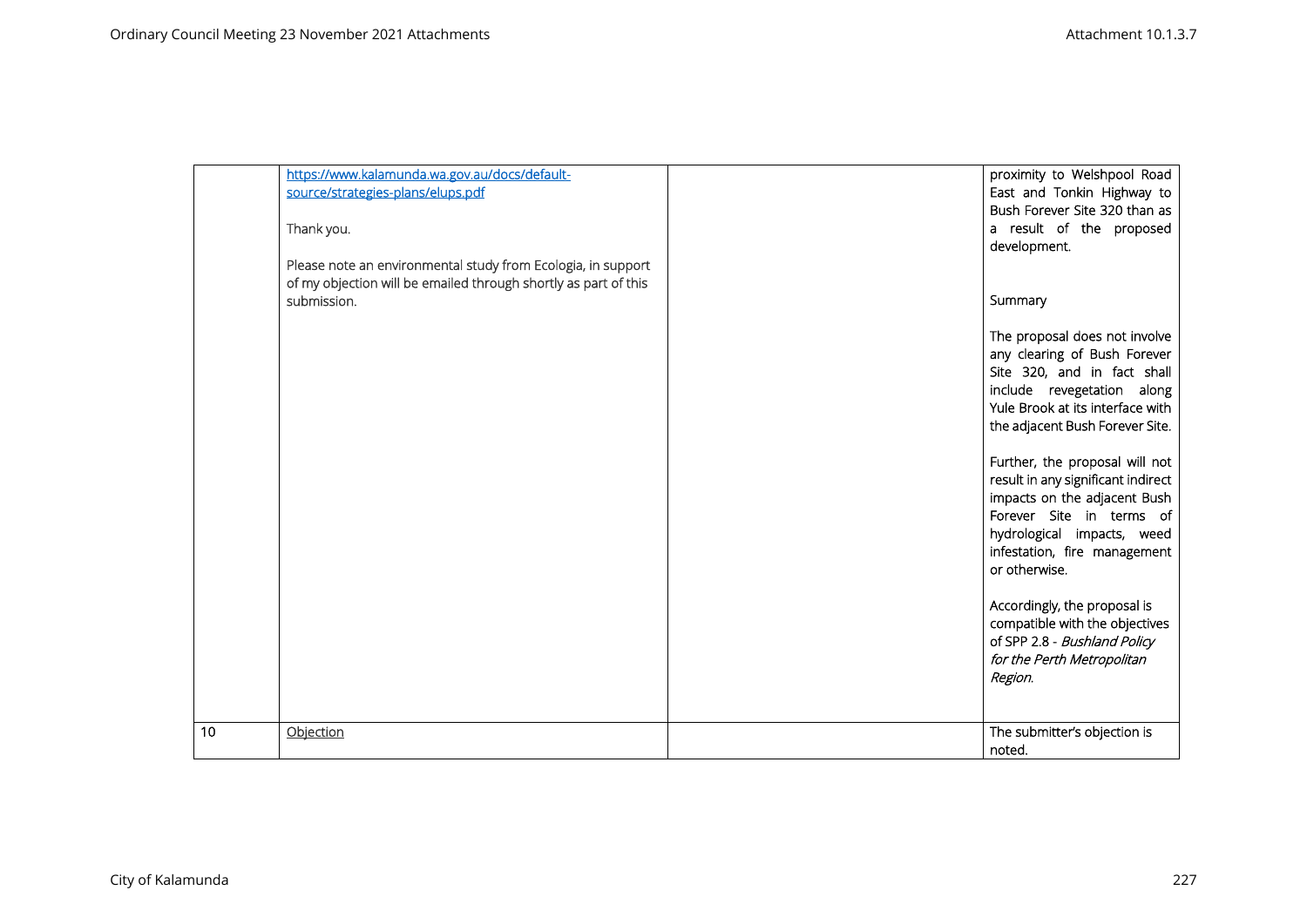|    | I wish to register my opposition to the council approving the     | Noted.                                              |                                 |
|----|-------------------------------------------------------------------|-----------------------------------------------------|---------------------------------|
|    | development application for a Garden Centre in Welshpool          |                                                     | Refer<br>to<br>response<br>to   |
|    | Road East.                                                        |                                                     | submission 2 in relation to     |
|    |                                                                   |                                                     | matters to be taken into        |
|    | Firstly, it is not what the majority of Wattle Grove residents    | Noted.                                              | account under clause 67 of the  |
|    | want, not that that seems to be taken into account when the       |                                                     | Planning and Development        |
|    | City makes decisions.                                             |                                                     | (Local Planning Schemes)        |
|    |                                                                   |                                                     | Regulations 2015. The impact    |
|    | Secondly, there is a very similar, long standing family business  | Noted, the zone allows for the uses to be           | of a new garden centre          |
|    | across the road. Why do we need the same business so close?       | considered an application to be taken on its        | development on a<br>similar     |
|    | This does not seem to support current local business.             | merits. As part of the assessment process,          | existing business is not a      |
|    |                                                                   | proximity to existing similar land uses is not a    | relevant<br>planning            |
|    | Please listen to residents who LIVE in this area.                 | relevant planning consideration.                    | consideration in this instance. |
|    |                                                                   |                                                     |                                 |
|    |                                                                   |                                                     |                                 |
| 11 | Objection                                                         |                                                     |                                 |
|    |                                                                   | Noted, the site is zoned 'Rural Composite' Under    |                                 |
|    | am opposed to the proposed Development Application of Lot         | Local Planning Scheme No.3 The objectives of the    | The submitter's objection is    |
|    | 150(720) Welshpool Road East for another Garden Centre.           | Rural Composite zone allow for a limited range of   | noted.                          |
|    |                                                                   | rural and low scale commercial uses in a manner     |                                 |
|    | It is contrary to the regulatory planning framework.              | that will not adversely affect the landscape and    |                                 |
|    |                                                                   | environmental qualities of the land appropriate to  | Refer to response to            |
|    |                                                                   | the area. The proposed uses are compatible and      | submission 2 in relation to the |
|    | It will create a significant risk to road users of Welshpool Road | consistent with the objectives of the zone.         | consistency of the proposal     |
|    | east.                                                             | Notwithstanding a minor net lettable area (NLA)     | with the applicable planning    |
|    |                                                                   | variation, the proposal is fully compliant with all | framework.                      |
|    |                                                                   | relevant planning framework. The NLA variation is   | Refer to response to            |
|    | It will impact the environmentally sensitive areas around it.     | to allow for additional display and storage space   | submission 1 and 2 above in     |
|    |                                                                   | for plants, pots fertilizers etc.                   | relation to traffic, access and |
|    |                                                                   | The use 'Garden Centre' is an 'A' use under LPS3    | safety considerations.          |
|    | The majority of the residents oppose the expansion of the         | which means the use is not permitted unless the     | Refer to response to            |
|    | industrial/commercial area in the foothills.                      |                                                     | submission 2 above in relation  |
|    |                                                                   |                                                     |                                 |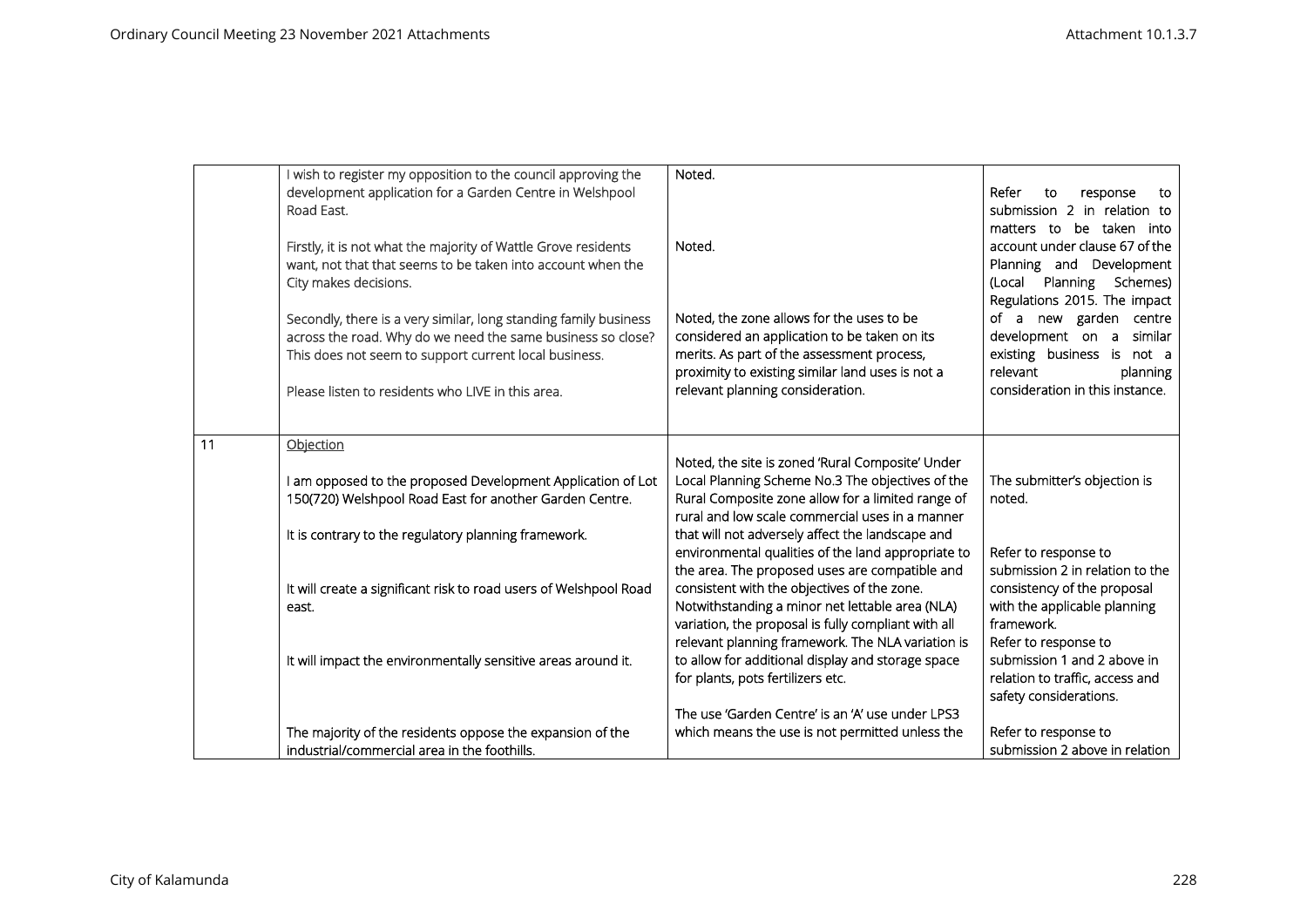|    | It duplicates the services of another garden centre within 100<br>metres of the property subject to the development application.                                                                                                                                               | local government has exercised discretion to<br>approve the use.<br>The use 'Caretakers Dwelling' is a 'D' discretionary<br>land use under LPS 3 meaning it is not permitted<br>unless the local government has exercised<br>discretion by granting approval for the use. | to management of potential<br>environmental impacts on<br>adjoining land.<br>The proposal is consistent with<br>the state and local planning<br>framework and therefore this<br>issue should be dismissed.                                                                                                                                                        |
|----|--------------------------------------------------------------------------------------------------------------------------------------------------------------------------------------------------------------------------------------------------------------------------------|---------------------------------------------------------------------------------------------------------------------------------------------------------------------------------------------------------------------------------------------------------------------------|-------------------------------------------------------------------------------------------------------------------------------------------------------------------------------------------------------------------------------------------------------------------------------------------------------------------------------------------------------------------|
|    |                                                                                                                                                                                                                                                                                |                                                                                                                                                                                                                                                                           | Refer<br>to<br>response<br>to<br>submission 2 in relation to<br>matters to be taken into<br>account under clause 67 of the<br>Planning and Development<br>(Local Planning Schemes)<br>Regulations 2015. The impact<br>of a new garden centre<br>development on a similar<br>existing business is not a<br>relevant<br>planning<br>consideration in this instance. |
| 12 | Objection<br>I object to the above denigration of natural vegetation (that has<br>already taken place) on this currently zoned rural property.<br>The City of Kalamunda is trying to promote people to venture<br>to the foothills and more importantly the town of Kalamunda. | Noted.<br>The zone allows for the uses to be considered an<br>application to be taken on its merits. As part of the<br>assessment process, proximity to existing similar<br>land uses is not a relevant planning consideration.                                           | The submitter's objection is<br>noted.<br>This matter is not related to<br>the development application<br>and should therefore be<br>dismissed.                                                                                                                                                                                                                   |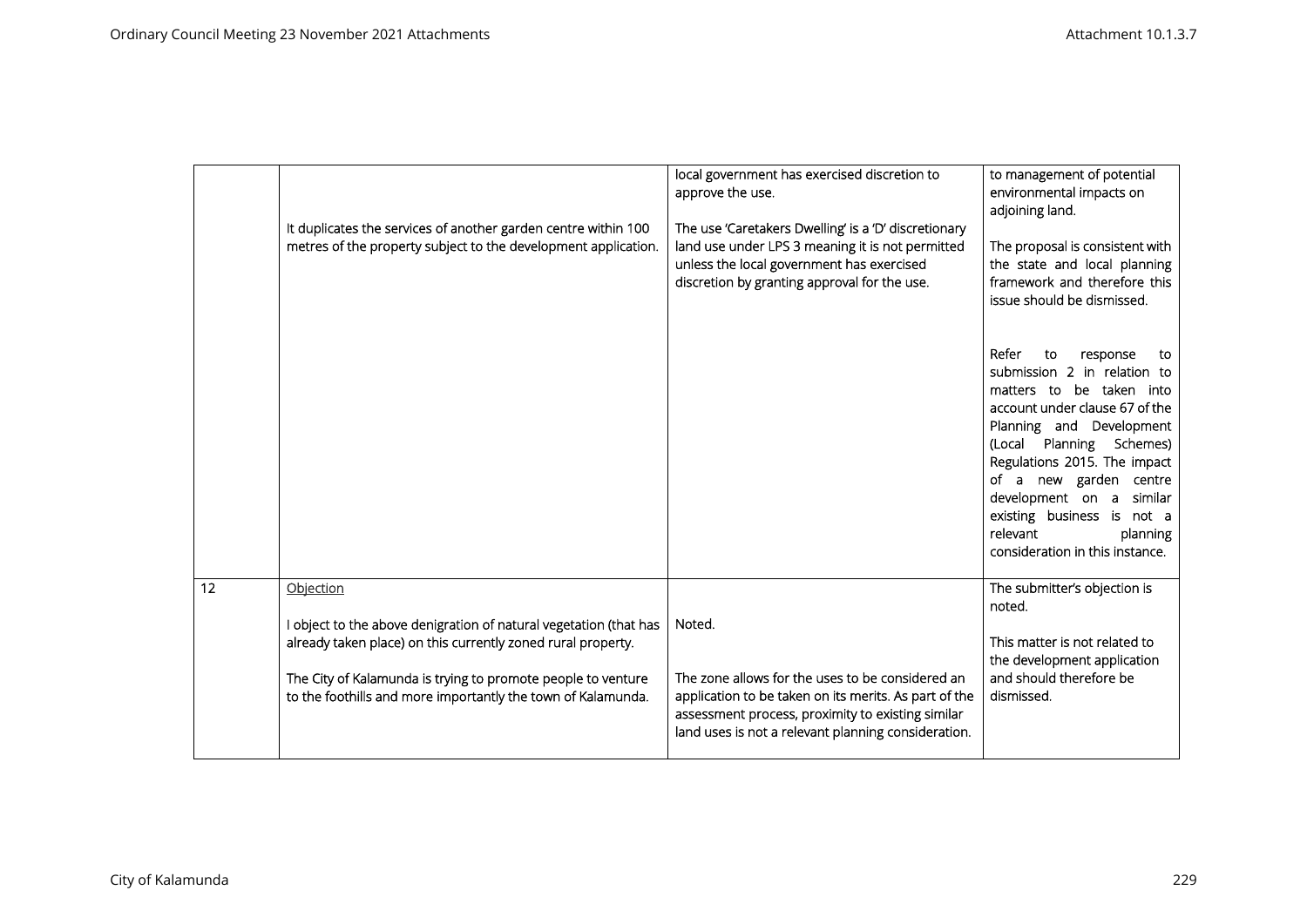|    | Crossing over Tonkin Highway heading east you immediately<br>have an eye sore in the business of "Magic Mulch". Do we need<br>a replica of this on the left.? I don't think so.<br>The back of the property has part of Yule creek and Crystal<br>brook cutting across it. Has any environmental reports been<br>completed in regard to the land in question?. From the plans<br>that are proposed this is going to be a revegetated zone with<br>trees and shrubs and another zone of Sedges and Rushes. In<br>view of all the clearing that has been carried out already I find<br>this hard to believe will happen.<br>We as the City have a saying of "Come to the Home of The<br>Forrest". As mentioned as you cross the Tonkin and head to<br>Kalamunda I don't believe this development enhances our<br>slogan.<br>Revegetate the area to is original state to maintain the lifestyles<br>of the properties in the area. | Noted, in the event that the development<br>application is approved, the City will impose a<br>condition prohibiting the removal of any further<br>vegetation without approval, and a condition<br>requiring a revegetation and rehabilitation plan to<br>be submitted to the City for the rear portion of the<br>site abutting the Yule Brook. The plan will be<br>referred to DWER and DPLH for their comment.<br>Noted.<br>Noted. | The proposal should be<br>considered on it's own merits<br>and not on the basis of a<br>another existing garden<br>centre use in the locality.<br>Refer<br>to<br>response<br>to<br>submission 2 above in relation<br>to Yule Brook and the City's<br>acceptance of a stormwater<br>drainage management plan for<br>the site.<br>With regard to revegetation<br>works proposed along the<br>section of Yule Brook within<br>the subject site, compliance<br>with this requirement can be<br>ensured via a condition of<br>development approval. |
|----|---------------------------------------------------------------------------------------------------------------------------------------------------------------------------------------------------------------------------------------------------------------------------------------------------------------------------------------------------------------------------------------------------------------------------------------------------------------------------------------------------------------------------------------------------------------------------------------------------------------------------------------------------------------------------------------------------------------------------------------------------------------------------------------------------------------------------------------------------------------------------------------------------------------------------------|--------------------------------------------------------------------------------------------------------------------------------------------------------------------------------------------------------------------------------------------------------------------------------------------------------------------------------------------------------------------------------------------------------------------------------------|------------------------------------------------------------------------------------------------------------------------------------------------------------------------------------------------------------------------------------------------------------------------------------------------------------------------------------------------------------------------------------------------------------------------------------------------------------------------------------------------------------------------------------------------|
| 13 | Objection<br>SOME of my concerns with the planning and planning<br>procedures for this proposition are:                                                                                                                                                                                                                                                                                                                                                                                                                                                                                                                                                                                                                                                                                                                                                                                                                         | Noted.                                                                                                                                                                                                                                                                                                                                                                                                                               | The submitter's objection is<br>noted.                                                                                                                                                                                                                                                                                                                                                                                                                                                                                                         |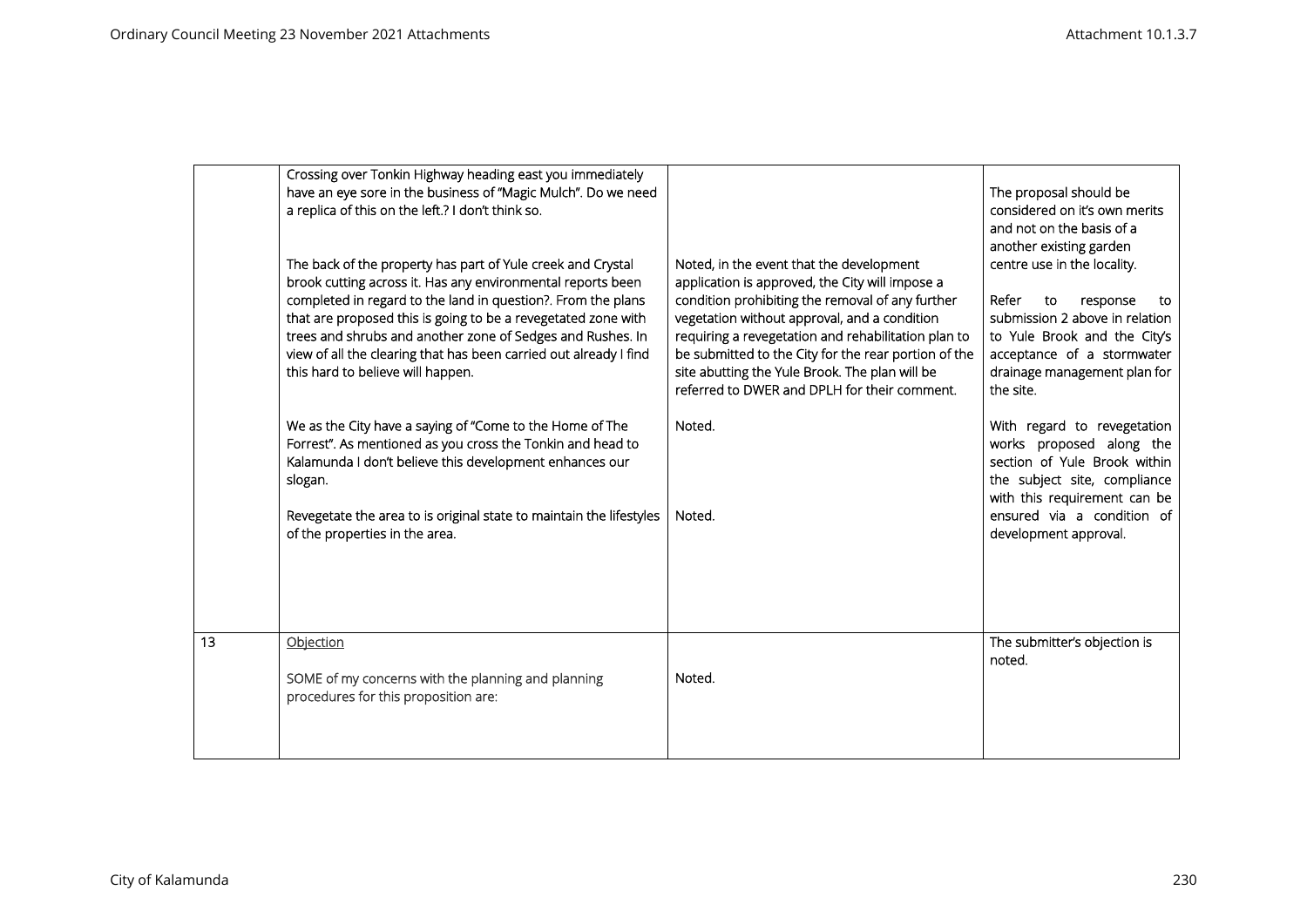| Page 15 of the revised transport impact statement 10.0<br>1)      | Refer to the traffic comments in submission 1.     | Product Delivery and Waste        |
|-------------------------------------------------------------------|----------------------------------------------------|-----------------------------------|
| <b>Heavy Vehicle Access</b>                                       |                                                    | Collection                        |
| a) "delivery & waste collection are proposed to occur             |                                                    |                                   |
| within this site"                                                 |                                                    | This section of the TIS refers to |
| The definition of waste needs to be more clearly                  |                                                    | deliveries of products and        |
| defined as does the type of waste delivered. (Transcore           |                                                    | collection of typical waste for   |
| prepared the TIS for *Community Greenwaste                        |                                                    | disposal offsite. Deliveries of   |
| Recycling pty ltd). There has not been any clearly                |                                                    | waste are not proposed as         |
| defined way in which waste is to be treated and store             |                                                    | part of the application.          |
| on this environmentally sensitive site.                           |                                                    |                                   |
| b) Will there be restrictions placed upon the length of           |                                                    |                                   |
| vehicles entering/leaving this site *(CBR have                    |                                                    | It is anticipated a condition of  |
| nominated maximum length of 19.00 mtrs). If vehicles              |                                                    | development approval would        |
| greater than 19.00 mtrs enter/exit 720 WRE what                   |                                                    | limit the size of vehicles        |
| authority does the K.C.C have to intervene and if                 |                                                    | accessing to site to be up to     |
| intervention should occur what form would it take and             |                                                    | and not exceeding 19m in          |
| what would the likely outcome eventually be.                      |                                                    | length. 19m long vehicles         |
|                                                                   |                                                    | would only access the site        |
| 2. Public Safety                                                  |                                                    | travelling<br>in<br>when<br>an.   |
|                                                                   |                                                    | eastbound direction along         |
| a) Access from 720 WRE and its effects on current traffic flow    |                                                    | Welshpool Road East.              |
| has been in this report made to appear as trivial, where the      |                                                    |                                   |
| opposite in fact is true. It is the intention of the developers,  |                                                    | <b>Public Safety</b>              |
| should access to 720 WRE be comprised, to seek access to 720      |                                                    |                                   |
| WRE and 760 WRE via exit/entry onto WRE from 760 WRE. The         |                                                    | Refer<br>to<br>response<br>to     |
| distance from the access to 720 WRE and proposed (intent)         |                                                    | submission 1 and 2 above in       |
| access to 760 WRE is 400mtrs on a left-hand curve travelling      |                                                    | relation to traffic, access and   |
| east - the danger to current traffic and interaction of           |                                                    | safety considerations.            |
| increasing traffic flow is of great concern.                      |                                                    |                                   |
|                                                                   |                                                    | The proposal is to utilise an     |
| 3. Is there a statutory definition stipulating what is and is not | Local Planning scheme No.3 stipulates land use     | upgraded/relocated crossover      |
| permissible activity allowed on this site (720 & 760 WRE)         | permissibility across the zones within the City of | for access to 720 Welshpool       |
|                                                                   | Kalamunda.                                         | Road East. Access/egress via      |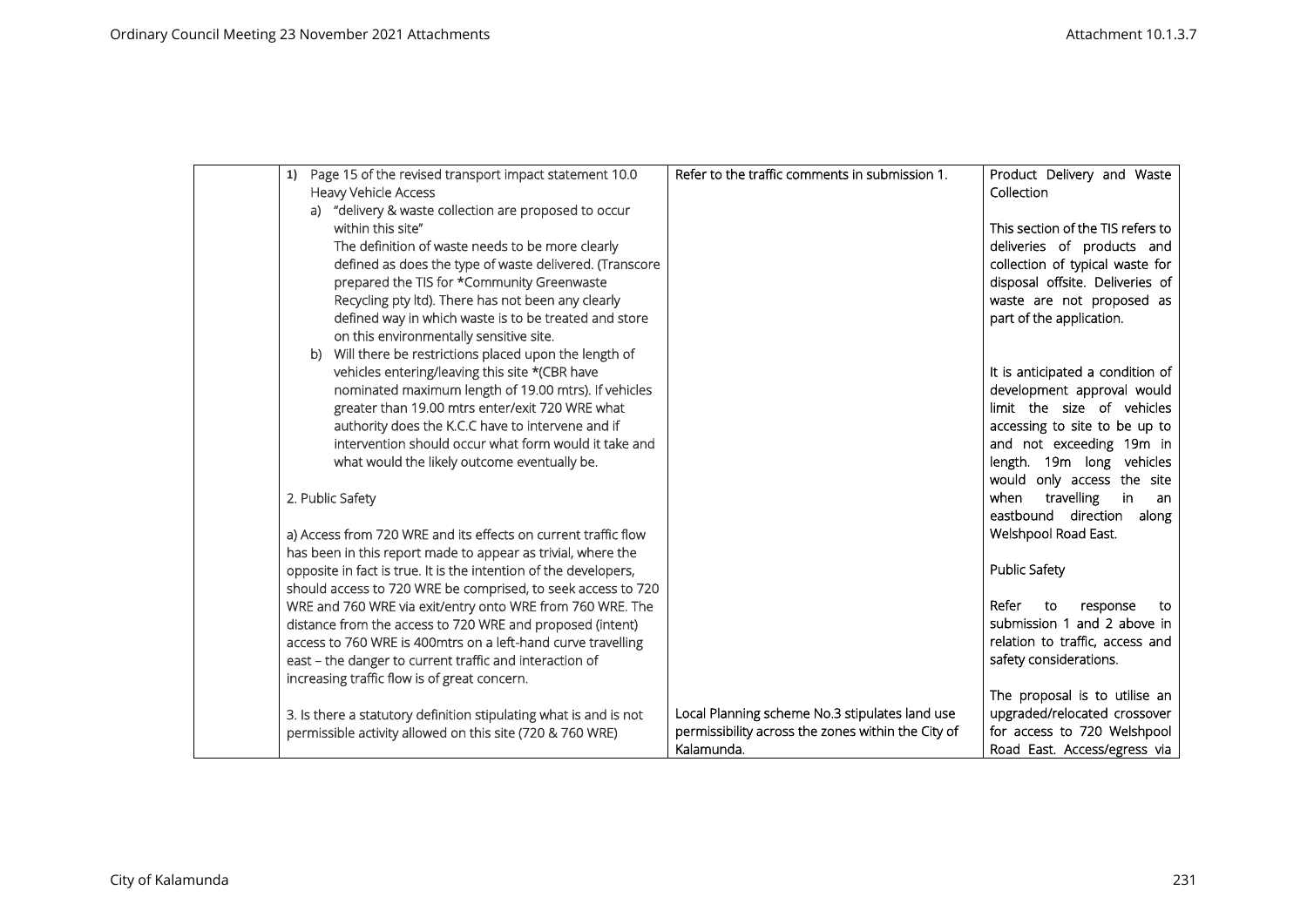| particularly on close proximity to bush forever sites (and how it |                                                                                                     | 760 Welshpool Road East does          |
|-------------------------------------------------------------------|-----------------------------------------------------------------------------------------------------|---------------------------------------|
| will and has adversely impacted on native flora & fauna)?         | The use 'Garden Centre' is an 'A' use under LPS3                                                    | not form part of this                 |
|                                                                   | which means the use is not permitted unless the                                                     | application.                          |
| 4. There appears to be contradictory (and absence of)             | local government has exercised discretion to                                                        |                                       |
| information from the various authorities in relation to:          | approve the use.                                                                                    | Land Use Permissibility               |
|                                                                   |                                                                                                     |                                       |
| The proposed Garden Centre development                            | The use 'Caretakers Dwelling' is a 'D' discretionary                                                | The permissibility of land uses       |
| detail of public works for<br>b)                                  | land use under LPS 3 meaning it is not permitted                                                    | for the subject site is set out in    |
|                                                                   | unless the local government has exercised                                                           | the Local Planning Scheme             |
| i)Tonkin Highway and WRE interchange                              | discretion by granting approval for the use.                                                        | (LPS3). A garden centre is            |
| ii) upgrade of Crystal Brook Road with WRE                        |                                                                                                     | capable of approval in the            |
| intersection                                                      | In addition to the land use permissibility the<br>scheme talks to the objectives of the zone 'Rural | Rural Composite zone.                 |
| iii) upgrade of Lewis Road with WRE                               | Composite'. The objectives of the Rural Composite                                                   |                                       |
| intersection                                                      | zone allow for a limited range of rural and low                                                     | Road Infrastructure Upgrades          |
| The various activity are at the moment -                          | scale commercial uses in a manner that will not                                                     |                                       |
|                                                                   | adversely affect the landscape and environmental                                                    | An assessment of existing road        |
| Kalamunda City Council                                            | qualities of the land appropriate to the area. The                                                  | conditions, planned changes           |
| Main Roads<br>d)                                                  | proposed uses are compatible and consistent with                                                    | to the surrounding road               |
| EPA environmental protect agency<br>e)                            | the objectives of the zone. Notwithstanding a                                                       | network and the implications          |
| Police Road Safety Commission<br>f)                               | minor net lettable area (NLA) variation, the                                                        | for access to 720 Welshpool           |
|                                                                   | proposal is fully compliant with all relevant                                                       | Road East are included in the         |
| My greater concern is that the plans for this proposed<br>4.      | planning framework. The NLA variation is to allow                                                   | <b>TIS</b><br>and<br>RSA.<br>Detailed |
| Garden Centre will morph, by stealth, into a fully                | for additional display and storage space for plants,                                                | engineering drawings have             |
| industrialised site processing recycled materials (yet to         | pots fertilizers etc.                                                                               | been prepared which respond           |
| be defined) bringing with it all the machinery and its            |                                                                                                     | matters<br>raised<br>to<br>in         |
| use and all that the use of this machinery implies.               | The applicant has applied for a Garden centre and                                                   | submissions,<br>ongoing               |
|                                                                   | Caretakers Dwelling. In the event the application is                                                | consultation with the City's          |
|                                                                   | approved and the applicant undertakers activities                                                   | engineering services and the          |
| It should be noted that this site has already been                | contrary to the planning approval, then the City                                                    | recommendations of the TIS            |
| severely impacted to the point that there is directive            | could take compliance action against the applicant                                                  | and RSA, to ensure the                |
|                                                                   | and landowner.                                                                                      | proposed garden centre can            |
|                                                                   |                                                                                                     | operate in a manner that will         |